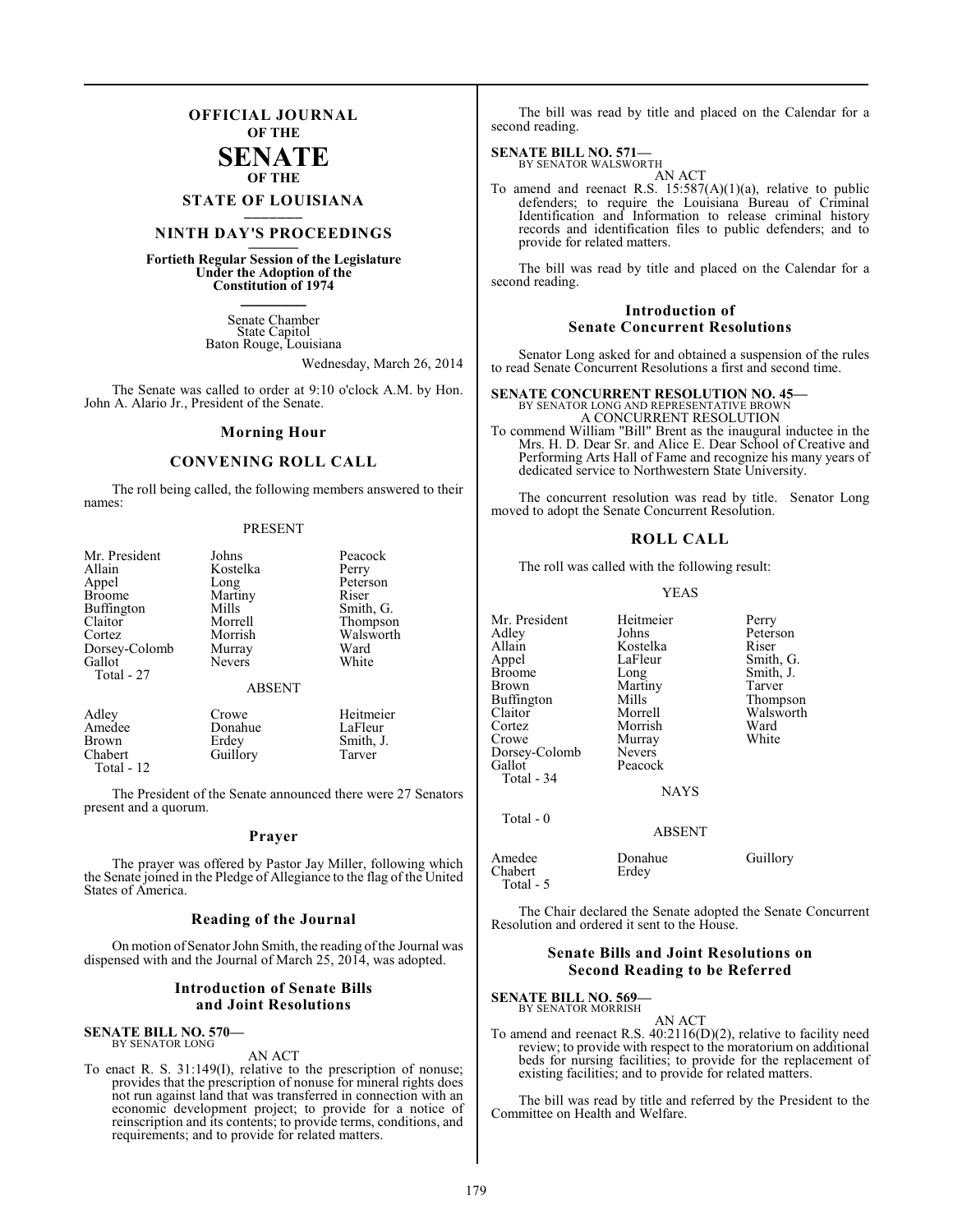### **Page 2 SENATE 9th DAY'S PROCEEDINGS**

### March 26, 2014

### **Message from the House**

#### **ASKING CONCURRENCE IN HOUSE BILLS AND JOINT RESOLUTIONS**

#### March 26, 2014

To the Honorable President and Members of the Senate:

I am directed to inform your honorable body that the House of Representatives has finally passed and asks your concurrence in the following House Bills and Joint Resolutions:

| HB No. 599 | HB No. 622 | HB No. 289 |
|------------|------------|------------|
| HB No. 345 | HB No. 445 | HB No. 455 |
| HB No. 579 | HB No. 655 | HB No. 784 |
| HB No. 291 | HB No. 295 | HB No. 346 |
| HB No. 404 | HB No. 480 | HB No. 577 |
| HB No. 607 | HB No. 619 | HB No. 620 |
| HB No. 226 |            |            |

Respectfully submitted, ALFRED W. SPEER Clerk of the House of Representatives

### **House Bills and Joint Resolutions on First Reading**

#### **HOUSE BILL NO. 226—**

BY REPRESENTATIVE DANAHAY AN ACT

To amend and reenact R.S. 18:469(C) and to repeal R.S. 18:469(B), relative to the reopening of qualifying; to remove the requirement that qualifying be reopened due to no candidate qualifying or due to the number of candidates qualifying for an office being fewer than the number of positions to be filled in that office; and to provide for related matters.

The bill was read by title and placed on the Calendar for a second reading.

#### **HOUSE BILL NO. 289—**

BY REPRESENTATIVE PONTI AN ACT

To enact R.S. 33:9097.22, relative to East Baton Rouge Parish; to create the Tara Subdivision Crime Prevention and Neighborhood Improvement District within the parish; to provide relative to the boundaries, purpose, governance, and powers and duties of the district; to provide relative to the funding, including the authority to impose a parcel fee, subject to voter approval, within the district; to provide with respect to termination of the district; and to provide for related matters.

The bill was read by title and placed on the Calendar for a second reading.

## **HOUSE BILL NO. 291—** BY REPRESENTATIVE JIM MORRIS

AN ACT

To enact R.S. 40:1501.7, relative to Caddo Parish Fire District No. 1; to authorize the district to levy a sales and use tax, subject to voter approval; and to provide for related matters.

The bill was read by title and placed on the Calendar for a second reading.

#### **HOUSE BILL NO. 295—**

BY REPRESENTATIVE BURRELL

AN ACT To amend and reenact R.S. 33:130.31, 1333, 3821, 4051, 4161, 4162, and 4306 and to repeal R.S. 33:3744 and 3745, relative to revision of local government laws pursuant to House Concurrent Resolution No. 218 of the 2009 Regular Session of the Legislature; to provide for the revision and repeal of certain obsolete, superseded, and inaccurate provisions; to provide for the redesignation of certain provisions of local government laws; to provide for the removal of obsolete references to the provisions of the 1921 Constitution of Louisiana; to provide relative to creation of industrial districts; to provide for agreements by political subdivisions for solid waste disposal; to provide for the authority of waterworks districts to issue bonds and levy taxes; to provide for the authority of parishes to create consolidated sewerage districts; to provide for the definition of a revenue-producing public utility and the authority of a political subdivision relative to a revenue-producing public utility; to provide that a gas utility district is a political subdivision and is not authorized to sell property or issue ad valorem bonds; to repeal provisions for a municipality to require street duty or payment of a street tax and for sweeping and sprinkling districts; to authorize the Louisiana State Law Institute to redesignate provisions providing for the payment of benefits to survivors of law enforcement officers and firemen and certain provisions providing for compensation for certain law enforcement officers and firemen and fire personnel; to authorize the Louisiana State Law Institute to redesignate provisions for certain home rule charter commissions by removing them from Title 33 and including them in the Table of Local and Special Acts; to provide for the redesignation of certain statutes and citations; and to provide for related matters.

The bill was read by title and placed on the Calendar for a second reading.

## **HOUSE BILL NO. 345—** BY REPRESENTATIVE ARNOLD

AN ACT

To amend and reenact R.S. 26:2 and  $71(A)(4)$ , relative to the alcoholic beverage control laws; to provide for the definition of "broker"; to provide relative to permit fees for brokers; and to provide for related matters.

The bill was read by title and placed on the Calendar for a second reading.

#### **HOUSE BILL NO. 346—** BY REPRESENTATIVE ARNOLD

AN ACT

To amend and reenact R.S. 26:76(A)(2), 276(A)(2), and 912(A), relative to permits issued by the office of alcohol and tobacco control; to prohibit the transfer, assignment, or inheritance of tobacco permits by a limited liability company or other legal entities due to change of ownership or termination of business operations; to require that the permit be returned or surrendered under certain circumstances; to provide for notification requirements; to provide for time delays; and to provide for related matters.

The bill was read by title and placed on the Calendar for a second reading.

#### **HOUSE BILL NO. 404—**

BY REPRESENTATIVE HENRY BURNS

AN ACT To enact R.S. 49:191(7)(a) and to repeal R.S. 49:191(5)(j), relative to the Department of Veterans Affairs, including provisions to provide for the re-creation of the Department of Veterans Affairs and the statutory entities made a part of the department by law; to provide for the effective termination date for all statutory authority for the existence of such statutory entities; and to provide for related matters.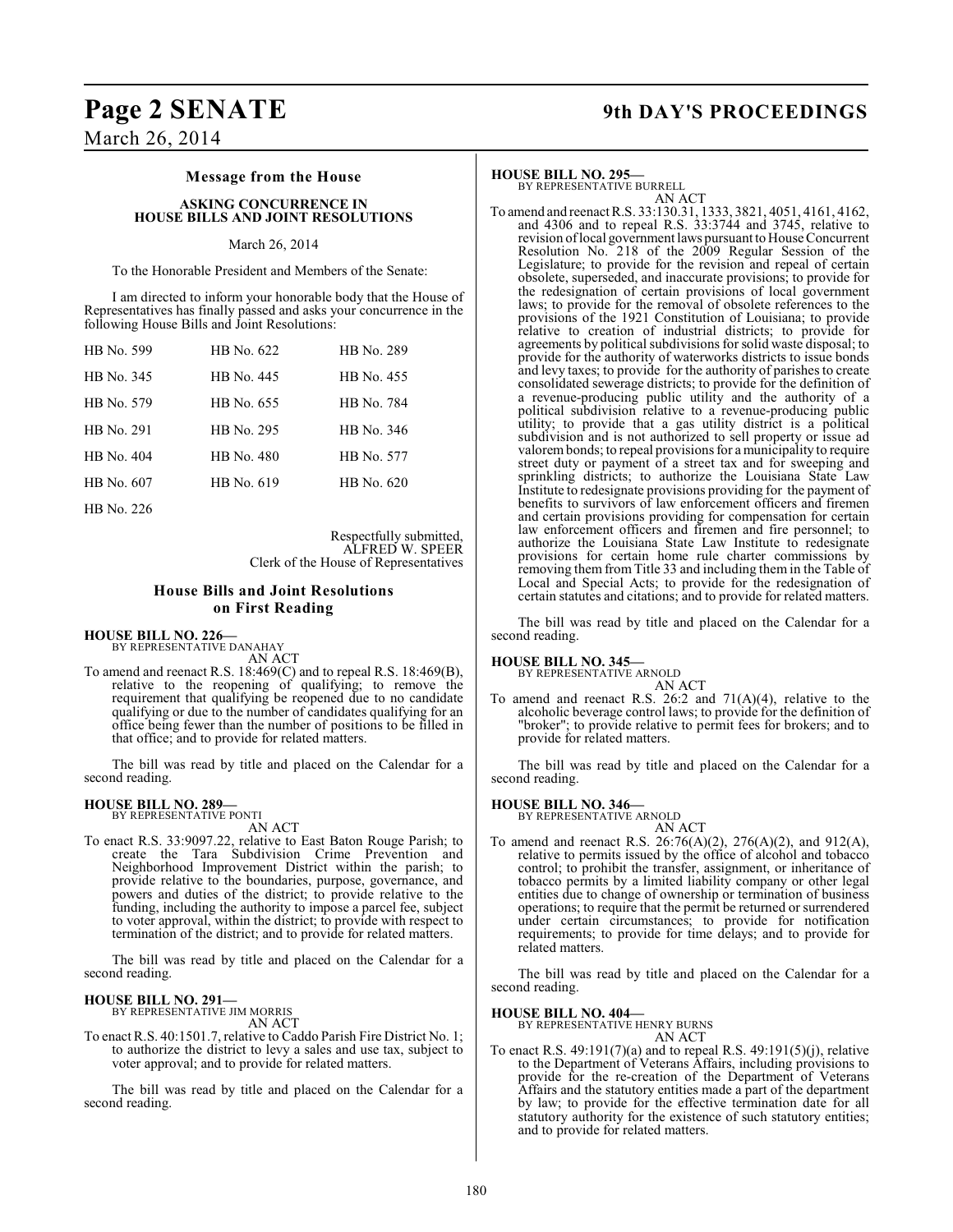## **9th DAY'S PROCEEDINGS Page 3 SENATE**

# March 26, 2014

The bill was read by title and placed on the Calendar for a second reading.

## **HOUSE BILL NO. 445—** BY REPRESENTATIVE NANCY LANDRY

AN ACT

To amend and reenact Children's Code Article 1243(A)(1) and to repeal Children's Code Article 1243(C), relative to adoptions; to provide for who may petition for an intrafamily adoption; and to provide for related matters.

The bill was read by title and placed on the Calendar for a second reading.

#### **HOUSE BILL NO. 455—** BY REPRESENTATIVE IVEY

AN ACT

To amend and reenact R.S. 33:9097.3(A),  $(C)$ , and  $(G)(1)$ , relative to the Wedgewood Civic Association District in East Baton Rouge Parish; to provide relative to the name and purpose of the district; to provide relative to the budget approval process for the district; and to provide for related matters.

The bill was read by title and placed on the Calendar for a second reading.

#### **HOUSE BILL NO. 480—** BY REPRESENTATIVE RITCHIE

AN ACT

To enact R.S. 1:58.6, relative to special days; to designate three days in July asthe "Louisiana Collector Car Appreciation" weekend; to provide that these dates shall be observed annually by the state; and to provide for related matters.

The bill was read by title and placed on the Calendar for a second reading.

#### **HOUSE BILL NO. 577—** BY REPRESENTATIVE BROWN

AN ACT

To enact R.S. 33:3815.5, relative to the parishes of Grant and Rapides; to provide relative to Waterworks District No. 3 of Rapides Parish; to provide relative to water services supplied by the district to the residents of the parishes of Grant and Rapides; to authorize the district to acquire a privately owned water system located in Grant Parish for the purpose of supplying such services; to require the approval of the governing authority of Grant Parish prior to the district supplying water services from the system to the residents of Grant Parish and prior to any expansion of the acquired water district located in Grant Parish by a water district located in another parish; to provide relative to existing franchise agreements between the parishes of Grant and Rapides; and to provide for related matters.

The bill was read by title and placed on the Calendar for a second reading.

#### **HOUSE BILL NO. 579—** BY REPRESENTATIVE DANAHAY

AN ACT

To enact R.S. 33:4727.2, relative to the city of Sulphur; to provide relative to planning and zoning within the city; to provide relative to the powers and duties of the city's governing authority and zoning commission; to grant the governing authority of the city the power to grant certain powers and duties to the city's zoning commission; and to provide for related matters.

The bill was read by title and placed on the Calendar for a second reading.

#### **HOUSE BILL NO. 599—**

BY REPRESENTATIVE ABRAMSON AN ACT

To amend and reenact Code of Civil Procedure Article 966(F)(2) and (3), relative to motions for summary judgment; to provide for documentary evidence to be filed in electronic format; to provide for time limits within which to serve certain memoranda and motions; and to provide for related matters.

The bill was read by title and placed on the Calendar for a second reading.

### **HOUSE BILL NO. 607—**

BY REPRESENTATIVE ABRAMSON

AN ACT To amend and reenact Code of Civil Procedure Articles 1035, 1425(C), and 1462(B)(1) and to enact Code of Civil Procedure Article  $1434(A)(3)$ , relative to the continuous revision of the Code of Civil Procedure; to provide for the delay in filing an answer in incidental actions; to provide for the identification of testifying experts in discovery; to extend the delay for the state to respond to a request for the production of documents and things; to provide for persons before whom depositions are taken; and to provide for related matters.

The bill was read by title and placed on the Calendar for a second reading.

#### **HOUSE BILL NO. 619—**

BY REPRESENTATIVES ABRAMSON AND LORUSSO AN ACT

To amend and reenact R.S. 13:3822, 3823(A)(4) and (B), and 3824(A) and to enact R.S.13:3823(A)(5) and 3825, relative to depositions and discovery procedure; to provide for uniform foreign depositions law; to provide for assistance to tribunals and litigants in other states and jurisdictions; to provide for the Uniform Interstate Depositions and Discovery Act; to provide for definitions and procedures; and to provide for related matters.

The bill was read by title and placed on the Calendar for a second reading.

#### **HOUSE BILL NO. 620—**

BY REPRESENTATIVE ABRAMSON AN ACT

To amend and reenact R.S. 9:2087(B), relative to trusts; to provide relative to the delegation of certain duties of a trustee; to provide that the delegation of authority for the sale of immovable property under certain circumstances shall be considered a ministerial duty; and to provide for related matters.

The bill was read by title and placed on the Calendar for a second reading.

#### **HOUSE BILL NO. 622—**

BY REPRESENTATIVE ABRAMSON AN ACT

To amend and reenact Code of Civil Procedure Article 4134(C), relative to tutorship proceedings; to provide for the effect of a certificate of mortgage; to provide that certain certificates of mortgage do no constitute a legal mortgage; and to provide for related matters.

The bill was read by title and placed on the Calendar for a second reading.

#### **HOUSE BILL NO. 655—**

BY REPRESENTATIVE MACK AN ACT

To amend and reenact R.S. 32:403.4(A)(1), relative to medical evaluation reports required of persons driving a commercial motor vehicle; and to provide for related matters.

The bill was read by title and placed on the Calendar for a second reading.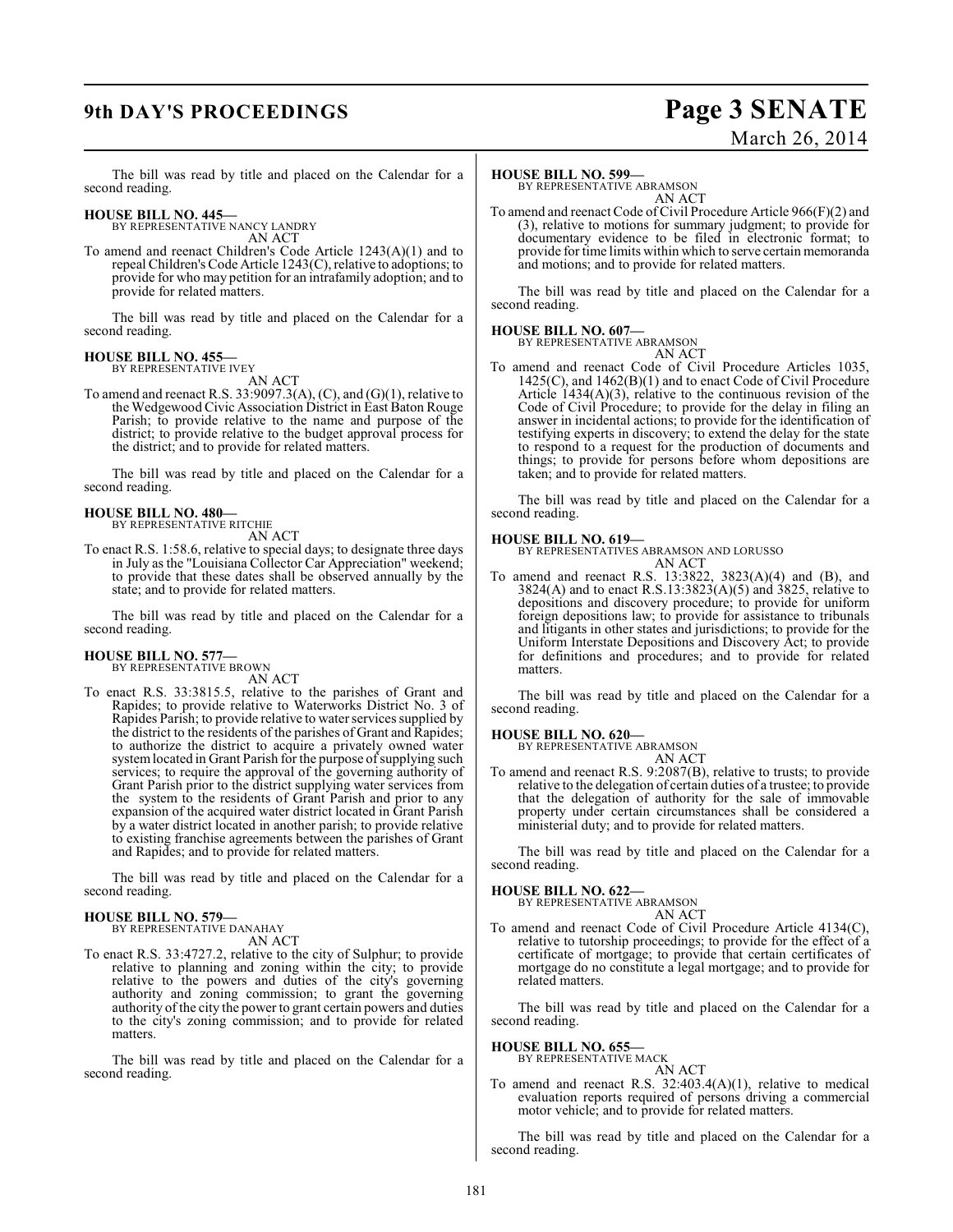## **Page 4 SENATE 9th DAY'S PROCEEDINGS**

March 26, 2014

### **HOUSE BILL NO. 784—**

BY REPRESENTATIVE WILLMOTT AN ACT

To amend and reenact R.S. 25:1005, 1005.2, and 1005.3(A), relative to the Kenner Naval Museum Commission; to remove provisions relative to acquisition and exhibit of a specific ship by the museum; and to provide for related matters.

The bill was read by title and placed on the Calendar for a second reading.

#### **Message from the House**

#### **ASKING CONCURRENCE IN HOUSE CONCURRENT RESOLUTIONS**

March 25, 2014

To the Honorable President and Members of the Senate:

I am directed to inform your honorable body that the House of Representatives has finally passed and asks your concurrence in the following House Concurrent Resolutions:

HCR No. 40

Respectfully submitted, ALFRED W. SPEER Clerk of the House of Representatives

### **House Concurrent Resolutions on First Reading**

**HOUSE CONCURRENT RESOLUTION NO. 40—** BY REPRESENTATIVE MILLER AND SENATOR GARY SMITH A CONCURRENT RESOLUTION

To commend Tori Mato of Hahnville High School upon her selection as a representative of Louisiana at the Hugh O'Brian World Leadership Congress in Chicago, Illinois.

The resolution was read by title and placed on the Calendar for a second reading.

#### **House Bills and Joint Resolutions on Second Reading**

## **HOUSE BILL NO. 132—** BY REPRESENTATIVE JEFFERSON

AN ACT

To enact R.S. 47:338.24.1, relative to municipal sales and use taxes; to authorize the governing authority of the town of Homer to levy and collect an additional sales and use tax; to provide for voter approval; and to provide for related matters.

The bill was read by title and referred by the President to the Committee on Local and Municipal Affairs.

#### **HOUSE BILL NO. 241—** BY REPRESENTATIVE ARMES

AN ACT

To amend and reenact Section 3 of Act No. 437 of the 2013 Regular Session of the Legislature, relative to a proposed constitutional amendment to require certain residency specifications for members of the Wildlife and Fisheries Commission; to remove the effective date reference contained in the ballot language for such proposed constitutional amendment; and to provide for related matters.

The bill was read by title and referred by the President to the Committee on Natural Resources.

#### **HOUSE BILL NO. 365—**

BY REPRESENTATIVES MORENO AND BROADWATER AN ACT

To amend and reenact R.S. 18:18(D) and to enact R.S.  $18:154(C)(2)(d)$ , relative to certain voter information and data; to authorize the secretary of state to enter into certain agreements to share certain voter information or data; to provide for the purposes of such agreements; to require certain provisions; to provide relative to the confidentiality of certain voter information and data; and to provide for related matters.

The bill was read by title and referred by the President to the Committee on Senate and Governmental Affairs.

#### **Reports of Committees**

The following reports of committees were received and read:

#### **SUPPLEMENTAL REPORT OF COMMITTEE ON**

#### **COMMERCE, CONSUMER PROTECTION AND INTERNATIONAL AFFAIRS**

Senator Daniel R. Martiny, Chairman on behalf of the Committee on Commerce, Consumer Protection and International Affairs submitted the following supplemental report:

#### March 26, 2014

To the President and Members of the Senate:

I am directed by your Committee on Commerce, Consumer Protection and International Affairs to submit the following supplemental report:

#### **SENATE BILL NO. 263—** BY SENATOR MARTINY

AN ACT

To repeal R.S. 37:3415.21(B), relative to the Louisiana Real Estate Appraisers Board; to provide relative to the rulemaking authority of the board; to repeal certain provisions relative to legislative review of administrative rules adopted by board; and to provide for related matters.

Reported by substitute.

Respectfully submitted, DANIEL MARTINY Chairman

#### **Senate Bills and Joint Resolutions on Second Reading Reported by Committees**

**SENATE BILL NO. 38—** BY SENATOR MORRISH

AN ACT

To amend and reenact R.S. 13:783(D)(7), relative to expenses of the clerks of court; to authorize an automobile expense allowance for the clerks of district court for certain parishes; to include the clerks of district court for certain additional parishes within such authorization; and to provide for related matters.

Reported with amendments by the Committee on Judiciary A.

#### **SENATE COMMITTEE AMENDMENTS**

Amendments proposed by Senate Committee on Judiciary A to Original Senate Bill No. 38 by Senator Morrish

AMENDMENT NO. 1

On page 2, line 1, after "St. Landry Parish," insert "**St. Martin Parish, St. Mary Parish,**"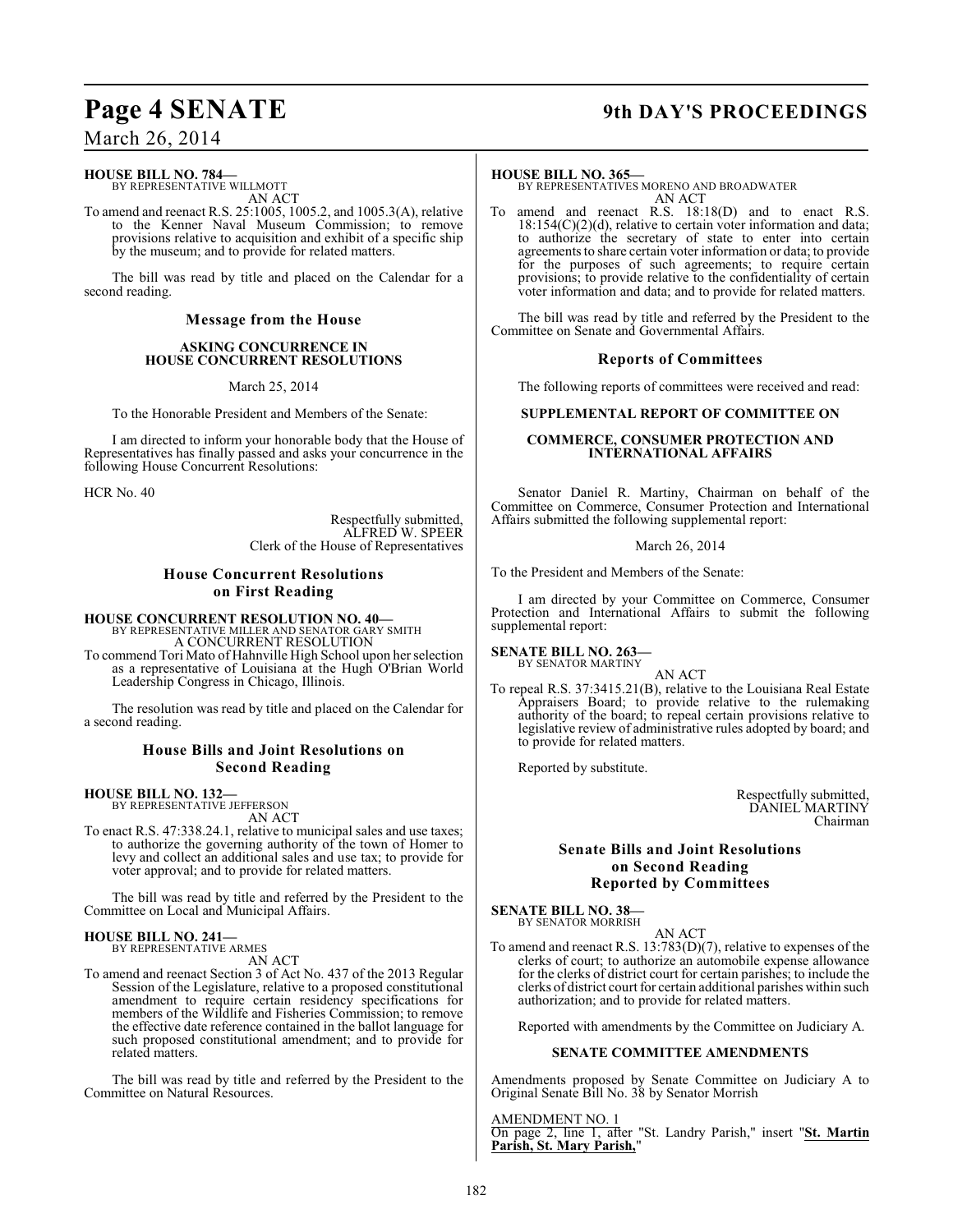## **9th DAY'S PROCEEDINGS Page 5 SENATE**

# March 26, 2014

On motion of Senator Nevers, the committee amendment was adopted. The amended bill was read by title, ordered engrossed and passed to a third reading.

**SENATE BILL NO. 55—** BY SENATORS KOSTELKA AND DORSEY-COLOMB AN ACT

To enact R.S. 14:2(B)(45) and 32.1(C), relative to crimes of violence; to add vehicular homicide to the list of crimes of violence; to provide relative to penalties for vehicular homicide; and to provide for related matters.

Reported favorably by the Committee on Judiciary C. The was read by title, ordered engrossed and passed to a third reading.

**SENATE BILL NO. 75—** BY SENATORS MORRELL AND BUFFINGTON

AN ACT To enact R.S. 40:4.15, relative to public water systems; to provide with respect to certain disinfectant levels; to provide for an annual report; and to provide for related matters.

Reported with amendments by the Committee on Health and Welfare.

#### **SENATE COMMITTEE AMENDMENTS**

Amendments proposed by Senate Committee on Health and Welfare to Original Senate Bill No. 75 by Senator Morrell

#### AMENDMENT NO. 1

On page 1, line 11, delete "**that is more than a trace**" and insert "**of at least 0.1 parts per million**"

On motion of Senator Heitmeier, the committee amendment was adopted. The amended bill was read by title, ordered engrossed and passed to a third reading.

#### **SENATE BILL NO. 130—** BY SENATOR MORRELL

AN ACT

To amend and reenact R.S. 27:416(C), relative to video poker; to provide relative to diesel fuel sale requirements at qualified truck stops; and to provide for related matters.

Reported with amendments by the Committee on Judiciary B.

#### **SENATE COMMITTEE AMENDMENTS**

Amendments proposed by Senate Committee on Judiciary B to Original Senate Bill No. 130 by Senator Morrell

AMENDMENT NO. 1

On page 1, at the end of line 2, delete "diesel"

AMENDMENT NO. 2 On page 1, at the beginning of line 8, after "C." insert "**(1)**"

AMENDMENT NO. 3 On page 1, at the beginning of line 13, change " $(1)$ " to " $(1)(a)$ "

AMENDMENT NO. 4 On page 1, at the beginning of line 15, change "(2)" to "(2)**(b)**"

AMENDMENT NO. 5 On page 1 at the beginning of line 17, change "(3)" to "(3)**(c)**"

#### AMENDMENT NO. 6

On page 2, between lines 1 and 2, insert:

"**(2) Sales of any alternative fuel, including but not be limited to diesel, compressed natural gas, liquefied natural gas, ethanol, or propane, shall be counted towards average monthly fuel sales at a qualified truck stop facility for that calculation period.**"

On motion of Senator Morrell, the committee amendment was adopted. The amended bill was read by title, ordered engrossed and passed to a third reading.

**SENATE BILL NO. 147—** BY SENATOR DORSEY-COLOMB AN ACT

To amend and reenact R.S. 15:570(E)(1), relative to executions of death sentences; to provide relative to the notice of an execution required to be given to a victim's family; to require a victim's family to register with the Crime Victims Services Bureau in order to obtain notice of the date and time of the offender's execution; and to provide for related matters.

Reported favorably by the Committee on Judiciary B. The was read by title, ordered engrossed and passed to a third reading.

## **SENATE BILL NO. 168—**<br>BY SENATOR WALSWORTH

AN ACT

To enact R.S. 15:146(A)(5), relative to the Louisiana Public Defender Board; to provide requirements for the membership of the board; to provide for transition; and to provide for related matters.

Reported with amendments by the Committee on Judiciary B.

#### **SENATE COMMITTEE AMENDMENTS**

Amendments proposed by Senate Committee on Judiciary B to Original Senate Bill No. 168 by Senator Walsworth

#### AMENDMENT NO. 1

On page 1, delete lines 10 and 11 and insert:

"**(5) When a vacancy occurs, whether by expiration of a term, resignation, or other event, the board staff shall submit to the appointing entity a list identifying the residency of the current board members by congressional district, and request that, to the extent possible, the entity make their appointment from the residents of under-represented districts.**"

#### AMENDMENT NO. 2

On page 1, delete lines 13 through 15 in their entirety

On motion of Senator Morrell, the committee amendment was adopted. The amended bill was read by title, ordered engrossed and passed to a third reading.

#### **SENATE BILL NO. 178—**

BY SENATORS MORRISH, BROWN, JOHNS, LONG, PETERSON AND GARY SMITH

AN ACT

To enact Subpart J-1 of Part I of Chapter 2 of Title 22 of the Louisiana Revised Statutes of 1950, to be comprised of R.S.22:318, relative to health care sharing ministries; to provide for the definition of a health care sharing ministry; to provide with respect to required disclaimers; to provide for the exemption from provisions of the state insurance laws; and to provide for related matters.

Reported with amendments by the Committee on Insurance.

### **SENATE COMMITTEE AMENDMENTS**

Amendments proposed by Senate Committee on Insurance to Original Senate Bill No. 178 by Senator Morrish

AMENDMENT NO. 1 On page 2, line 14, delete "**a group**" and insert "**any**"

AMENDMENT NO. 2 On page 2, delete line 16, and insert

"**D. Health care sharing ministries**"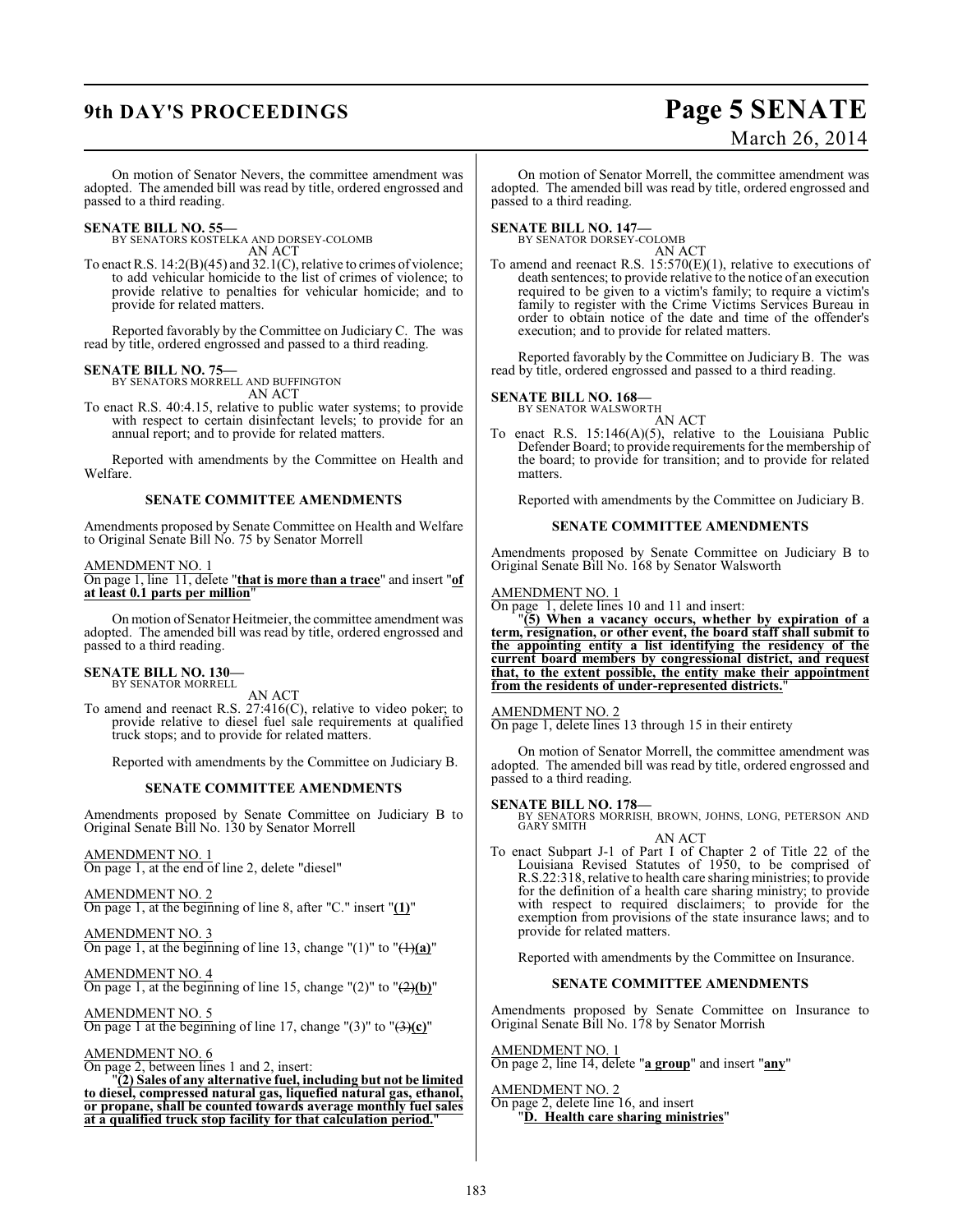## **Page 6 SENATE 9th DAY'S PROCEEDINGS**

#### AMENDMENT NO. 3

#### On page 2, line 17, delete "**governed by this Subpart and**"

On motion of Senator Morrish, the committee amendment was adopted. The amended bill was read by title, ordered engrossed and passed to a third reading.

#### **SENATE BILL NO. 193—** BY SENATOR KOSTELKA

AN ACT

To amend and reenact R.S. 18:1354(C), relative to the Election Code, to provide for compensation for deputy parish custodian of voting machines; and to provide for related matters.

Reported with amendments by the Committee on Senate and Governmental Affairs.

#### **SENATE COMMITTEE AMENDMENTS**

Amendments proposed by Senate Committee on Senate and Governmental Affairs to Original Senate Bill No. 193 by Senator Kostelka

#### AMENDMENT NO. 1

On page 2, after line 4, insert

"Section 2. This Actshall become effective on January 1, 2015; if vetoed by the governor and subsequently approved by the legislature, this Act shall become effective on January 1, 2015, or on the day following such approval by the legislature, whichever is later.'

On motion of Senator Walsworth, the committee amendment was adopted. The amended bill was read by title, ordered engrossed and recommitted to the Committee on Finance.

#### **SENATE BILL NO. 203—**

BY SENATOR MORRELL AND REPRESENTATIVE CONNICK AN ACT

To enact R.S.  $13:5401(C)(5)$  and (6), relative to reentry courts; to authorize the creation of a reentry division of the Fifteenth Judicial District Court and the Twenty-Fourth Judicial District Court; and to provide for related matters.

Reported favorably by the Committee on Judiciary B. The bill was read by title, ordered engrossed and passed to a third reading.

## **SENATE BILL NO. 204—** BY SENATOR MORRELL

AN ACT

To amend and reenact R.S.  $26:351(2)(a)$  and (4) and to enact R.S. 26:351(9), relative to the size of containers for beverages of high alcoholic content; to require certain container sizes for certain alcoholic beverages sold or shipped in the state; to provide relative to the number of containers in each shipping case or container; to exempt certain products; and to provide for related matters.

Reported favorably by the Committee on Judiciary B. The bill was read by title, ordered engrossed and passed to a third reading.

#### **SENATE BILL NO. 208—** BY SENATOR WARD

### AN ACT

To amend and reenact R.S. 18:1300.13, relative to recall elections; to prohibit recalled public officers from running in special elections to fill the vacated position; and to provide for related matters.

Reported favorably by the Committee on Senate and Governmental Affairs. The bill was read by title, ordered engrossed and passed to a third reading.

#### **SENATE BILL NO. 240—** BY SENATOR NEVERS

AN ACT

To enact Code of Criminal Procedure Article 921.1, relative to procedures in appellate courts; to provide for transmittal of a decision in an appellate court to the court from which the appeal was taken and to the Department of Public Safety and Corrections; and to provide for related matters.

Reported favorably by the Committee on Judiciary B. The bill was read by title, ordered engrossed and passed to a third reading.

#### **SENATE BILL NO. 244—** BY SENATOR MORRISH

AN ACT

To amend and reenact R.S.  $44:4.1(B)(11)$  and to enact R.S. 22:972(D), relative to the approval and disapproval of forms and filing of rates; to provide with respect to the exemption from disclosure of all policy forms and premium rates filed with the commissioner; to provide for exemptions to Public Records Law; and to provide for related matters.

Reported favorably by the Committee on Senate and Governmental Affairs. The bill was read by title, ordered engrossed and passed to a third reading.

#### **SENATE BILL NO. 247—**

BY SENATOR MORRISH AN ACT

To enact R.S.  $22:1923(2)(k)$ , (1), and (m), relative to insurance fraud; to provide with respect to definitions of fraudulent acts; and to provide for related matters.

Reported with amendments by the Committee on Insurance.

#### **SENATE COMMITTEE AMENDMENTS**

Amendments proposed by Senate Committee on Insurance to Original Senate Bill No. 247 by Senator Morrish

AMENDMENT NO. 1 On page 1, line 15 after " **defraud**" change "**an**" to "**a**"

AMENDMENT NO. 2 On page 1, delete line 16 and insert "**person.**"

#### AMENDMENT NO. 3

On page 2, at the end of line 2 change "**an insurance company.**" to "**a person.**"

AMENDMENT NO. 4 On page 2, line 5 after " **defraud**" change "**an**" to "**a**"

AMENDMENT NO. 5

On page 2, delete line 6 and insert "**person.**"

On motion of Senator Morrish, the committee amendment was adopted. The amended bill was read by title, ordered engrossed and passed to a third reading.

#### **SENATE BILL NO. 248—** BY SENATOR MORRISH

#### AN ACT

To amend and reenact R.S. 9:341, and to enact R.S. 9:364.1, relative to visitation; to provide relative to visitation rights of an incarcerated parent; to provide for factors to be considered in such cases; to provide for certain terms and conditions; and to provide for related matters.

Reported favorably by the Committee on Judiciary A. The bill was read by title, ordered engrossed and passed to a third reading.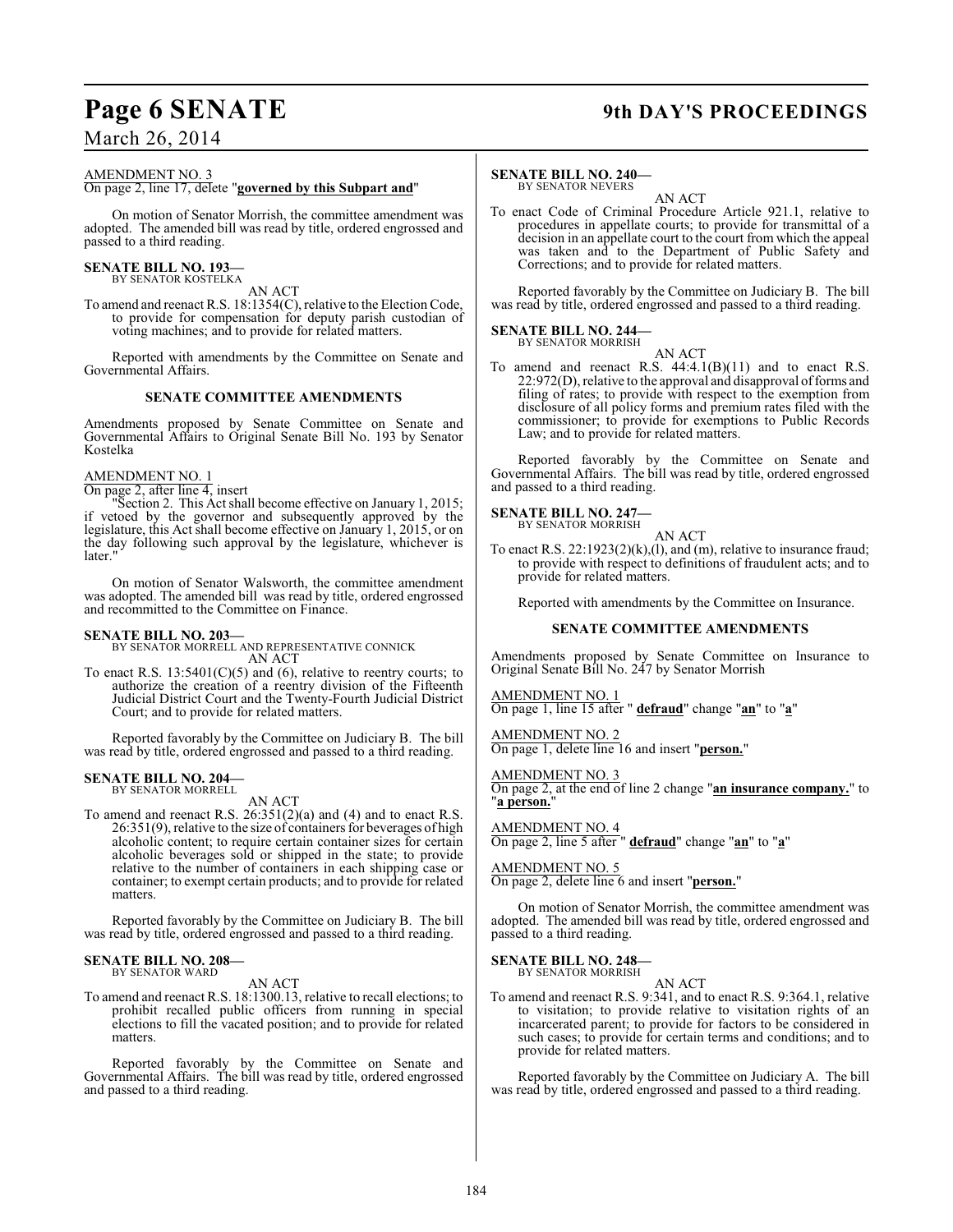### **9th DAY'S PROCEEDINGS Page 7 SENATE**

# March 26, 2014

#### **SENATE BILL NO. 268—** BY SENATOR CLAITOR

AN ACT

To amend and reenact R.S. 9:2799.1, relative to civil liability for theft of goods from a merchant; to provide relative to liability; to provide certain terms, conditions, procedures, requirements, and effects; and to provide for related matters.

Reported favorably by the Committee on Judiciary A. The bill was read by title, ordered engrossed and passed to a third reading.

**SENATE BILL NO. 277—** BY SENATORS PERRY, DORSEY-COLOMB AND GUILLORY AN ACT

To amend and reenact R.S. 14:98, 98.1, 98.2, and 98.3, and to enact R.S. 14:98.4, 98.5, 98.6, 98.7, and 98.8, relative to driving offenses; to provide relative to the crimes of operating a motor vehicle while intoxicated, underage operating a vehicle while intoxicated, unlawful refusal to submit to chemical tests, and operating a vehicle while under suspension; to provide definitions; to provide penalties; and to provide for related matters.

Reported with amendments by the Committee on Judiciary C.

#### **SENATE COMMITTEE AMENDMENTS**

Amendments proposed by Senate Committee on Judiciary C to Original Senate Bill No. 277 by Senator Perry

AMENDMENT NO. 1

On page 24, at the end of line 12 after "**is to be**" insert "**served in addition to the sentence of imprisonment**"

AMENDMENT NO. 2

On page 38, line 15, change "**R.S. 14:98.2(B)**" to "**R.S. 14:98.2(D)**"

AMENDMENT NO. 3 On page 40, line 26, after "**program**" delete the remainder of the line and insert a period "**.**"

#### AMENDMENT NO. 4

On page 40, delete lines 27 through 29, and on page 41, delete line 1

#### AMENDMENT NO. 5

On page 41, between lines 10 and 11, insert the following:

"**D. Court programs regarding substance abuse as provided for by Subsection C of this Section shall include a screening procedure to determine the portions of the program that may be applicable and appropriate for individual offenders.**"

On motion of Senator Kostelka, the committee amendment was adopted. The amended bill was read by title, ordered engrossed and passed to a third reading.

**SENATE BILL NO. 291—** BY SENATOR MORRELL AND REPRESENTATIVE MORENO AN ACT

To enact Civil Code Article 2315.8, relative to exemplary damages; to provide for exemplary damages in suits between certain household members arising from domestic abuse; and to provide for related matters.

Reported with amendments by the Committee on Judiciary A.

#### **SENATE COMMITTEE AMENDMENTS**

Amendments proposed by Senate Committee on Judiciary A to Original Senate Bill No. 291 by Senator Morrell

#### AMENDMENT NO. 1

On page 1, at the beginning of line 8, insert "**A.**"

#### AMENDMENT NO. 2

On page 1, at the end of line 11, delete the comma and insert "**resulting in serious bodily injury or severe emotional and mental distress,**"

AMENDMENT NO. 3

On page 1, after line 12, insert

"**B. Upon motion of the defendant or upon its own motion, if the court determines that any action alleging domestic abuse is frivolous or fraudulent, the court shall award costs of court, reasonable attorney fees, and any other related costs to the defendant and any other sanctions and relief requested pursuant to Code of Civil Procedure Article 863.**"

On motion of Senator Nevers, the committee amendment was adopted. The amended bill was read by title, ordered engrossed and passed to a third reading.

#### **SENATE BILL NO. 292—**

BY SENATOR MORRELL AND REPRESENTATIVE MORENO AN ACT

To amend and reenact Civil Code Articles 103, 103.1(1), 112(A) and (C), and 113 and to enact Civil Code Article  $112(B)(9)$  and 118 and R.S. 9:327, relative to divorce proceedings; to provide grounds for immediate divorce, interim support, and final support in certain instances involving domestic abuse; and to provide for related matters.

Reported with amendments by the Committee on Judiciary A.

#### **SENATE COMMITTEE AMENDMENTS**

Amendments proposed by Senate Committee on Judiciary A to Original Senate Bill No. 292 by Senator Morrell

#### AMENDMENT NO. 1

On page 1, delete lines 2 and 3 and insert: "To amend and reenact Civil Code Articles 103, 103.1, 112, and 113 and to enact Civil Code Article 118 and R.S. 9:327, relative to divorce" and delete lines 8 and 9 and insert the following:

Section 1. Civil Code Articles 103, 103.1, 112, and 113 are hereby amended and reenacted and Civil Code Article 118 is hereby enacted to read"

#### AMENDMENT NO. 2

On page 3, delete line 8 and insert: "and duration of final support. Those factors may include**, including**:"

### AMENDMENT NO. 3

On page 4, line 12, change "**and**" to "**than**"

AMENDMENT NO. 4 On page 4, line 29, change "**shall**" to "**may**"

#### AMENDMENT NO. 5

On page 5, delete line 1 and insert: "**evaluation of both parties that may be used to assist the court in determining the existence and nature of the alleged**"

On motion of Senator Nevers, the committee amendment was adopted. The amended bill was read by title, ordered engrossed and passed to a third reading.

#### **SENATE BILL NO. 307—** BY SENATOR CROWE

### AN ACT

To amend and reenact R.S. 35:403(A) and (B), relative to hospital notaries; to provide relative to certain hospital service district hospitals; to provide for certain limitations, terms, conditions, and procedures; and to provide for related matters.

Reported favorably by the Committee on Judiciary A. The bill was read by title, ordered engrossed and passed to a third reading.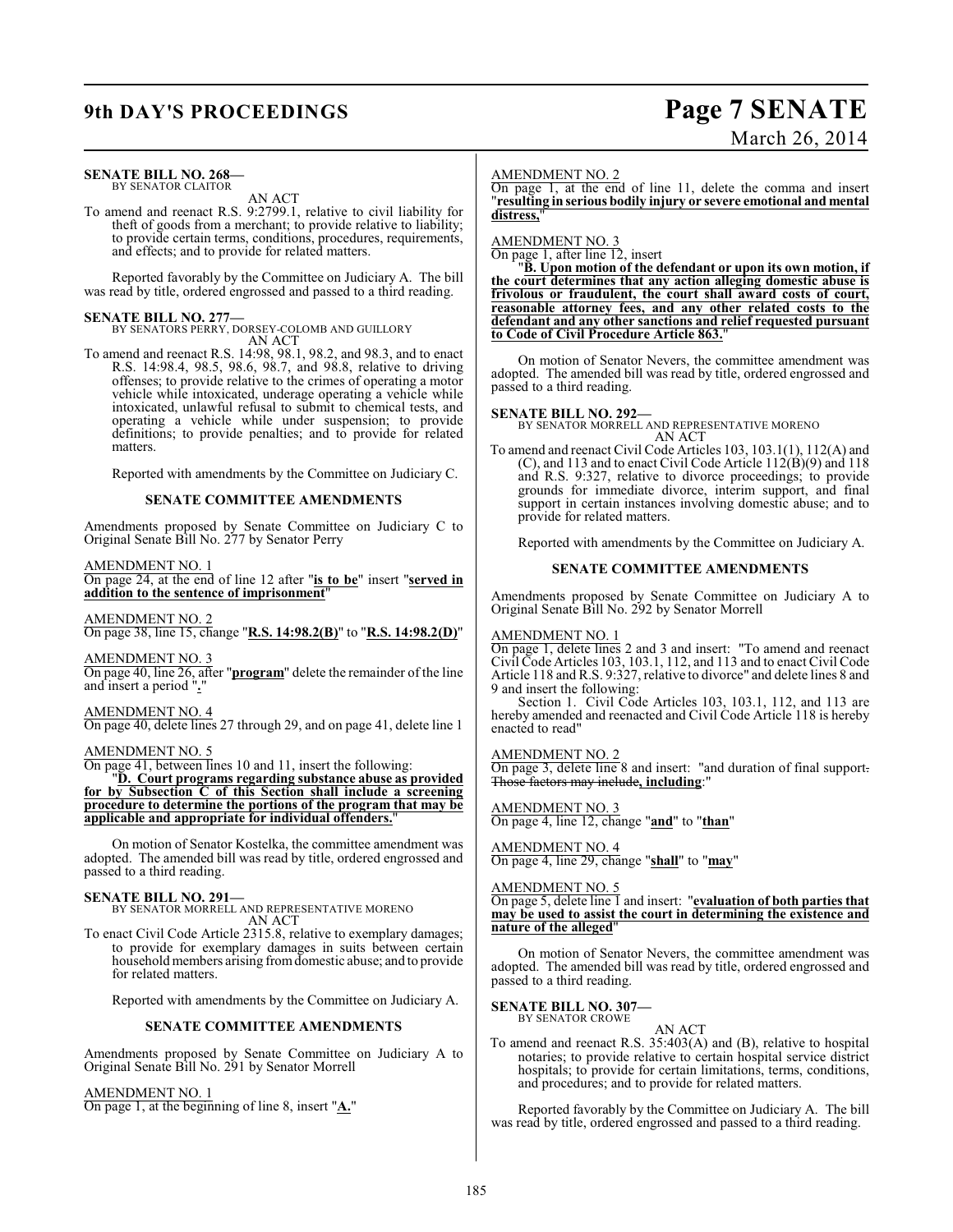#### **SENATE BILL NO. 309—** BY SENATOR BROOME

AN ACT

To amend and reenact R.S. 40:1091, relative to blood samples during pregnancy; to provide for rescreening for HIV and syphilis in the third trimester of pregnancy; to provide obligations of the physician; to provide for an effective date; and to provide for related matters.

Reported favorably by the Committee on Health and Welfare. The bill was read by title, ordered engrossed and passed to a third reading.

#### **SENATE BILL NO. 318—** BY SENATOR GARY SMITH

AN ACT

To amend and reenact R.S. 32:1261(A)(1)(t), relative to warranty repairs; to provide relative to unauthorized acts; to provide for exemptions; to provide for certain terms and conditions; and to provide for related matters.

Reported with amendments by the Committee on Commerce, Consumer Protection, and International Affairs.

#### **SENATE COMMITTEE AMENDMENTS**

Amendments proposed by Senate Committee on Commerce, Consumer Protection and International Affairs to Original Senate Bill No. 318 by Senator Gary Smith

#### AMENDMENT NO. 1

On page 2, delete lines 2 through 10 and insert the following:

"**(ii) Emergency service of a vehicle.**

**(iii) A fleet owner or governmental entity that is authorized to perform warranty repairs on vehicles with a gross vehicle weight rating of twelve thousand pounds or more owned by the fleet owner or governmental entity. Notification by the selling dealer or the fleet owner or governmental entity to do so and the program information by manufacturer shall be given to such dealer located in the same community or territory of the fleet owner or governmental entity.**"

#### AMENDMENT NO. 2

On page 2, delete lines 18 and 19 and insert: "**requirements for special tools and equipment required for the makes and models being repaired and technician certification as are required for a franchise dealer and shall not include repairs to the internal drive train or the after-treatment exhaust system.**"

On motion of Senator Martiny, the committee amendment was adopted. The amended bill was read by title, ordered engrossed and passed to a third reading.

## **SENATE BILL NO. 331—** BY SENATOR MORRISH

AN ACT

To enact R.S. 13:5554(G)(3), relative to the payment of group insurance premium costs for certain retired sheriffs and deputy sheriffs; to provide for eligibility for payment of such costs for retired sheriffs and retired deputy sheriffs of the Acadia Parish Sheriff's Office; to provide for effective dates; and to provide for related matters.

Reported favorably by the Committee on Judiciary B. The bill was read by title, ordered engrossed and passed to a third reading.

### **SENATE BILL NO. 362—** BY SENATOR CORTEZ

AN ACT

To amend and reenact the introductory paragraph of R.S. 6:1004(A) and 1004.1(B) and to enact R.S. 6:1004(E) and 1004.1(C), relative to currency exchange services; to provide for licensure; to provide for renewal; to provide for procedures, terms, and conditions; and to provide for related matters.

## **Page 8 SENATE 9th DAY'S PROCEEDINGS**

Reported with amendments by the Committee on Commerce, Consumer Protection, and International Affairs.

### **SENATE COMMITTEE AMENDMENTS**

Amendments proposed by Senate Committee on Commerce, Consumer Protection and International Affairs to Original Senate Bill No. 362 by Senator Cortez

AMENDMENT NO. 1 On page 3, line 5, after "**before**" delete "**the**"

AMENDMENT NO. 2 On page 3, line 6, delete "**license expiration date**"

AMENDMENT NO. 3 On page 3, line 12, change "**by**" to "**before**"

AMENDMENT NO. 4 On page 3, line 13, delete "**a**"

On motion of Senator Martiny, the committee amendment was adopted. The amended bill was read by title, ordered engrossed and passed to a third reading.

## **SENATE BILL NO. 394—** BY SENATOR MORRELL

AN ACT

To enact R.S. 42:2.1(C) and (D), relative to boards and commissions; to prohibit certain individuals from serving on boards and commissions; to provide for definitions; and to provide for related matters.

Reported favorably by the Committee on Senate and Governmental Affairs. The bill was read by title, ordered engrossed and passed to a third reading.

#### **SENATE BILL NO. 422—**

BY SENATORS BROOME AND DORSEY-COLOMB AN ACT

To enact R.S. 14:403.9 through 403.11, relative to immunity for certain actions; to provide immunity from prosecution for emergency assistance involving alcohol consumption and drug overdoses; and to provide for related matters.

Reported favorably by the Committee on Judiciary C. The bill was read by title, ordered engrossed and passed to a third reading.

#### **SENATE BILL NO. 460—** BY SENATOR ADLEY

- AN ACT
- To amend and reenactR.S. 17:4022(3) and R.S. 24:513(A)(1)(b)(iv), relative to the legislative auditor; to provide relative to public funds received by schools as tuition payments under the Student Scholarships for Educational Excellence Program; to provide authority to the legislative auditor; and to provide for related matters.

Reported with amendments by the Committee on Senate and Governmental Affairs.

#### **SENATE COMMITTEE AMENDMENTS**

Amendments proposed by Senate Committee on Senate and Governmental Affairs to Original Senate Bill No. 460 by Senator Adley

### AMENDMENT NO. 1

On page 1, line 2 delete "and R.S.  $24:513(A)(1)(b)(iv)$ "

#### AMENDMENT NO. 2

On page 2, delete lines 2 and 3 and insert "**other funds by maintaining funds in a separate account or by using accounting procedures that allow the legislative auditor to identify the separate funds. Such accounting shall allow for thorough**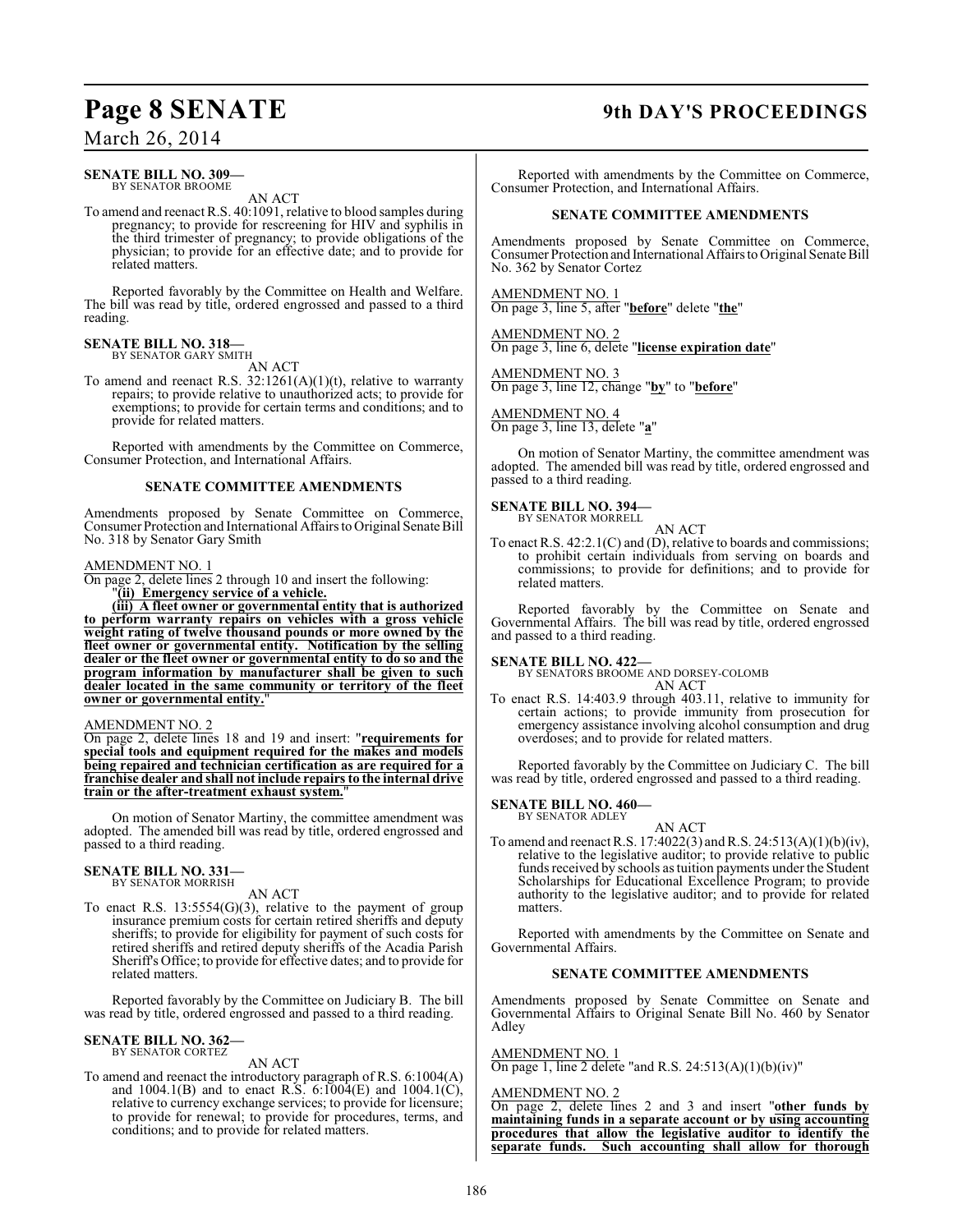## **9th DAY'S PROCEEDINGS Page 9 SENATE**

# March 26, 2014

#### **auditing of the receipt and expenditure of state scholarship funds allocated through the Louisiana Department of Education. The**"

#### AMENDMENT NO. 3

On page 2, delete lines 9 through 26.

On motion of Senator Walsworth, the committee amendment was adopted. The amended bill was read by title, ordered engrossed and passed to a third reading.

#### **SENATE BILL NO. 503—** BY SENATOR HEITMEIER

AN ACT

To enact R.S. 40:1300.333, relative to Medicaid; to provide for the Department of Health and Hospitals' upper payment limit mechanism for ambulatory surgical centers; to provide for rules and regulations; to provide an effective date; and to provide for related matters.

Reported favorably by the Committee on Health and Welfare. The bill was read by title, ordered engrossed and passed to a third reading.

#### **SENATE BILL NO. 512—** BY SENATOR HEITMEIER

AN ACT

To enact Part LXXV of Chapter 5 of Title 40 of the Louisiana Revised Statutes of 1950, to be comprised of R.S. 40:1300.391 through 1300.396, relative to chain restaurant menu labeling; to provide for definitions; to provide for labeling requirements; to provide for exceptions; to provide for penalties; to provide for an effective date; and to provide for related matters.

Reported favorably by the Committee on Health and Welfare. The bill was read by title, ordered engrossed and passed to a third reading.

## **SENATE BILL NO. 513—** BY SENATOR HEITMEIER

AN ACT

To enact R.S. 36:259(OO) and R.S. 40:2018.4, relative to the creation of the Louisiana Obesity Prevention and Management Commission within the Department of Health and Hospitals; to provide for membership; to provide for the functions of the commission; to provide for termination of the legislative authority for the commission; to provide for an effective date; and to provide for related matters.

Reported with amendments by the Committee on Health and Welfare.

#### **SENATE COMMITTEE AMENDMENTS**

Amendments proposed by Senate Committee on Health and Welfare to Original Senate Bill No. 513 by Senator Heitmeier

AMENDMENT NO. 1

On page 3, delete line 6 and insert: "**31, 2014. At the first meeting the chairman and vice**"

AMENDMENT NO. 2

On page 3, delete lines 16 through 18 and insert:

"**(4) The president of the Senate, or his designee.**

**(5) The speaker of the House of Representatives, or his designee.**"

#### AMENDMENT NO. 3

On page 3, between lines 22 and 23 insert:

"(**8) Two members from community-based groups elected by the other commission members at their first meeting. These two members shall serve a term of two years and may be elected by the other commission members to serve additional terms.**"

#### AMENDMENT NO. 4

On page 4, line 7, delete "**thirty**" and insert "**sixty**"

On motion of Senator Heitmeier, the committee amendment was adopted. The amended bill was read by title, ordered engrossed and passed to a third reading.

#### **SENATE BILL NO. 514—** BY SENATOR HEITMEIER

AN ACT

To enact R.S. 40:1300.264, relative to smoking near public and private elementary and secondary school property; to prohibit smoking near certain property around public and private elementary and secondary schools; to provide for certain exceptions; to provide for marking of the smoke-free areas; to provide for penalties; to provide for an effective date; and to provide for related matters.

Reported favorably by the Committee on Health and Welfare. The bill was read by title, ordered engrossed and passed to a third reading.

#### **SENATE BILL NO. 518—** BY SENATOR MARTINY

AN ACT

To enact R.S. 9:2780.1(J), relative to motor carrier transportation contracts; to provide relative to certain provisions of motor carrier transportation contracts concerning indemnification; to provide for the applicability of the Unfair Trade Practice and Consumer Protection Law; to provide for penalties; to provide for terms and conditions; and to provide for related matters.

Reported with amendments by the Committee on Commerce, Consumer Protection, and International Affairs.

#### **SENATE COMMITTEE AMENDMENTS**

Amendments proposed by Senate Committee on Commerce, Consumer Protection and International Affairs to Original Senate Bill No. 518 by Senator Martiny

#### AMENDMENT NO. 1

On page 1, line 2, after "contracts" delete the remainder of the line and delete lines 3 through 5 and insert: "and construction contracts; to provide relative to certain provisions of motor carrier transportation contracts and construction contracts concerning indemnification; to provide relative to the effect of such provisions; to provide for certain claims as frivolous; to provide for attorney fees, court costs, and other reasonable costs; to provide for terms and"

#### AMENDMENT NO. 2

On page 1, delete lines 12 through 16 and insert the following:

Any claim for indemnity based upon a provision, **covenant, or clause that is null, void, and unenforceable under the provisions of this Section shall be deemed frivolous and shall subject the claimant to attorney fees, court costs, and reasonable costs incurred in the dismissal of the indemnity claim.**"

On motion of Senator Martiny, the committee amendment was adopted. The amended bill was read by title, ordered engrossed and passed to a third reading.

#### **SENATE BILL NO. 542—** BY SENATOR MORRELL

AN ACT

To enact R.S. 27:15(H), relative to the Gaming Control Board; to require an annual report on impact of technology; and to provide for related matters.

Reported with amendments by the Committee on Judiciary B.

#### **SENATE COMMITTEE AMENDMENTS**

Amendments proposed by Senate Committee on Judiciary B to Original Senate Bill No. 542 by Senator Morrell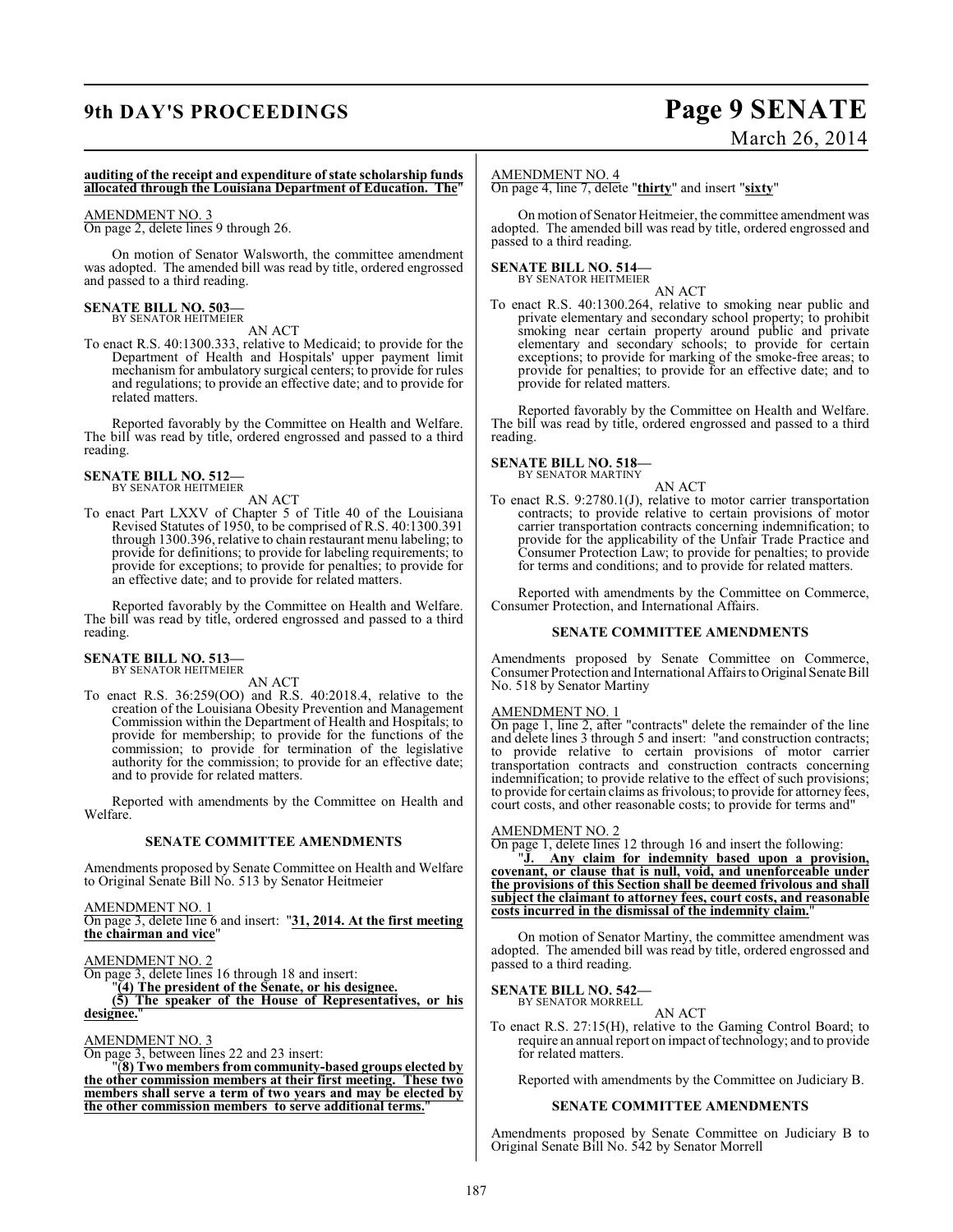## **Page 10 SENATE 9th DAY'S PROCEEDINGS**

### March 26, 2014

#### AMENDMENT NO. 1

On page 1, line 12, after "**games**" delete the period "**.**" and delete "**The report shall**" and insert a comma "**,**" and insert "**address Internet gaming in jurisdictions in which it is authorized and any enforcement issues the jurisdiction is experiencing with age verification and geo-location, and**"

On motion of Senator Morrell, the committee amendment was adopted. The amended bill was read by title, ordered engrossed and passed to a third reading.

### **Bagneris Rule**

Senator Guillory moved to suspend the rules to temporarily pass over controversial Senate Bills on Third Reading and Final Passage with the intention of taking them up later, in their regular order.

Without objection, so ordered.

#### **Senate Bills and Joint Resolutions on Third Reading and Final Passage**

#### **SENATE BILL NO. 30—** BY SENATOR CORTEZ

AN ACT

To amend and reenact R.S. 11:446(F), 450(B), and 471.1(G), relative to the Louisiana State Employees' Retirement System; to specify procedures related to payment for and of benefits; to provide for options, contributions, and eligibility; to provide for an effective date; and to provide for related matters.

#### **Floor Amendments**

Senator Martiny sent up floor amendments.

#### **SENATE FLOOR AMENDMENTS**

Amendments proposed by Senator Martiny on behalf of the Legislative Bureau to Engrossed Senate Bill No. 30 by Senator Cortez

AMENDMENT NO. 1

On page 2, line 16, following "provisions of" change "said" to "**that**"

On motion of Senator Martiny, the amendments were adopted.

The bill was read by title. Senator Cortez moved the final passage of the amended bill.

#### **ROLL CALL**

The roll was called with the following result:

#### YEAS

| Mr. President | Dorsey-Colomb | Murray        |
|---------------|---------------|---------------|
| Adley         | Gallot        | <b>Nevers</b> |
| Allain        | Guillory      | Peacock       |
| Appel         | Heitmeier     | Perry         |
| Broome        | Kostelka      | Peterson      |
| Brown         | LaFleur       | Riser         |
| Buffington    | Long          | Smith, J.     |
| Claitor       | Martiny       | Thompson      |
| Cortez        | Mills         | Walsworth     |
| Crowe         | Morrell       | Ward          |
| Donahue       | Morrish       | White         |
| Total - 33    |               |               |
|               | NAYS          |               |

Total - 0

#### ABSENT

| Amedee     | Erdey | Smith, G. |
|------------|-------|-----------|
| Chabert    | Johns | Tarver    |
| Total $-6$ |       |           |

The Chair declared the amended bill was passed, ordered reengrossed and sent to the House. Senator Cortez moved to reconsider the vote by which the bill was passed and laid the motion on the table.

#### **SENATE BILL NO. 36—** BY SENATOR BROWN

AN ACT

To enact R.S. 17:3983.1, relative to charter schools; to require a chartering group to notify certain legislators upon submission of an initial charter school proposal or application; to specify the information to be included in such notification; to require additional notification regarding the disposition of such submission; and to provide for related matters.

#### **Floor Amendments**

Senator Martiny sent up floor amendments.

#### **SENATE FLOOR AMENDMENTS**

Amendments proposed by Senator Martiny on behalf of the Legislative Bureau to Engrossed Senate Bill No. 36 by Senator Brown

#### AMENDMENT NO. 1

On page 2, line 6, following "**by**" and before "**postal**" insert "**both**"

On motion of Senator Martiny, the amendments were adopted.

The bill was read by title. Senator Brown moved the final passage of the amended bill.

#### **ROLL CALL**

The roll was called with the following result:

#### YEAS

| Mr. President<br>Adley<br>Allain<br>Appel<br><b>Broome</b><br>Brown<br>Buffington<br>Claitor<br>Cortez<br>Crowe<br>Donahue<br>Dorsey-Colomb<br>Total - 34 | Gallot<br>Guillory<br>Heitmeier<br>Johns<br>Kostelka<br>LaFleur<br>Long<br>Martiny<br>Mills<br>Morrell<br>Morrish<br>Murray<br><b>NAYS</b> | Nevers<br>Perry<br>Peterson<br>Riser<br>Smith, G.<br>Smith, J.<br>Thompson<br>Walsworth<br>Ward<br>White |
|-----------------------------------------------------------------------------------------------------------------------------------------------------------|--------------------------------------------------------------------------------------------------------------------------------------------|----------------------------------------------------------------------------------------------------------|
| Peacock<br>Total - 1                                                                                                                                      | ABSENT                                                                                                                                     |                                                                                                          |
| Amedee<br>Chabert<br>Total - 4                                                                                                                            | Erdey<br>Tarver                                                                                                                            |                                                                                                          |

The Chair declared the amended bill was passed, ordered reengrossed and sent to the House. Senator Brown moved to reconsider the vote by which the bill was passed and laid the motion on the table.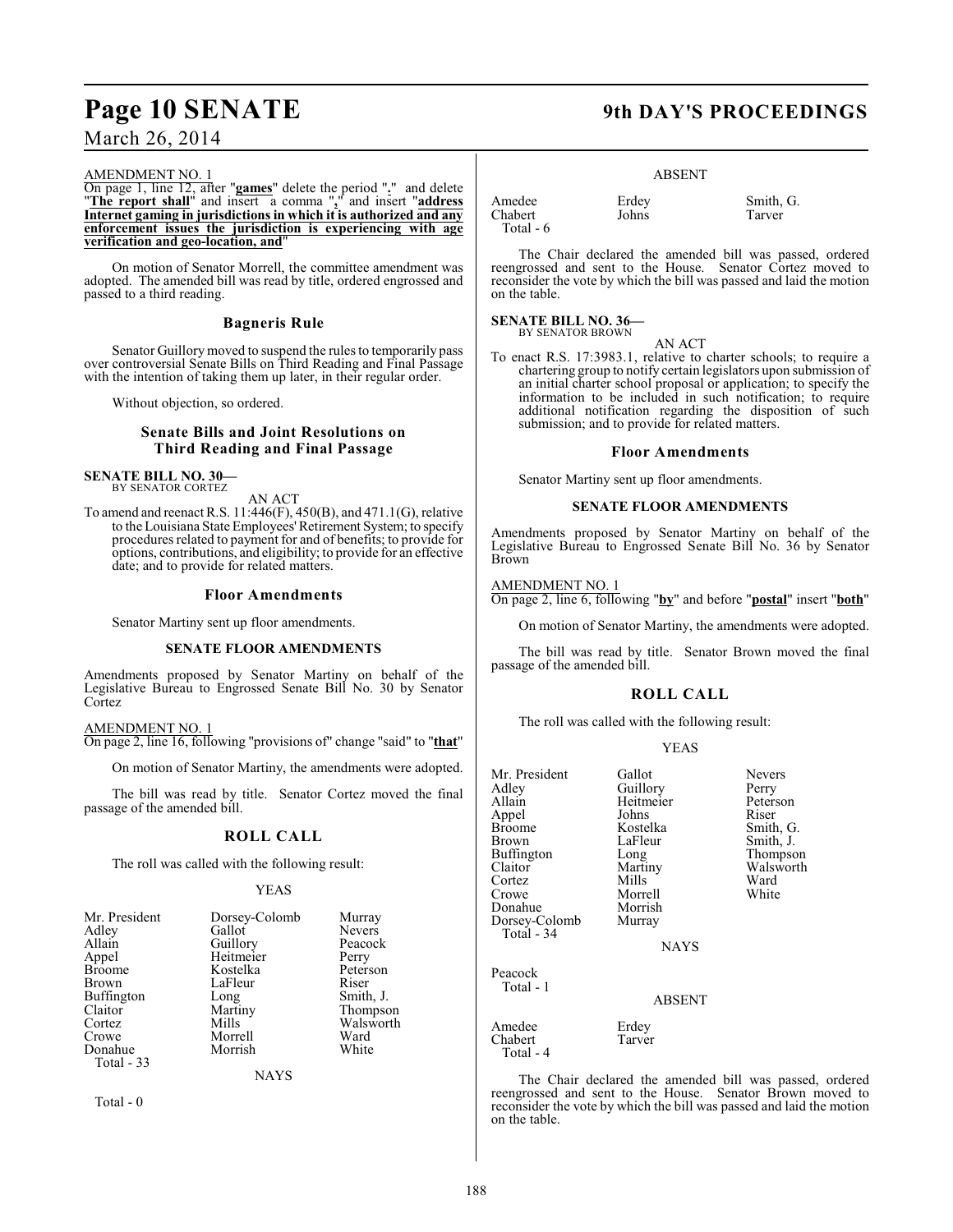#### **SENATE BILL NO. 48—**

BY SENATOR JOHN SMITH AN ACT

To enact R.S. 33:447.13, relative to the mayor's court of the town of Rosepine; to authorize an increase in court costs for violations of municipal ordinances; and to provide for related matters.

The bill was read by title. Senator Smith moved the final passage of the bill.

#### **ROLL CALL**

The roll was called with the following result:

#### YEAS

| Mr. President<br>Adley<br>Allain<br>Appel<br><b>Broome</b><br>Brown<br>Buffington<br>Chabert<br>Claitor<br>Cortez<br>Crowe<br>Donahue<br>Total - 35 | Dorsey-Colomb<br>Gallot<br>Guillory<br>Heitmeier<br>Johns<br>Kostelka<br>LaFleur<br>Long<br>Martiny<br>Mills<br>Morrish<br>Murray<br><b>NAYS</b> | <b>Nevers</b><br>Peacock<br>Perry<br>Peterson<br>Riser<br>Smith, G.<br>Smith, J.<br>Thompson<br>Walsworth<br>Ward<br>White |
|-----------------------------------------------------------------------------------------------------------------------------------------------------|--------------------------------------------------------------------------------------------------------------------------------------------------|----------------------------------------------------------------------------------------------------------------------------|
| Total - 0                                                                                                                                           | <b>ABSENT</b>                                                                                                                                    |                                                                                                                            |
| Amedee<br>Erdey                                                                                                                                     | Morrell<br>Tarver                                                                                                                                |                                                                                                                            |

The Chair declared the bill was passed and ordered it sent to the House. Senator John Smith moved to reconsider the vote by which the bill was passed and laid the motion on the table.

## **SENATE BILL NO. 51—** BY SENATOR MARTINY

Total - 4

AN ACT

To amend and reenact R.S.  $51:1304(C)(4)$ ,  $1305(A)$ , the introductory paragraph of 1305(B), 1305(C), and 1309(B), and to repeal R.S. 51:1302(7), relative to the Louisiana Tax Free Shopping Program; to remove the authority of the program to charge participating retailers a membership fee; and to provide for related matters.

The bill was read by title. Senator Martiny moved the final passage of the bill.

#### **ROLL CALL**

The roll was called with the following result:

#### YEAS

| Mr. President<br>Adley<br>Allain<br>Appel<br><b>Broome</b><br>Brown<br>Buffington<br>Chabert<br>Claitor<br>Cortez<br>Crowe | Dorsey-Colomb<br>Gallot<br>Guillory<br>Heitmeier<br>Johns<br>Kostelka<br>LaFleur<br>Long<br>Martiny<br>Mills<br>Morrell | Murray<br><b>Nevers</b><br>Peacock<br>Perry<br>Peterson<br>Riser<br>Smith, G.<br>Smith, J.<br>Thompson<br>Walsworth<br>Ward |
|----------------------------------------------------------------------------------------------------------------------------|-------------------------------------------------------------------------------------------------------------------------|-----------------------------------------------------------------------------------------------------------------------------|
|                                                                                                                            |                                                                                                                         |                                                                                                                             |
| Donahue<br>Total - 36                                                                                                      | Morrish                                                                                                                 | White                                                                                                                       |

## **9th DAY'S PROCEEDINGS Page 11 SENATE** March 26, 2014

#### NAYS

ABSENT

Amedee Erdey Tarver

Total - 0

Total - 3

The Chair declared the bill was passed and ordered it sent to the House. Senator Martiny moved to reconsider the vote by which the bill was passed and laid the motion on the table.

## **SENATE BILL NO. 52—**<br>BY SENATOR JOHN SMITH

AN ACT

To enact R.S. 33:447.13, relative to courts; to increase authorized court costs for municipal ordinance violations in the mayor's court of the town of Anacoco; and to provide for related matters.

The bill was read by title. Senator John Smith moved the final passage of the bill.

#### **ROLL CALL**

The roll was called with the following result:

#### YEAS

| Mr. President<br>Adley<br>Allain<br>Appel<br><b>Broome</b><br>Brown<br>Buffington<br>Chabert<br>Claitor<br>Cortez<br>Crowe<br>Donahue<br>Total - 36 | Dorsey-Colomb<br>Gallot<br>Guillory<br>Heitmeier<br>Johns<br>Kostelka<br>LaFleur<br>Long<br>Martiny<br>Mills<br>Morrell<br>Morrish<br><b>NAYS</b> | Murray<br><b>Nevers</b><br>Peacock<br>Perry<br>Peterson<br>Riser<br>Smith, G.<br>Smith, J.<br>Thompson<br>Walsworth<br>Ward<br>White |
|-----------------------------------------------------------------------------------------------------------------------------------------------------|---------------------------------------------------------------------------------------------------------------------------------------------------|--------------------------------------------------------------------------------------------------------------------------------------|
| Total - 0                                                                                                                                           | <b>ABSENT</b>                                                                                                                                     |                                                                                                                                      |
| Amedee                                                                                                                                              | Erdey                                                                                                                                             | Tarver                                                                                                                               |

Total - 3

The Chair declared the bill was passed and ordered it sent to the House. Senator John Smith moved to reconsider the vote by which the bill was passed and laid the motion on the table.

## **SENATE BILL NO. 56—** BY SENATOR NEVERS

AN ACT

To enact R.S. 17:3167.1, relative to the articulation and transfer of academic credit hours across all public educational institutions in Louisiana; to require secondary and postsecondary education management boards to participate in regular meetings regarding articulation and transfer policies and agreements; to provide relative to the purpose and outcomes of such meetings; to provide for reporting; and to provide for related matters.

The bill was read by title. Senator Nevers moved the final passage of the bill.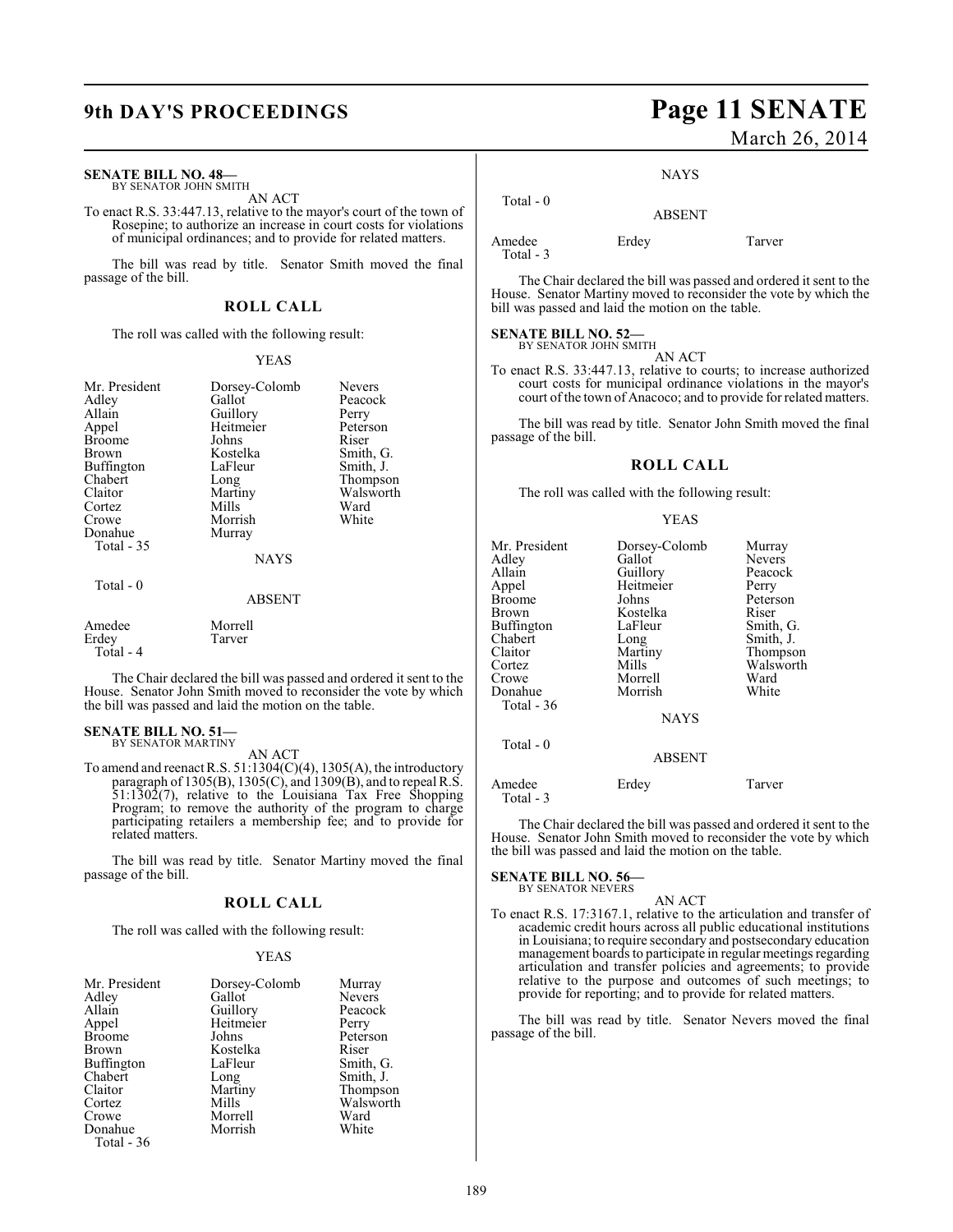### **ROLL CALL**

The roll was called with the following result:

#### YEAS

| Mr. President<br>Adley<br>Allain<br>Appel<br><b>Broome</b><br><b>Brown</b><br><b>Buffington</b><br>Chabert<br>Claitor<br>Cortez<br>Crowe<br>Donahue<br>Total - 34 | Gallot<br>Guillory<br>Heitmeier<br>Johns<br>Kostelka<br>LaFleur<br>Long<br>Martiny<br>Mills<br>Morrell<br>Morrish<br>Murray | <b>Nevers</b><br>Peacock<br>Perry<br>Peterson<br>Riser<br>Smith, G.<br>Smith, J.<br>Thompson<br>Walsworth<br>White |
|-------------------------------------------------------------------------------------------------------------------------------------------------------------------|-----------------------------------------------------------------------------------------------------------------------------|--------------------------------------------------------------------------------------------------------------------|
|                                                                                                                                                                   | <b>NAYS</b>                                                                                                                 |                                                                                                                    |
| Total $-0$                                                                                                                                                        | ABSENT                                                                                                                      |                                                                                                                    |

| Amedee        | Erdey  | Ward |
|---------------|--------|------|
| Dorsey-Colomb | Tarver |      |
| Total - 5     |        |      |

The Chair declared the bill was passed and ordered it sent to the House. Senator Nevers moved to reconsider the vote by which the bill was passed and laid the motion on the table.

**SENATE BILL NO. 59—** BY SENATOR JOHN SMITH AND REPRESENTATIVE HILL AN ACT

To repeal Part I-A of Chapter 4 of Title 12 of the Louisiana Revised Statutes of 1950, comprised of R.S. 12:431 and 431.1, relative to the Beauregard Electric Cooperative; to provide for an effective date; and to provide for related matters.

The bill was read by title. Senator John Smith moved the final passage of the bill.

#### **ROLL CALL**

The roll was called with the following result:

#### YEAS

| Mr. President<br>Adley<br>Allain<br>Appel<br><b>Broome</b><br>Brown<br>Buffington<br>Chabert<br>Claitor<br>Cortez<br>Crowe<br>Donahue<br>Total $-36$<br>Total - 0 | Dorsey-Colomb<br>Gallot<br>Guillory<br>Heitmeier<br>Johns<br>Kostelka<br>LaFleur<br>Long<br>Martiny<br>Mills<br>Morrell<br>Morrish<br><b>NAYS</b><br><b>ABSENT</b> | Murray<br>Nevers<br>Peacock<br>Perry<br>Peterson<br>Riser<br>Smith, G.<br>Smith, J.<br>Thompson<br>Walsworth<br>Ward<br>White |
|-------------------------------------------------------------------------------------------------------------------------------------------------------------------|--------------------------------------------------------------------------------------------------------------------------------------------------------------------|-------------------------------------------------------------------------------------------------------------------------------|
|                                                                                                                                                                   |                                                                                                                                                                    |                                                                                                                               |
| Amedee<br>Total - 3                                                                                                                                               | Erdey                                                                                                                                                              | Tarver                                                                                                                        |

The Chair declared the bill was passed and ordered it sent to the House. Senator John Smith moved to reconsider the vote by which the bill was passed and laid the motion on the table.

## **Page 12 SENATE 9th DAY'S PROCEEDINGS**

### **SENATE BILL NO. 64—**

BY SENATOR CORTEZ

AN ACT To amend and reenact R.S. 2:604(6) and (7) and 604.1(A)(1)(introductory paragraph), (2), (4) and (B) and to enact R.S. 2:604.2, relative to airport authorities; to expand the powers of the Lafayette Airport Commission to include economic development purposes; and to provide for related matters.

#### **Floor Amendments**

Senator Martiny sent up floor amendments.

#### **SENATE FLOOR AMENDMENTS**

Amendments proposed by Senator Martiny on behalf of the Legislative Bureau to Engrossed Senate Bill No. 64 by Senator **Cortez** 

AMENDMENT NO. 1 On page 1, line 17, change "the authority may" to "**to**"

AMENDMENT NO. 2

On page 2, line 10, following "Paragraph" change "6 hereof" to "**(6) of this Section**"

On motion of Senator Martiny, the amendments were adopted.

#### **Floor Amendments**

Senator Cortez proposed the following amendments.

#### **SENATE FLOOR AMENDMENTS**

Amendments proposed by Senator Cortez to Engrossed Senate Bill No. 64 by Senator Cortez

#### AMENDMENT NO. 1

On page 5, line 9, change "**real or personal**" to "**movable or immovable**"

On motion of Senator Cortez, the amendments were adopted.

The bill was read by title. Senator Cortez moved the final passage of the amended bill.

### **ROLL CALL**

The roll was called with the following result:

#### YEAS

| Mr. President<br>Adlev<br>Allain<br>Appel<br>Broome<br>Brown | Dorsey-Colomb<br>Gallot<br>Guillory<br>Heitmeier<br>Johns<br>LaFleur | <b>Nevers</b><br>Peacock<br>Perry<br>Peterson<br>Riser<br>Smith, G. |
|--------------------------------------------------------------|----------------------------------------------------------------------|---------------------------------------------------------------------|
| Buffington                                                   | Long                                                                 | Smith, J.                                                           |
| Chabert                                                      | Martiny                                                              | Thompson                                                            |
| Claitor                                                      | Mills                                                                | Walsworth                                                           |
| Cortez                                                       | Morrell                                                              | Ward                                                                |
| Crowe                                                        | Morrish                                                              | White                                                               |
| Donahue                                                      | Murray                                                               |                                                                     |
| Total - 35                                                   |                                                                      |                                                                     |
|                                                              | <b>NAYS</b>                                                          |                                                                     |
| Total - 0                                                    | <b>ABSENT</b>                                                        |                                                                     |

Amedee Kostelka<br>Erdev Tarver

Erdey Total - 4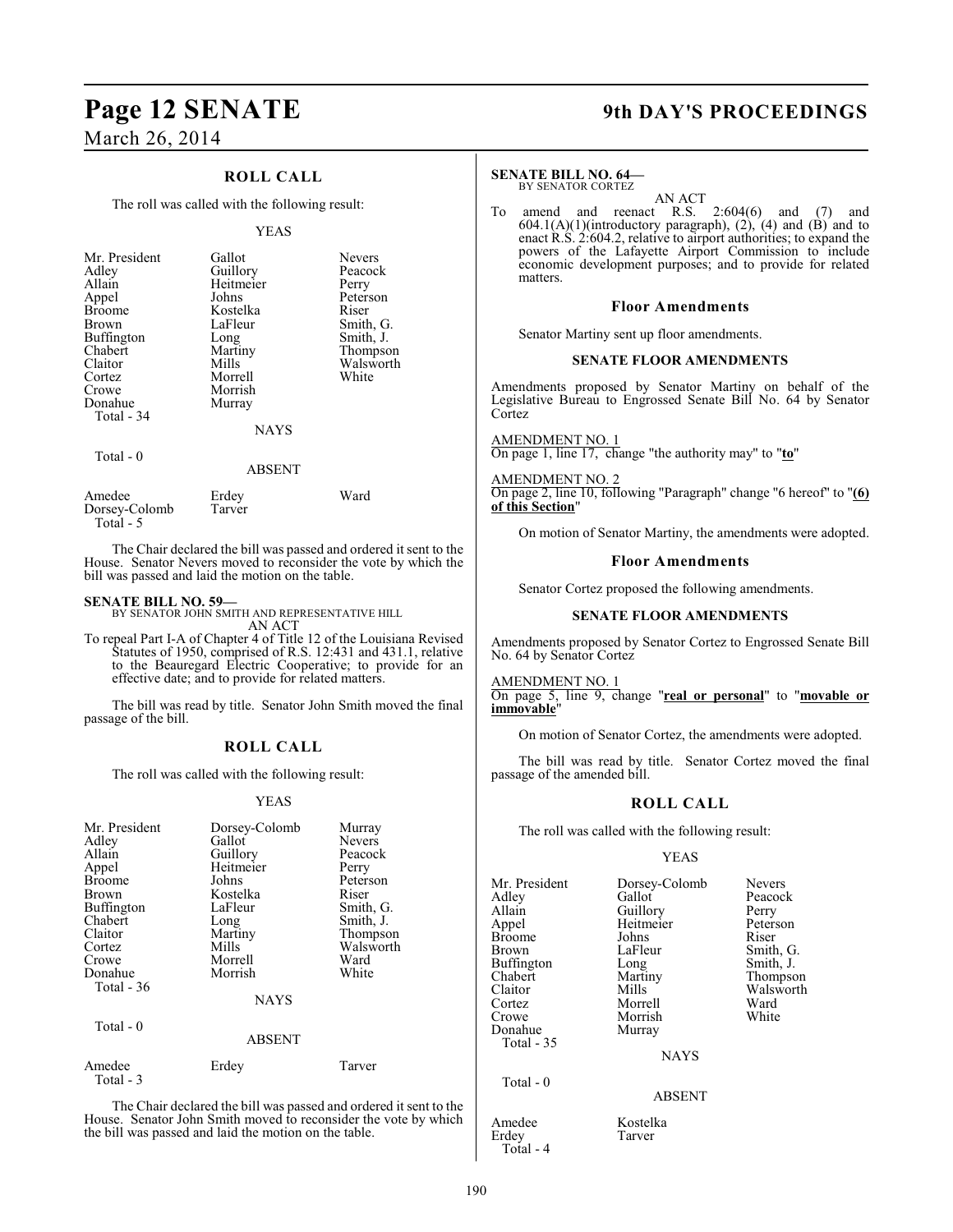The Chair declared the amended bill was passed, ordered reengrossed and sent to the House. Senator Cortez moved to reconsider the vote by which the bill was passed and laid the motion on the table.

#### **SENATE BILL NO. 88—** BY SENATOR ALARIO

### AN ACT

To enact R.S. 49:191(7) and to repeal R.S. 49:191(5)(a), relative to the Department of the Treasury, including provisions to provide for the re-creation of the Department of the Treasury and the statutory entities made a part of the department by law; to provide for the effective termination date for all statutory authority for the existence of such statutory entities; and to provide for related matters.

The bill was read by title. Senator Donahue moved the final passage of the bill.

#### **ROLL CALL**

The roll was called with the following result:

#### YEAS

| Mr. President | Dorsey-Colomb | Murray        |
|---------------|---------------|---------------|
| Adley         | Gallot        | <b>Nevers</b> |
| Allain        | Guillory      | Peacock       |
| Appel         | Heitmeier     | Peterson      |
| <b>Broome</b> | Johns         | Riser         |
| <b>Brown</b>  | Kostelka      | Smith, G.     |
| Buffington    | LaFleur       | Smith, J.     |
| Chabert       | Long          | Thompson      |
| Claitor       | Martiny       | Walsworth     |
| Cortez        | Mills         | Ward          |
| Crowe         | Morrell       | White         |
| Donahue       | Morrish       |               |
| Total $-35$   |               |               |
|               | <b>NAYS</b>   |               |
| Total - 0     |               |               |
|               | ABSENT        |               |

| Amedee    | Perry  |
|-----------|--------|
| Erdev     | Tarver |
| Total - 4 |        |

The Chair declared the bill was passed and ordered it sent to the House. Senator Donahue moved to reconsider the vote by which the bill was passed and laid the motion on the table.

#### **SENATE BILL NO. 97—** BY SENATOR NEVERS

AN ACT

To repeal Subpart B-35 of Part IV of Chapter I of Title 33 of the Louisiana Revised Statutes of 1950, comprised of R.S. 33:130.701 through 130.709, relative to the Tangipahoa Parish Economic Development District; to provide for an effective date; and to provide for related matters.

The bill was read by title. Senator Nevers moved the final passage of the bill.

#### **ROLL CALL**

The roll was called with the following result:

#### YEAS

| Mr. President | Dorsey-Colomb | Murray        |
|---------------|---------------|---------------|
| Adley         | Gallot        | <b>Nevers</b> |
| Allain        | Guillory      | Peacock       |
| Appel         | Heitmeier     | Peterson      |
| <b>Broome</b> | Johns         | Riser         |
| Brown         | Kostelka      | Smith, G.     |

## **9th DAY'S PROCEEDINGS Page 13 SENATE** March 26, 2014

| Buffington<br>Chabert<br>Claitor<br>Cortez<br>Crowe<br>Donahue<br>Total - 35 | LaFleur<br>Long<br>Martiny<br>Mills<br>Morrell<br>Morrish<br><b>NAYS</b> | Smith, J.<br>Thompson<br>Walsworth<br>Ward<br>White |
|------------------------------------------------------------------------------|--------------------------------------------------------------------------|-----------------------------------------------------|
| Total - 0                                                                    | <b>ABSENT</b>                                                            |                                                     |
| Amedee<br>Erdey<br>Total - 4                                                 | Perry<br>Tarver                                                          |                                                     |

The Chair declared the bill was passed and ordered it sent to the House. Senator Nevers moved to reconsider the vote by which the bill was passed and laid the motion on the table.

#### **SENATE BILL NO. 98—**

BY SENATORS NEVERS AND THOMPSON AN ACT

To amend and reenact R.S. 17:3048.1(A)(1)(b)(ii)(bb), (c)(ii)(bb), and (d)(ii)(bb), relative to the Taylor Opportunity Program for Students; to provide with respect to the method used to calculate the grade point average required for program awards; to provide that a five-point scale shall be used to calculate the grade point average for certain honors and gifted and talented courses; and to provide for related matters.

#### **Floor Amendments**

Senator Martiny sent up floor amendments.

#### **SENATE FLOOR AMENDMENTS**

Amendments proposed by Senator Martiny on behalf of the Legislative Bureau to Engrossed Senate Bill No. 98 by Senator Nevers

#### AMENDMENT NO. 1

On page 1, line 15, following "Colleges" and before "Universities" change "or" to "**and**"

On motion of Senator Martiny, the amendments were adopted.

The bill was read by title. Senator Nevers moved the final passage of the amended bill.

#### **ROLL CALL**

The roll was called with the following result:

#### YEAS

| Mr. President | Dorsey-Colomb | Murray        |
|---------------|---------------|---------------|
| Adley         | Gallot        | <b>Nevers</b> |
| Allain        | Guillory      | Peacock       |
| Appel         | Heitmeier     | Perry         |
| Broome        | Johns         | Peterson      |
| Brown         | Kostelka      | Riser         |
| Buffington    | LaFleur       | Smith, G.     |
| Chabert       | Long          | Smith, J.     |
| Claitor       | Martiny       | Thompson      |
| Cortez        | Mills         | Walsworth     |
| Crowe         | Morrell       | Ward          |
| Donahue       | Morrish       | White         |
| Total - 36    |               |               |

**NAYS** 

Total - 0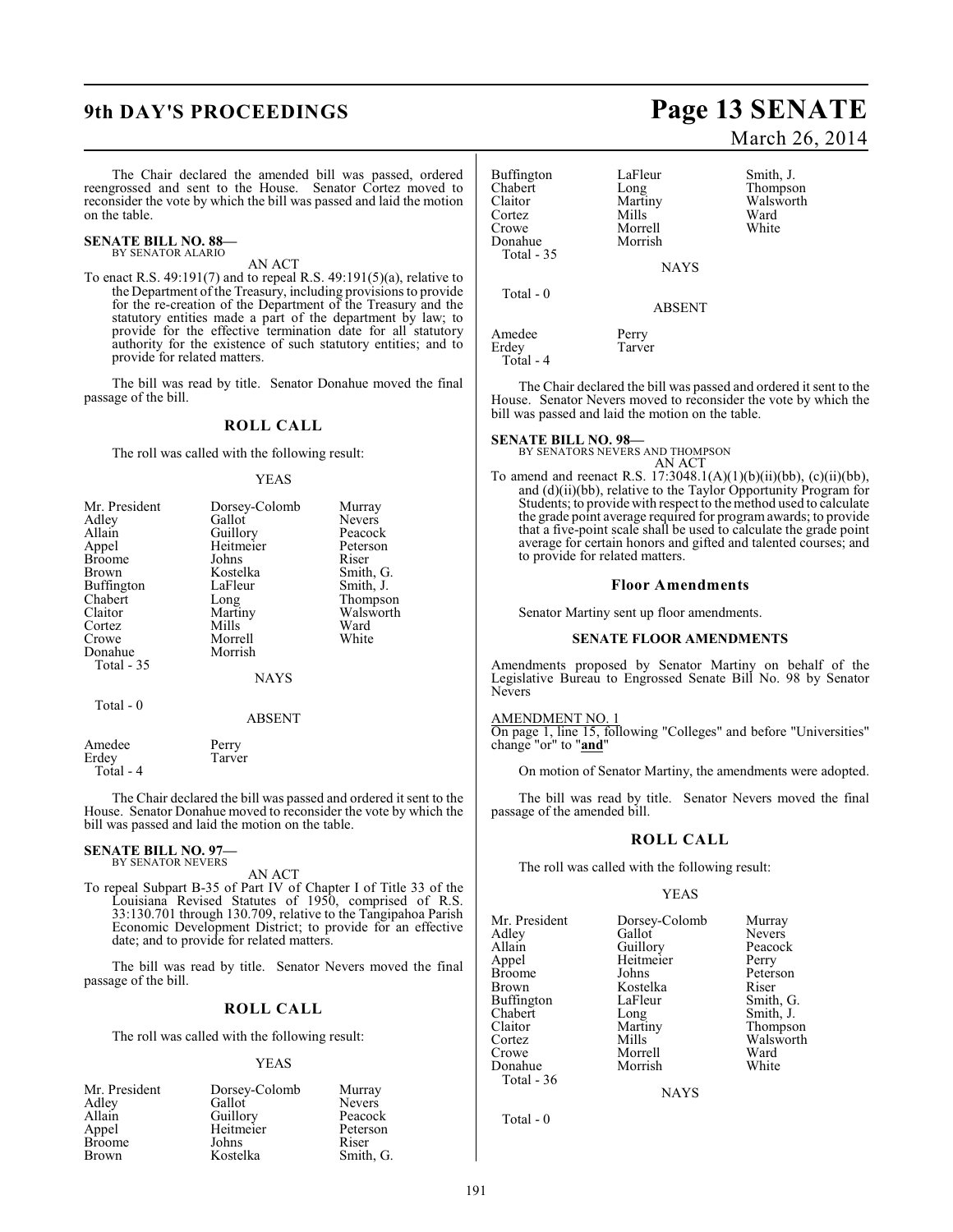### **Page 14 SENATE 9th DAY'S PROCEEDINGS** March 26, 2014

#### ABSENT

| Amedee    | Erdey | Tarver |
|-----------|-------|--------|
| Total - 3 |       |        |

The Chair declared the amended bill was passed, ordered reengrossed and sent to the House. Senator Nevers moved to reconsider the vote by which the bill was passed and laid the motion on the table.

#### **SENATE BILL NO. 125—**

- BY SENATORS NEVERS, APPEL, GUILLORY, LAFLEUR, WALSWORTH AND WHITE AN ACT
- To amend and reenact R.S. 17:185.4 and to enact R.S. 17:185.5 and 185.6 and R.S. 36:651(G)(4), relative to agricultural education; to create the Agricultural Education Commission and provide for its membership, compensation, duties, staffing, and meetings; to provide for the creation of an agricultural education immersion pilot program; to provide relative to funding and effectiveness; and to provide for related matters.

The bill was read by title. Senator Nevers moved the final passage of the bill.

#### **ROLL CALL**

The roll was called with the following result:

#### YEAS

| Mr. President<br>Adley<br>Allain<br>Appel<br>Broome<br>Brown<br>Buffington<br>Chabert<br>Claitor<br>Cortez<br>Crowe<br>Donahue<br>Total - 36<br>Total - 0 | Dorsey-Colomb<br>Gallot<br>Guillory<br>Heitmeier<br>Johns<br>Kostelka<br>LaFleur<br>Long<br>Martiny<br>Mills<br>Morrell<br>Morrish<br><b>NAYS</b> | Murray<br><b>Nevers</b><br>Peacock<br>Perry<br>Peterson<br>Riser<br>Smith, G.<br>Smith, J.<br>Thompson<br>Walsworth<br>Ward<br>White |
|-----------------------------------------------------------------------------------------------------------------------------------------------------------|---------------------------------------------------------------------------------------------------------------------------------------------------|--------------------------------------------------------------------------------------------------------------------------------------|
|                                                                                                                                                           | <b>ABSENT</b>                                                                                                                                     |                                                                                                                                      |
| Amedee<br>Total $-3$                                                                                                                                      | Erdey                                                                                                                                             | Tarver                                                                                                                               |

The Chair declared the bill was passed and ordered it sent to the House. Senator Nevers moved to reconsider the vote by which the bill was passed and laid the motion on the table.

## **SENATE BILL NO. 126—** BY SENATOR NEVERS

AN ACT

To amend and reenact R.S.  $17:3048.5(B)(1)$ , (D), (F) and (G), relative to the TOPS-Tech Early Start Award; to provide for purpose; to provide for eligibility; to provide for reporting; and to provide for related matters.

The bill was read by title. Senator Nevers moved the final passage of the bill.

#### **ROLL CALL**

The roll was called with the following result:

### YEAS

| Mr. President |  |
|---------------|--|
| Adley         |  |

Gallot Nevers<br>Guillory Peacock Guillory

| Allain<br>Appel<br>Broome<br>Brown<br>Buffington<br>Claitor<br>Cortez<br>Crowe<br>Donahue<br>Dorsey-Colomb<br>Total - 34 | Heitmeier<br>Johns<br>Kostelka<br>LaFleur<br>Long<br>Martiny<br>Mills<br>Morrell<br>Morrish<br>Murray<br><b>NAYS</b> | Perry<br>Peterson<br>Riser<br>Smith, J.<br>Thompson<br>Walsworth<br>Ward<br>White |
|--------------------------------------------------------------------------------------------------------------------------|----------------------------------------------------------------------------------------------------------------------|-----------------------------------------------------------------------------------|
| Total - 0                                                                                                                | <b>ABSENT</b>                                                                                                        |                                                                                   |
| Amedee<br>Chabert<br>Total - 5                                                                                           | Erdey<br>Smith, G.                                                                                                   | Tarver                                                                            |

The Chair declared the bill was passed and ordered it sent to the House. Senator Nevers moved to reconsider the vote by which the bill was passed and laid the motion on the table.

**SENATE BILL NO. 152—** BY SENATOR JOHN SMITH

AN ACT

To enact R.S. 33:4643.1, relative to the board of control; to provide for an increase in membership on the Beauregard Parish War Memorial Civic Center; to provide for an effective date; and to provide for related matters.

The bill was read by title. Senator John Smith moved the final passage of the bill.

#### **ROLL CALL**

The roll was called with the following result:

#### YEAS

| Mr. President<br>Adlev<br>Allain<br>Appel<br>Broome<br>Brown<br>Buffington<br>Claitor<br>Cortez<br>Crowe<br>Donahue<br>Dorsey-Colomb<br>Total - 35 | Gallot<br>Guillory<br>Heitmeier<br>Johns<br>Kostelka<br>LaFleur<br>Long<br>Martiny<br>Mills<br>Morrell<br>Morrish<br>Murray<br><b>NAYS</b> | <b>Nevers</b><br>Peacock<br>Perry<br>Peterson<br>Riser<br>Smith, G.<br>Smith, J.<br>Thompson<br>Walsworth<br>Ward<br>White |
|----------------------------------------------------------------------------------------------------------------------------------------------------|--------------------------------------------------------------------------------------------------------------------------------------------|----------------------------------------------------------------------------------------------------------------------------|
| Total - 0                                                                                                                                          | <b>ABSENT</b>                                                                                                                              |                                                                                                                            |
| Amedee                                                                                                                                             | Erdey                                                                                                                                      |                                                                                                                            |

Chabert Tarver Total - 4

The Chair declared the bill was passed and ordered it sent to the House. Senator John Smith moved to reconsider the vote by which the bill was passed and laid the motion on the table.

#### **SENATE BILL NO. 154—** BY SENATOR LONG

### AN ACT

To amend and reenact R.S.  $56:327(A)(2)$  and  $412(A)(4)$  and  $(6)$  and to repeal R.S. 56:327.1, relative to the importation of certain fish; to provide for importation regulations and licensing requirements; to provide certain size requirements for importation; to exempt certain persons from the notification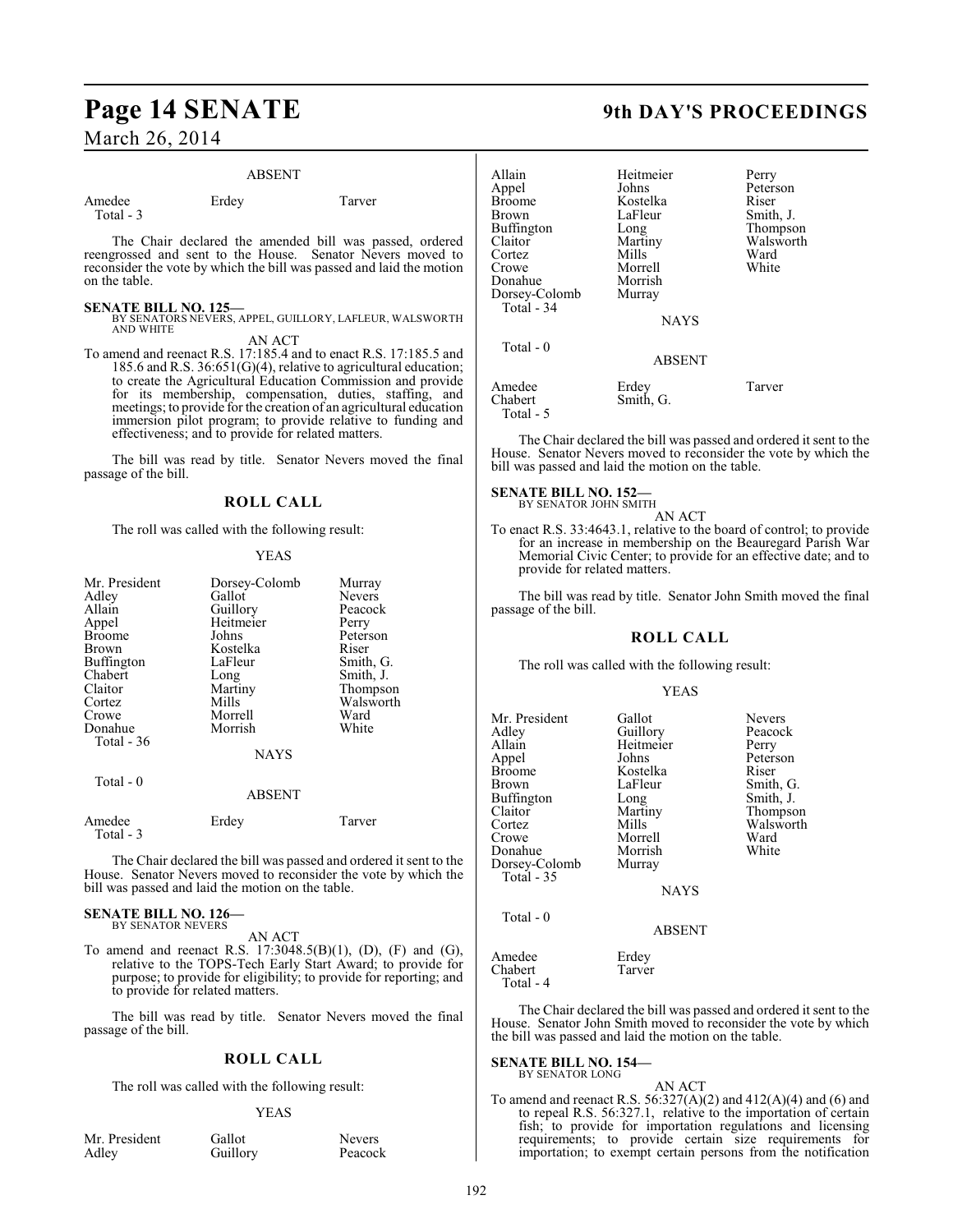provisions; to remove certain provisions relative to the importation of aquaculturally raised fish and cultured fish; to provide terms, conditions, and requirements; and to provide for related matters.

#### **Floor Amendments**

Senator Martiny sent up floor amendments.

### **SENATE FLOOR AMENDMENTS**

Amendments proposed by Senator Martiny on behalf of the Legislative Bureau to Engrossed Senate Bill No. 154 by Senator Long

#### AMENDMENT NO. 1

On page 2, line 3, following "fish" and before "may" insert "**,**"

AMENDMENT NO. 2

On page 3, line 4, following "inches" and before "spotted" delete ";" and insert "**and**"

On motion of Senator Martiny, the amendments were adopted.

The bill was read by title. Senator Long moved the final passage of the amended bill.

### **ROLL CALL**

The roll was called with the following result:

#### YEAS

Nevers Peacock<br>Perry

Peterson<br>Riser

Smith, G. Smith, J. Thompson Walsworth<br>Ward

White

| Mr. President | Gallot    | Neve:  |
|---------------|-----------|--------|
| Adley         | Guillory  | Peacc  |
| Allain        | Heitmeier | Perry  |
| Appel         | Johns     | Peters |
| <b>Broome</b> | Kostelka  | Riser  |
| <b>Brown</b>  | LaFleur   | Smith  |
| Buffington    | Long      | Smith  |
| Claitor       | Martiny   | Thom   |
| Cortez        | Mills     | Walsy  |
| Crowe         | Morrell   | Ward   |
| Donahue       | Morrish   | White  |
| Dorsey-Colomb | Murray    |        |
| Total - 35    |           |        |
|               | NAVC      |        |

NAYS

ABSENT

#### Total - 0

Amedee Erdey<br>Chabert Tarver Chabert Total - 4

The Chair declared the amended bill was passed, ordered reengrossed and sent to the House. Senator Long moved to reconsider the vote by which the bill was passed and laid the motion on the table.

#### **SENATE BILL NO. 174—**

BY SENATORS PETERSON, APPEL, MARTINY AND GARY SMITH AND REPRESENTATIVES BILLIOT, LEOPOLD, LORUSSO, WILLMOTT AND WOODRUFF

AN ACT

To amend and reenact R.S. 33:4762(C), 4764(A), and 4765(C), relative to the removal of dangerous structures; to provide for notice to the owner; to provide for certain action to appeal decision; to provide for certain notification in cases of grave public emergencies; to provide for an effective date; and to provide for related matters.

The bill was read by title. Senator Peterson moved the final passage of the bill.

## **9th DAY'S PROCEEDINGS Page 15 SENATE** March 26, 2014

### **ROLL CALL**

The roll was called with the following result:

#### YEAS

| Mr. President     | Guillory      | Peacock   |
|-------------------|---------------|-----------|
| Allain            | Heitmeier     | Perry     |
| Appel             | Johns         | Peterson  |
| <b>Broome</b>     | Kostelka      | Riser     |
| <b>Brown</b>      | LaFleur       | Smith, G. |
| <b>Buffington</b> | Long          | Smith, J. |
| Claitor           | Martiny       | Thompson  |
| Cortez            | Mills         | Walsworth |
| Crowe             | Morrell       | Ward      |
| Donahue           | Morrish       | White     |
| Dorsey-Colomb     | Murray        |           |
| Gallot            | <b>Nevers</b> |           |
| Total - 34        |               |           |
|                   | <b>NAYS</b>   |           |
| Total $-0$        |               |           |
|                   | <b>ABSENT</b> |           |
|                   |               |           |

Adley Chabert Tarver<br>Amedee Erdey Tarver Amedee Total - 5

The Chair declared the bill was passed and ordered it sent to the House. Senator Peterson moved to reconsider the vote by which the bill was passed and laid the motion on the table.

#### **SENATE BILL NO. 177—** BY SENATOR APPEL

AN ACT To amend and reenact R.S. 17:3351(A)(3), relative to the powers, duties, and functions of public postsecondary education management boards; to provide relative to the authority of such boards with respect to the allocation and expenditure of appropriated funds; to provide for effectiveness; and to provide for related matters.

The bill was read by title. Senator Appel moved the final passage of the bill.

#### **ROLL CALL**

The roll was called with the following result:

#### YEAS

| Mr. President<br>Allain<br>Appel<br><b>Broome</b><br>Brown<br>Buffington<br>Claitor<br>Cortez<br>Crowe<br>Donahue<br>Dorsey-Colomb<br>Gallot<br>Total - 34<br>Total $-0$ | Guillory<br>Heitmeier<br>Johns<br>Kostelka<br>LaFleur<br>Long<br>Martiny<br>Mills<br>Morrell<br>Morrish<br>Murray<br>Nevers<br><b>NAYS</b><br><b>ABSENT</b> | Peacock<br>Perry<br>Peterson<br>Riser<br>Smith, G.<br>Smith, J.<br>Thompson<br>Walsworth<br>Ward<br>White |
|--------------------------------------------------------------------------------------------------------------------------------------------------------------------------|-------------------------------------------------------------------------------------------------------------------------------------------------------------|-----------------------------------------------------------------------------------------------------------|
|                                                                                                                                                                          |                                                                                                                                                             |                                                                                                           |
| Adley<br>Amedee                                                                                                                                                          | Chabert<br>Erdev                                                                                                                                            | Tarver                                                                                                    |

Total - 5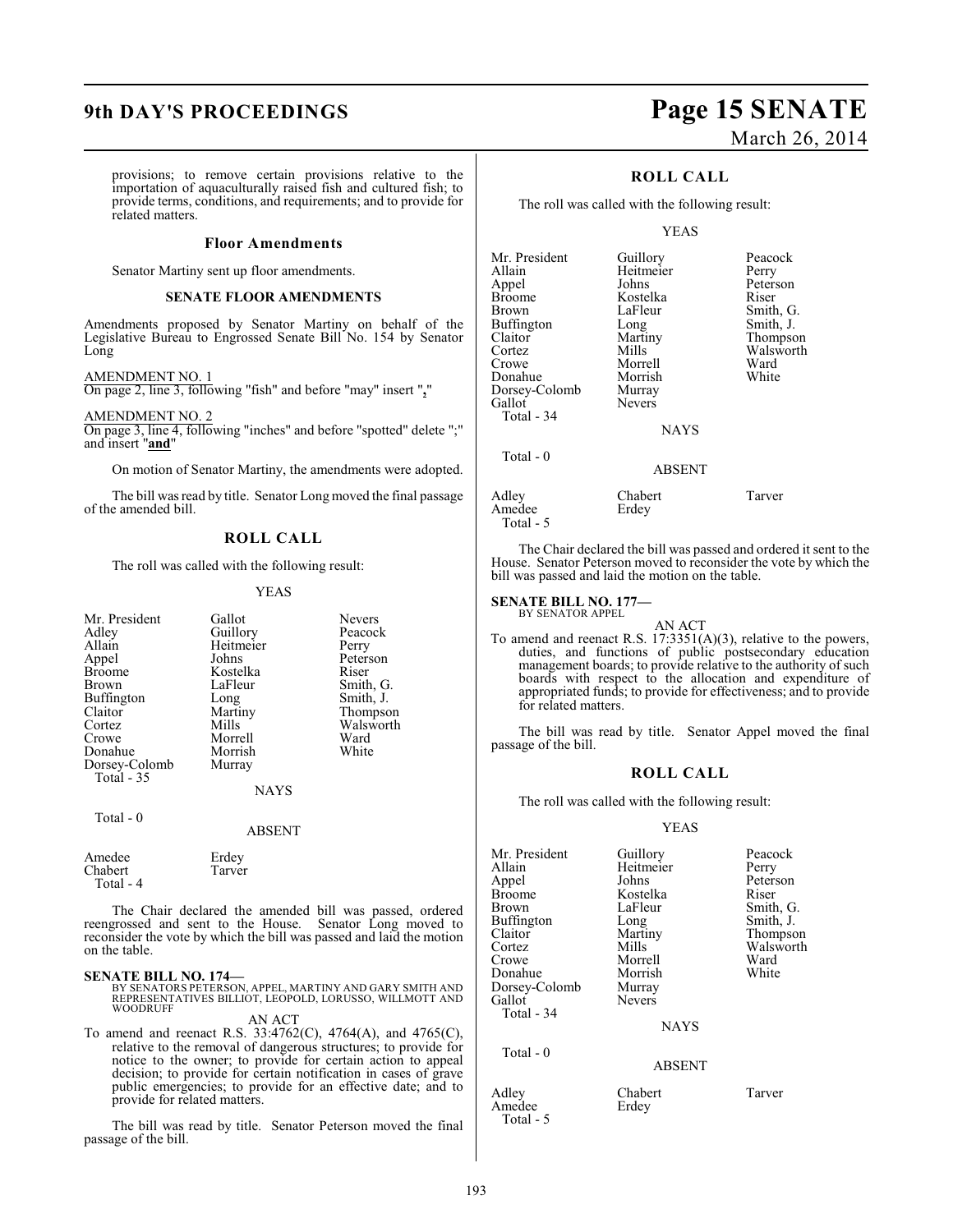## **Page 16 SENATE 9th DAY'S PROCEEDINGS**

### March 26, 2014

The Chair declared the bill was passed and ordered it sent to the House. Senator Appel moved to reconsider the vote by which the bill was passed and laid the motion on the table.

**SENATE BILL NO. 212—**<br>BY SENATORS WARD, CHABERT, LONG, MORRISH AND WALSWORTH

AN ACT

To amend and reenact R.S. 56:116.1(B)(3) and (H), to enact R.S. 56:116.1(I), and to repeal R.S. 56:116.1(D)(3), relative to the taking of wild quadrupeds; to provide for the use of firearm sound suppressors when taking wild quadrupeds; to provide certain penalties; to provide for the use of night vision devices; to provide terms, conditions, and requirements; and to provide for related matters.

The bill was read by title. Senator Ward moved the final passage of the bill.

### **ROLL CALL**

The roll was called with the following result:

#### YEAS

| Mr. President | Gallot      | <b>Nevers</b> |
|---------------|-------------|---------------|
| Adley         | Guillory    | Peacock       |
| Allain        | Heitmeier   | Perry         |
| Appel         | Johns       | Peterson      |
| <b>Broome</b> | Kostelka    | Riser         |
| <b>Brown</b>  | LaFleur     | Smith, G.     |
| Buffington    | Long        | Smith, J.     |
| Claitor       | Martiny     | Thompson      |
| Cortez        | Mills       | Walsworth     |
| Crowe         | Morrell     | Ward          |
| Donahue       | Morrish     | White         |
| Dorsey-Colomb | Murray      |               |
| Total - 35    |             |               |
|               | <b>NAYS</b> |               |
|               |             |               |

#### ABSENT

Tarver

Amedee Erdey<br>Chabert Tarve Total - 4

Total - 0

The Chair declared the bill was passed and ordered it sent to the House. Senator Ward moved to reconsider the vote by which the bill was passed and laid the motion on the table.

### **SENATE BILL NO. 234—** BY SENATOR JOHN SMITH

AN ACT

To amend and reenact R.S. 33:448(D), relative to mayor's courts; to provide relative to court costs for municipal ordinance violations in the mayor's court of the town of New Llano; to provide for the remission of certain funds; and to provide for related matters.

The bill was read by title. Senator John Smith moved the final passage of the bill.

#### **ROLL CALL**

The roll was called with the following result:

#### YEAS

| Mr. President | Gallot    | <b>Nevers</b> |
|---------------|-----------|---------------|
| Adley         | Guillory  | Peacock       |
| Allain        | Heitmeier | Perry         |
| Appel         | Johns     | Peterson      |

| <b>Broome</b><br><b>Brown</b><br><b>Buffington</b><br>Claitor<br>Cortez<br>Crowe | Kostelka<br>LaFleur<br>Long<br>Martiny<br>Mills<br>Morrell | Riser<br>Smith, G.<br>Smith, J.<br>Thompson<br>Walsworth<br>Ward |
|----------------------------------------------------------------------------------|------------------------------------------------------------|------------------------------------------------------------------|
| Donahue<br>Dorsey-Colomb<br>Total - 35                                           | Morrish<br>Murray<br><b>NAYS</b>                           | White                                                            |
| $Total - 0$                                                                      | <b>ABSENT</b>                                              |                                                                  |
| Amedee<br>Chabert<br>Total - 4                                                   | Erdey<br>Tarver                                            |                                                                  |

The Chair declared the bill was passed and ordered it sent to the House. Senator John Smith moved to reconsider the vote by which the bill was passed and laid the motion on the table.

#### **SENATE BILL NO. 246—** BY SENATOR MORRISH

AN ACT To amend and reenact R.S. 56:495(A)(3) and (4) and to enact R.S.  $56:495(A)(4.1)$  and  $(4.2)$  and  $(E)$ , relative to shrimping; to

provide for the inside and outside shrimp line; to alter the line to conform to the existing coastline after changes resultant from coastal erosion and subsidence; to allow the Louisiana Wildlife and Fisheries Commission to amend the demarcation line; to provide terms, conditions, and requirements; and to provide for related matters.

The bill was read by title. Senator Morrish moved the final passage of the bill.

#### **ROLL CALL**

The roll was called with the following result:

#### YEAS

| Mr. President<br>Adley<br>Allain<br>Appel<br>Broome<br>Brown<br>Buffington<br>Claitor<br>Cortez<br>Crowe<br>Donahue<br>Dorsey-Colomb<br>Total - 35 | Gallot<br>Guillory<br>Heitmeier<br>Johns<br>Kostelka<br>LaFleur<br>Long<br>Martiny<br>Mills<br>Morrell<br>Morrish<br>Murray<br><b>NAYS</b> | <b>Nevers</b><br>Peacock<br>Perry<br>Peterson<br>Riser<br>Smith, G.<br>Smith, J.<br>Thompson<br>Walsworth<br>Ward<br>White |
|----------------------------------------------------------------------------------------------------------------------------------------------------|--------------------------------------------------------------------------------------------------------------------------------------------|----------------------------------------------------------------------------------------------------------------------------|
| Total - 0                                                                                                                                          | <b>ABSENT</b>                                                                                                                              |                                                                                                                            |
| Amedee<br>Chabert<br>Total - 4                                                                                                                     | Erdey<br>Tarver                                                                                                                            |                                                                                                                            |

The Chair declared the bill was passed and ordered it sent to the House. Senator Morrish moved to reconsider the vote by which the bill was passed and laid the motion on the table.

#### **SENATE BILL NO. 251—** BY SENATOR WARD

AN ACT To amend and reenact R.S. 56:116.2, relative to the sale or purchase of wild birds and wild quadrupeds; to provide prohibitions on the sale, purchase, trade, barter, or exchange or attempt to sell,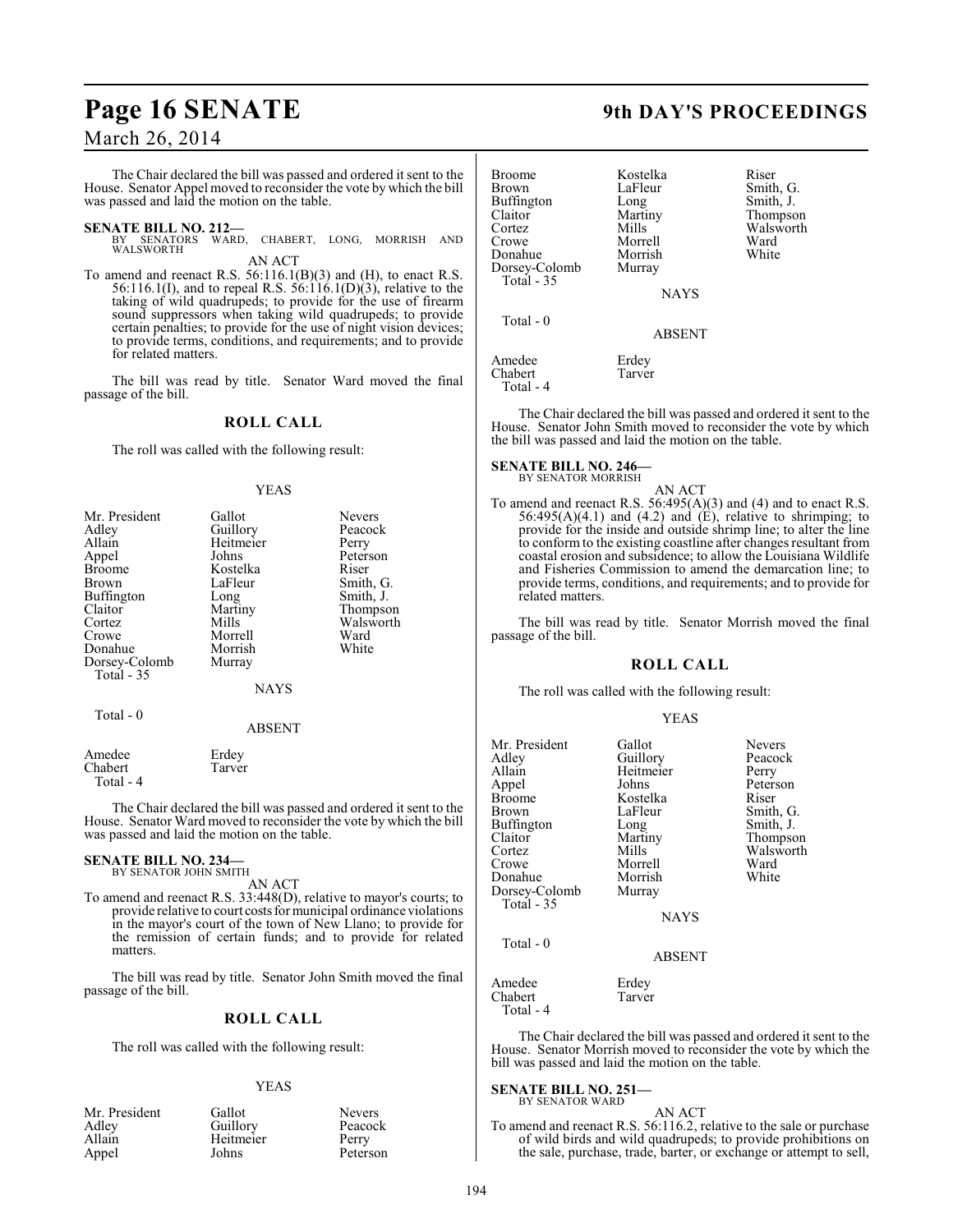#### purchase, trade, barter, or exchange of certain wild birds and wild quadrupeds; to provide certain exemptions; to provide terms, conditions, and requirements; and to provide for related matters.

The bill was read by title. Senator Ward moved the final passage of the bill.

#### **ROLL CALL**

The roll was called with the following result:

#### YEAS

| Mr. President | Gallot      | <b>Nevers</b> |
|---------------|-------------|---------------|
| Adley         | Guillory    | Peacock       |
| Allain        | Heitmeier   | Perry         |
| Appel         | Johns       | Peterson      |
| <b>Broome</b> | Kostelka    | Riser         |
| <b>Brown</b>  | LaFleur     | Smith, G.     |
| Buffington    | Long        | Smith, J.     |
| Claitor       | Martiny     | Thompson      |
| Cortez        | Mills       | Walsworth     |
| Crowe         | Morrell     | Ward          |
| Donahue       | Morrish     | White         |
| Dorsey-Colomb | Murray      |               |
| Total $-35$   |             |               |
|               | <b>NAYS</b> |               |
| Total - 0     |             |               |
|               | ABSENT      |               |

Amedee Erdey<br>Chabert Tarver Chabert Total - 4

The Chair declared the bill was passed and ordered it sent to the House. Senator Ward moved to reconsider the vote by which the bill was passed and laid the motion on the table.

### **SENATE BILL NO. 253—** BY SENATOR MORRISH

AN ACT

To enact R.S. 13:5722(A)(2)(d) and R.S. 15:571.11(A)(3) and to repeal R.S. 13:1000.7, relative to the Thirty-First Judicial District Court; to provide for an increase in certain criminal court costs; to provide for disposition of collections; to repeal nullified provisions; and to provide for related matters.

The bill was read by title. Senator Morrish moved the final passage of the bill.

### **ROLL CALL**

The roll was called with the following result:

#### YEAS

| Mr. President | Gallot      | <b>Nevers</b> |
|---------------|-------------|---------------|
| Adley         | Guillory    | Peacock       |
| Allain        | Heitmeier   | Perry         |
| Appel         | Johns       | Peterson      |
| <b>Broome</b> | Kostelka    | Riser         |
| Brown         | LaFleur     | Smith, G.     |
| Buffington    | Long        | Smith, J.     |
| Claitor       | Martiny     | Thompson      |
| Cortez        | Mills       | Walsworth     |
| Crowe         | Morrell     | Ward          |
| Donahue       | Morrish     | White         |
| Dorsey-Colomb | Murray      |               |
| Total - 35    |             |               |
|               | <b>NAYS</b> |               |
|               |             |               |

Total - 0

### **9th DAY'S PROCEEDINGS Page 17 SENATE** March 26, 2014

#### ABSENT

Amedee Erdey<br>Chabert Tarver Chabert Total - 4

The Chair declared the bill was passed and ordered it sent to the House. Senator Morrish moved to reconsider the vote by which the bill was passed and laid the motion on the table.

#### **SENATE BILL NO. 261—**

BY SENATORS JOHNS AND MORRISH AND REPRESENTATIVES<br>DANAHAY, FRANKLIN, GEYMANN, GUINN AND KLECKLEY AND<br>SENATOR JOHN SMITH AN ACT

To amend and reenact R.S. 34:202(A), relative to the Lake Charles Harbor and Terminal District; to provide relative to the board of commissioners; and to provide for related matters.

#### **Floor Amendments**

Senator Johns proposed the following amendments.

#### **SENATE FLOOR AMENDMENTS**

Amendments proposed by Senator Johns to Engrossed Senate Bill No. 261 by Senator Johns

#### AMENDMENT NO. 1

On page 3, delete lines 22 through 27 in their entirety and insert the following:

"(5) No member shall serve more than two **and one-half terms in three** consecutive terms. After having served **at least** two **and one-half terms in three** consecutive terms, a commissioner shall not be eligible for appointment to the board for a period of eight **twelve** years after completion of the second term **that service on the board**."

#### AMENDMENT NO. 2

On page 4, delete lines 1 through 5 in their entirety.

On motion of Senator Johns, the amendments were adopted.

The bill was read by title. Senator Johns moved the final passage of the amended bill.

#### **ROLL CALL**

The roll was called with the following result:

#### YEAS

| Mr. President<br>Adley<br>Allain<br>Appel                                          | Gallot<br>Guillory<br>Heitmeier<br>Johns                 | <b>Nevers</b><br>Peacock<br>Perry<br>Peterson       |
|------------------------------------------------------------------------------------|----------------------------------------------------------|-----------------------------------------------------|
| <b>Broome</b><br><b>Brown</b>                                                      | Kostelka<br>LaFleur                                      | Riser<br>Smith, G.                                  |
| Buffington<br>Claitor<br>Cortez<br>Crowe<br>Donahue<br>Dorsey-Colomb<br>Total - 35 | Long<br>Martiny<br>Mills<br>Morrell<br>Morrish<br>Murray | Smith, J.<br>Thompson<br>Walsworth<br>Ward<br>White |
|                                                                                    | <b>NAYS</b>                                              |                                                     |
| Total - 0                                                                          |                                                          |                                                     |

#### ABSENT

Amedee Erdey<br>Chabert Tarver

Chabert Total - 4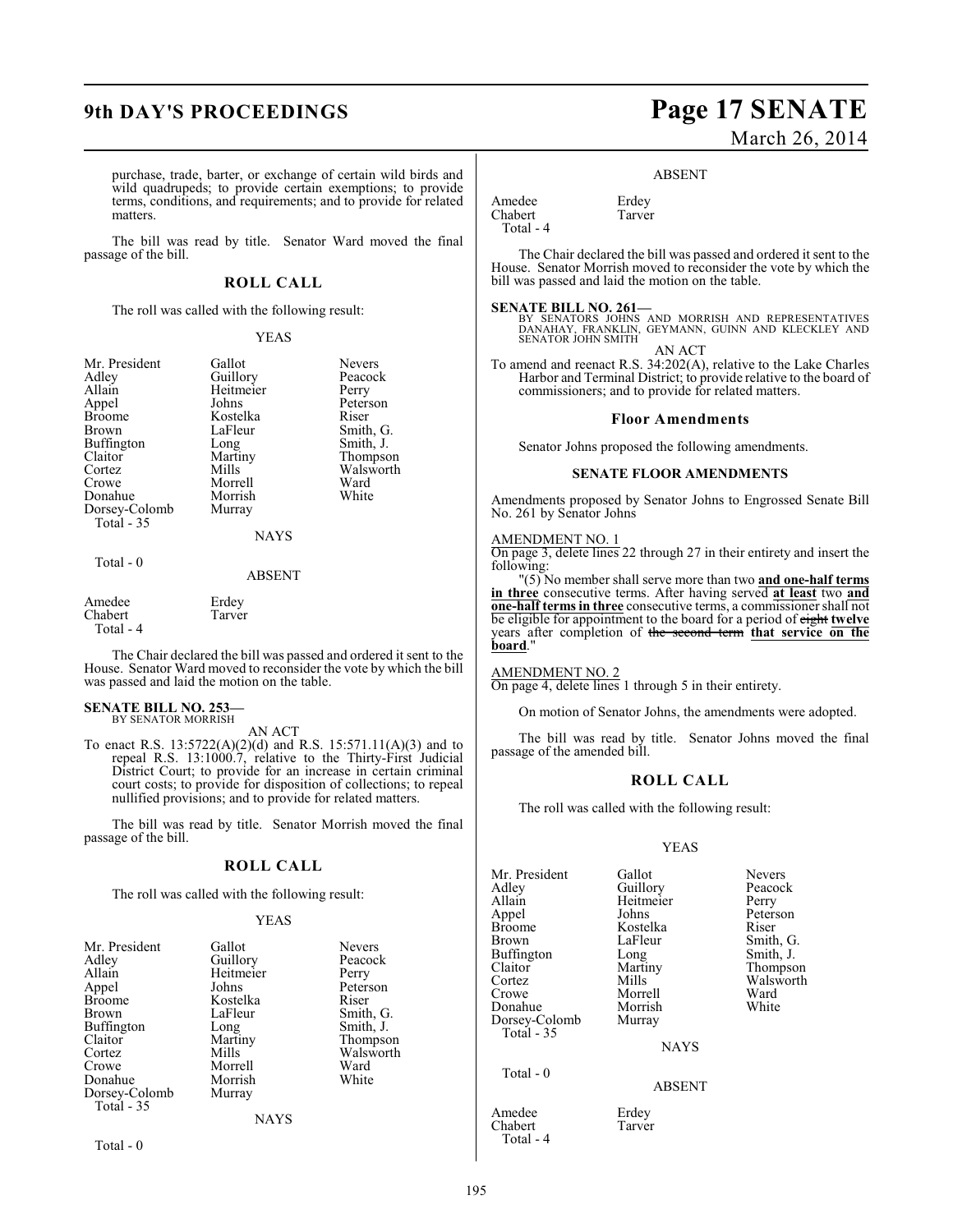The Chair declared the amended bill was passed, ordered reengrossed and sent to the House. Senator Johns moved to reconsider the vote by which the bill was passed and laid the motion on the table.

#### **SENATE BILL NO. 262—** BY SENATOR NEVERS

AN ACT

To enact R.S. 33:4305 (B)(4), relative to the Washington Parish Gas Utility District No. 2 board members; to provide for a maximum amount of per diem paid to board members for each meeting; to provide for an effective date; and to provide for related matters.

The bill was read by title. Senator Nevers moved the final passage of the bill.

### **ROLL CALL**

The roll was called with the following result:

#### YEAS

| Mr. President<br>Adley<br>Allain<br>Appel<br><b>Broome</b><br><b>Brown</b><br>Buffington<br>Chabert<br>Claitor | Gallot<br>Guillory<br>Heitmeier<br>Johns<br>Kostelka<br>LaFleur<br>Long<br>Martiny<br>Mills | <b>Nevers</b><br>Peacock<br>Perry<br>Peterson<br>Riser<br>Smith, G.<br>Smith, J.<br>Thompson<br>Walsworth |
|----------------------------------------------------------------------------------------------------------------|---------------------------------------------------------------------------------------------|-----------------------------------------------------------------------------------------------------------|
|                                                                                                                |                                                                                             |                                                                                                           |
|                                                                                                                |                                                                                             |                                                                                                           |
|                                                                                                                |                                                                                             |                                                                                                           |
|                                                                                                                |                                                                                             |                                                                                                           |
| Cortez                                                                                                         | Morrell                                                                                     | Ward                                                                                                      |
| Crowe                                                                                                          | Morrish                                                                                     | White                                                                                                     |
| Dorsey-Colomb                                                                                                  | Murray                                                                                      |                                                                                                           |
| Total $-35$                                                                                                    |                                                                                             |                                                                                                           |
|                                                                                                                | <b>NAYS</b>                                                                                 |                                                                                                           |

Total - 0

Amedee Erdey<br>Donahue Tarver Donahue Total - 4

The Chair declared the bill was passed and ordered it sent to the House. Senator Nevers moved to reconsider the vote by which the bill was passed and laid the motion on the table.

ABSENT

#### **SENATE BILL NO. 305—** BY SENATOR CHABERT

AN ACT

To enact R.S. 49:214.6.8 and to repeal R.S. 38:331, relative to coastal protection and restoration; to provide relative to the Coastal Louisiana Levee Consortium as an advisory commission of the Coastal Protection and Restoration AuthorityBoard; to provide relative to duties, purposes, and membership; to provide certain terms, conditions, procedures, and requirements; and to provide for related matters.

#### **Floor Amendments**

Senator Murray proposed the following amendments.

#### **SENATE FLOOR AMENDMENTS**

Amendments proposed by Senator Murray to Engrossed Senate Bill No. 305 by Senator Chabert

AMENDMENT NO. 1

On page 2, after line 29, insert the following:

"**(o) Non-Flood Protection Asset Management Authority. (p) The Sewerage and Water Board of New Orleans.**"

## **Page 18 SENATE 9th DAY'S PROCEEDINGS**

AMENDMENT NO. 2 On page 3, line 1, change "**(o)**" to "**(q)**"

AMENDMENT NO. 3 On page 3, line 9, change "**(p)**" to "**(r)**"

On motion of Senator Murray, the amendments were adopted.

The bill was read by title. Senator Chabert moved the final passage of the amended bill.

### **ROLL CALL**

The roll was called with the following result:

#### YEAS

Mr. President Dorsey-Colomb Nevers<br>Adley Gallot Peacock Adley Gallot Peacock Allain Guillory Perry<br>
Appel Heitmeier Peterson Heitmeier Peters<br>Johns Riser Broome Johns<br>Brown LaFleur LaFleur Smith, G.<br>Long Smith, J. Buffington Long<br>Chabert Martiny Chabert Martiny Thompson Claitor Mills Walsworth<br>Cortez Morrell Ward Cortez Morrell Ward Morrish<br>Murray Donahue Total - 35 **NAYS**  Total - 0 ABSENT Amedee Kostelka<br>Erdey Tarver Tarver Total - 4

The Chair declared the amended bill was passed, ordered reengrossed and sent to the House. Senator Chabert moved to reconsider the vote by which the bill was passed and laid the motion on the table.

#### **SENATE BILL NO. 319—**

BY SENATORS DONAHUE AND THOMPSON AN ACT

To enact R.S. 24:516.1, relative to reports of the legislative auditor; to provide for certain annual audit reports to be filed with the Joint Legislative Committee on the Budget; to provide for an effective date; and to provide for related matters.

#### **Floor Amendments**

Senator Martiny sent up floor amendments.

#### **SENATE FLOOR AMENDMENTS**

Amendments proposed by Senator Martiny on behalf of the Legislative Bureau to Engrossed Senate Bill No. 319 by Senator Donahue

AMENDMENT NO. 1 On page 1, line 15, following "**government**" change "**;**" to "**.**"

AMENDMENT NO. 2 On page 1, line 16, following "**collections**" change "**;**" to "**.**"

AMENDMENT NO. 3 On page 2, line 2, following "**others**" change "**;**" to "**.**"

AMENDMENT NO. 4 On page 2, line 3, following "**money**" change "**;**" to "**.**"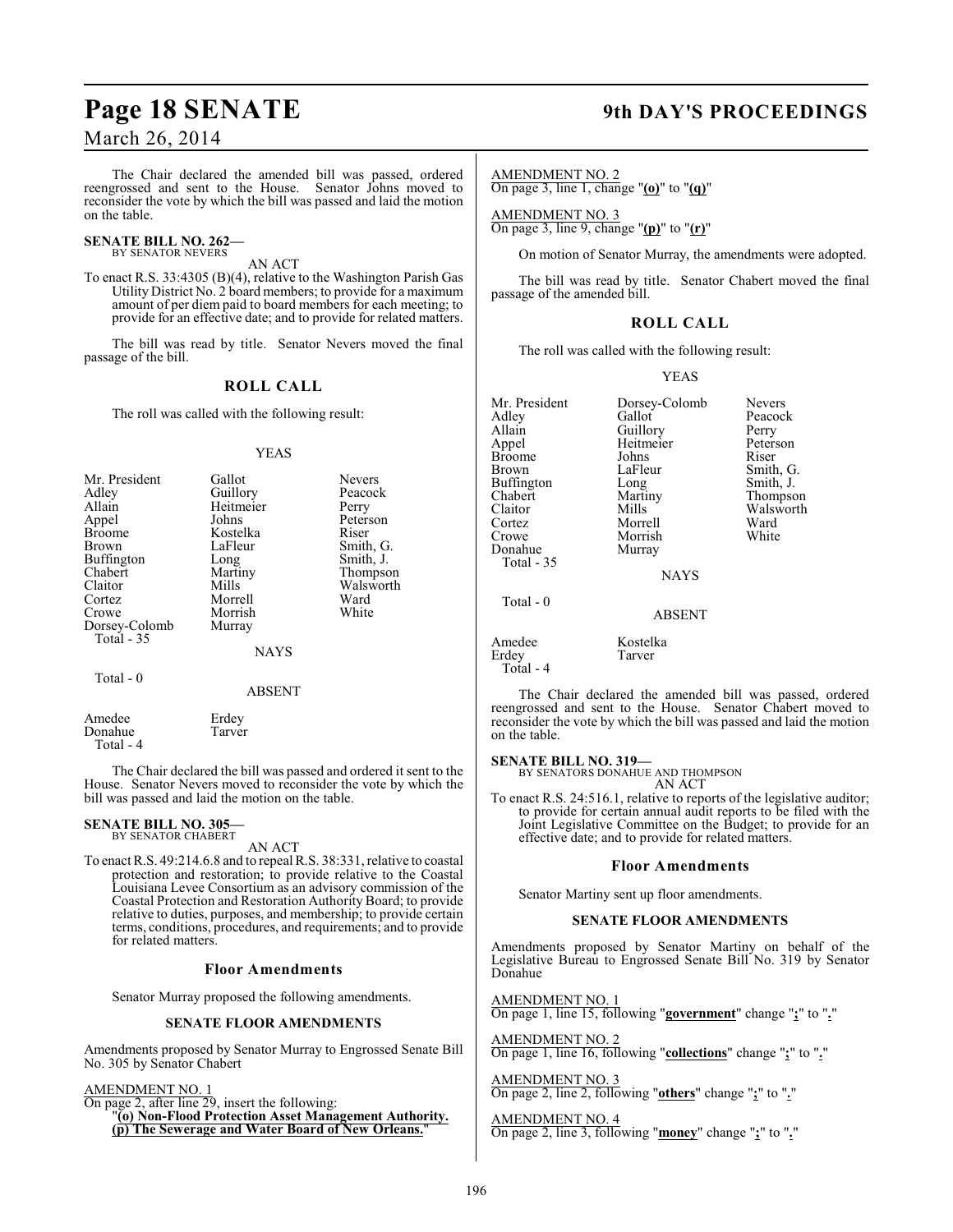#### AMENDMENT NO. 5

On page 2, line 5, following "**requirements**" change "**;**" to "**.**"

AMENDMENT NO. 6 On page 2, line 6, following "**requirements**" change "**;**" to "**.**"

AMENDMENT NO. 7 On page 2, line 8, following "**required**" change "**;**" to "**.**"

AMENDMENT NO. 8 On page 2, line 9, following "**funds**" change "**;**" to "**.**"

AMENDMENT NO. 9 On page 2, line 10, following "**expenditures**" change "**; and**" to "**.**"

On motion of Senator Martiny, the amendments were adopted.

The bill was read by title. Senator Donahue moved the final passage of the amended bill.

#### **ROLL CALL**

The roll was called with the following result:

#### YEAS

| Mr. President | Guillory      | Peacock   |
|---------------|---------------|-----------|
| Adley         | Heitmeier     | Perry     |
| Allain        | Johns         | Peterson  |
| Appel         | Kostelka      | Riser     |
| <b>Broome</b> | LaFleur       | Smith, G. |
| <b>Brown</b>  | Long          | Smith, J. |
| Buffington    | Martiny       | Thompson  |
| Claitor       | Mills         | Walsworth |
| Cortez        | Morrell       | Ward      |
| Donahue       | Morrish       | White     |
| Dorsey-Colomb | Murray        |           |
| Gallot        | <b>Nevers</b> |           |
| Total - 34    |               |           |
|               | <b>NAYS</b>   |           |
| Total $-0$    |               |           |
|               | <b>ABSENT</b> |           |
| Amedee        | Crowe         | Tarver    |
| Chabert       | Erdev         |           |

 Total - 5 The Chair declared the amended bill was passed, ordered reengrossed and sent to the House. Senator Donahue moved to reconsider the vote by which the bill was passed and laid the motion

## **SENATE BILL NO. 320—** BY SENATOR DONAHUE

on the table.

AN ACT

To amend and reenact R.S. 17:1990(B)(1)(d) and R.S. 39:126, relative to capital outlay projects; to provide for certain change orders to be approved by the Joint Legislative Committee on the Budget; to provide for an effective date; and to provide for related matters.

The bill was read by title. Senator Donahue moved the final passage of the bill.

### **ROLL CALL**

The roll was called with the following result:

#### YEAS

| Mr. President   | Gallot    | <b>Nevers</b> |
|-----------------|-----------|---------------|
| Adley<br>Allain | Guillory  | Peacock       |
|                 | Heitmeier | Perry         |

## **9th DAY'S PROCEEDINGS Page 19 SENATE** March 26, 2014

Appel Johns Peterson<br>Broome Kostelka Riser Broome Kostelka<br>Brown LaFleur LaFleur Smith, G.<br>Long Smith, J. Buffington Long<br>Claitor Martiny Claitor Martiny Thompson Cortez Mills Walsworth<br>Crowe Morrell Ward Morrell Ward<br>
Morrish White Donahue Morrish<br>Dorsey-Colomb Murray Dorsey-Colomb NAYS

Amedee Erdey<br>Chabert Tarver Chabert Total - 4

Total - 35

Total - 0

The Chair declared the bill was passed and ordered it sent to the House. Senator Donahue moved to reconsider the vote by which the bill was passed and laid the motion on the table.

ABSENT

#### **SENATE BILL NO. 337—**

BY SENATORS APPEL AND THOMPSON AN ACT

To enact R.S. 17:3129.2, relative to public postsecondary education; to provide for the development of an outcomes-based funding formula for postsecondary education; to provide relative to formula components and a time line for implementation of the formula; to provide for submission to the Board of Regents; to provide for reporting requirements; and to provide for related matters.

#### **Floor Amendments**

Senator Martiny sent up floor amendments.

#### **SENATE FLOOR AMENDMENTS**

Amendments proposed by Senator Martiny on behalf of the Legislative Bureau to Engrossed Senate Bill No. 337 by Senator Appel

AMENDMENT NO. 1 On page 2, line 1, following "**economic**" change "**well being**" to "**well-being**"

AMENDMENT NO. 2 On page 3, line 5, following "**the**" and before "**for**" change "**Granting Resources and Autonomies**" to "**Louisiana Granting Resources and Autonomy**"

#### AMENDMENT NO. 3

On page 3, line 17, following "**four-year**" and before "**institutions**" change "**degree granting**" to "**degree-granting**"

#### AMENDMENT NO. 4

On page 3, line 20, following "**other**" and before "**fields**" change "**high demand**" to "**high-demand**"

#### AMENDMENT NO. 5

On page 4, line 18, following "**a**" and before "**for**" change "**time line**" to "**timeline**"

On motion of Senator Martiny, the amendments were adopted.

The bill was read by title. Senator Appel moved the final passage of the amended bill.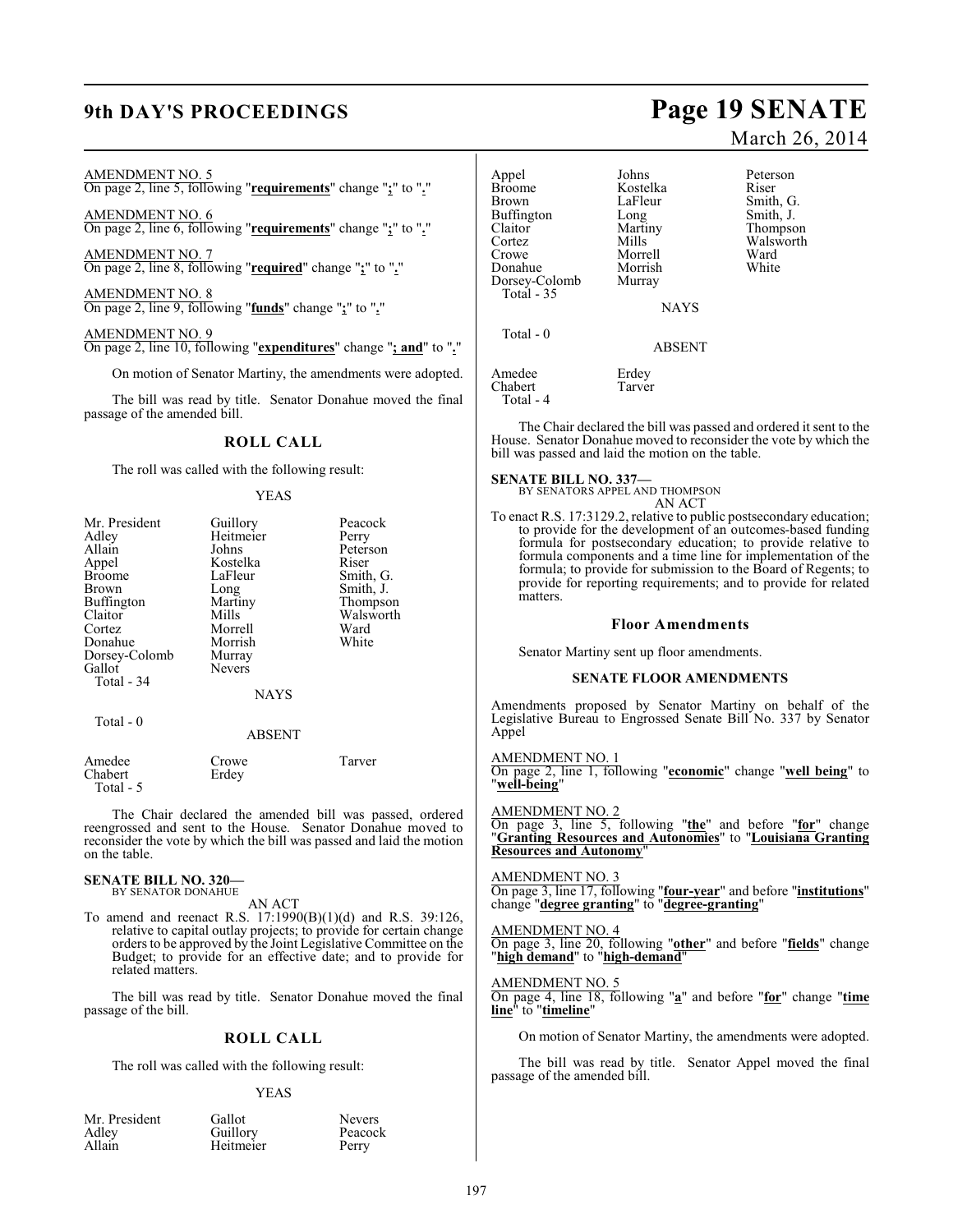### **ROLL CALL**

The roll was called with the following result:

#### YEAS

| Mr. President<br>Adley<br>Allain<br>Appel<br><b>Broome</b><br><b>Brown</b> | Guillory<br>Heitmeier<br>Johns<br>Kostelka<br>LaFleur<br>Long | Peacock<br>Perry<br>Peterson<br>Riser<br>Smith, G.<br>Smith, J. |
|----------------------------------------------------------------------------|---------------------------------------------------------------|-----------------------------------------------------------------|
|                                                                            |                                                               |                                                                 |
| <b>Buffington</b>                                                          | Martiny                                                       | Thompson                                                        |
| Claitor                                                                    | Mills                                                         | Walsworth                                                       |
| Cortez                                                                     | Morrell                                                       | Ward                                                            |
| Crowe                                                                      | Morrish                                                       | White                                                           |
| Donahue                                                                    | Murray                                                        |                                                                 |
| Dorsey-Colomb                                                              | <b>Nevers</b>                                                 |                                                                 |
| Total - 34                                                                 |                                                               |                                                                 |
|                                                                            | <b>NAYS</b>                                                   |                                                                 |

Gallot Total - 1

#### ABSENT

| Amedee    | Erdey  |
|-----------|--------|
| Chabert   | Tarver |
| Total - 4 |        |

The Chair declared the amended bill was passed, ordered reengrossed and sent to the House. Senator Appel moved to reconsider the vote by which the bill was passed and laid the motion on the table.

#### **SENATE BILL NO. 369—** BY SENATOR WALSWORTH

AN ACT

To amend and reenact R.S. 56:325(B)(3), relative to the possession limit for crappie in certain water bodies; to provide a fifty fish limit for crappie caught on Lake D'Arbonne; to provide terms, conditions, and requirements; and to provide for related matters.

The bill was read by title. Senator Walsworth moved the final passage of the.

### **ROLL CALL**

The roll was called with the following result:

#### YEAS

| Mr. President<br>Adley<br>Allain<br>Appel<br><b>Broome</b><br>Brown<br><b>Buffington</b><br>Claitor<br>Cortez<br>Crowe<br>Donahue<br>Dorsey-Colomb<br>Total $-34$<br>$Total - 0$ | Gallot<br>Guillory<br>Heitmeier<br>Kostelka<br>LaFleur<br>Long<br>Martiny<br>Mills<br>Morrell<br>Morrish<br>Murray<br><b>Nevers</b><br><b>NAYS</b><br>ABSENT | Peacock<br>Perry<br>Peterson<br>Riser<br>Smith, G.<br>Smith, J.<br>Thompson<br>Walsworth<br>Ward<br>White |
|----------------------------------------------------------------------------------------------------------------------------------------------------------------------------------|--------------------------------------------------------------------------------------------------------------------------------------------------------------|-----------------------------------------------------------------------------------------------------------|
| Amedee<br>Chabert<br>Total - 5                                                                                                                                                   | Erdey<br>Johns                                                                                                                                               | Tarver                                                                                                    |

## **Page 20 SENATE 9th DAY'S PROCEEDINGS**

The Chair declared the bill was passed and ordered it sent to the House. Senator Walsworth moved to reconsider the vote by which the bill was passed and laid the motion on the table.

## **SENATE BILL NO. 417—**<br>BY SENATOR GARY SMITH

AN ACT

To enact R.S. 32:707(O), relative to the application for certificate of title of motor vehicles; to provide for requirement of certificate of title on a water damaged vehicle; and to provide for related matters.

The bill was read by title. Senator Gary Smith moved the final passage of the bill.

### **ROLL CALL**

The roll was called with the following result:

#### YEAS

| Mr. President | Gallot      | <b>Nevers</b> |
|---------------|-------------|---------------|
| Adley         | Guillory    | Peacock       |
| Allain        | Heitmeier   | Perry         |
| Appel         | Johns       | Peterson      |
| <b>Broome</b> | Kostelka    | Riser         |
| Brown         | LaFleur     | Smith, G.     |
| Buffington    | Long        | Smith, J.     |
| Claitor       | Martiny     | Thompson      |
| Cortez        | Mills       | Walsworth     |
| Crowe         | Morrell     | Ward          |
| Donahue       | Morrish     | White         |
| Dorsey-Colomb | Murray      |               |
| Total $-35$   |             |               |
|               | <b>NAYS</b> |               |
| Total $-0$    |             |               |
|               | ABSENT      |               |
| Amedee        | Erdey       |               |

The Chair declared the bill was passed and ordered it sent to the House. Senator Gary Smith moved to reconsider the vote by which the bill was passed and laid the motion on the table.

## **SENATE BILL NO. 418—**<br>BY SENATOR GARY SMITH

Chabert Tarver

Total - 4

AN ACT

To amend and reenact R.S.  $47:501(C)(1)$  and (2) and to enact R.S. 47:501(D), relative to registration of vehicles; to provide for required credentials for initial and first renewal of registration of a motor vehicle, trailer, or semitrailer; to provide for penalties for fraudulent execution of required credentials; and to provide for related matters.

#### **Floor Amendments**

Senator Martiny sent up floor amendments.

#### **SENATE FLOOR AMENDMENTS**

Amendments proposed by Senator Martiny on behalf of the Legislative Bureau to Engrossed Senate Bill No. 418 by Senator Gary Smith

#### AMENDMENT NO. 1

On page 2, line 26, following "**or**" and before "**,**" change "**by imprisonment not to exceed six months**" to "**imprisoned for not more than six months**"

On motion of Senator Martiny, the amendments were adopted.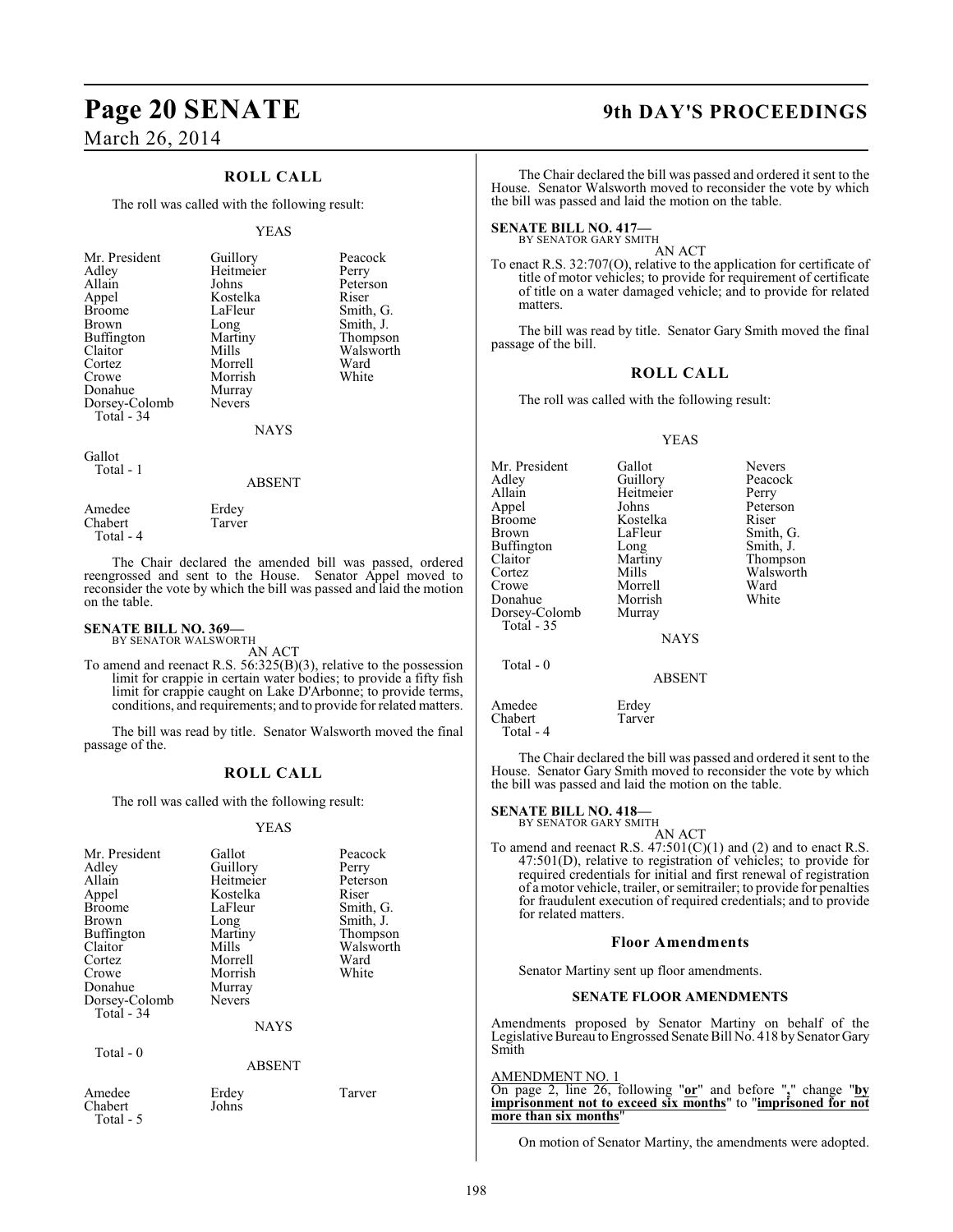The bill was read by title. Senator Gary Smith moved the final passage of the amended bill.

#### **ROLL CALL**

The roll was called with the following result:

#### YEAS

| Mr. President<br>Adley<br>Allain<br>Appel<br><b>Broome</b><br><b>Brown</b><br>Buffington<br>Claitor<br>Cortez<br>Crowe | Gallot<br>Guillory<br>Heitmeier<br>Kostelka<br>LaFleur<br>Long<br>Martiny<br>Mills<br>Morrell<br>Morrish | Peacock<br>Perry<br>Peterson<br>Riser<br>Smith, G.<br>Smith, J.<br>Thompson<br>Walsworth<br>Ward<br>White |
|------------------------------------------------------------------------------------------------------------------------|----------------------------------------------------------------------------------------------------------|-----------------------------------------------------------------------------------------------------------|
| Donahue<br>Dorsey-Colomb<br>Total - 34                                                                                 | Murray<br><b>Nevers</b><br><b>NAYS</b>                                                                   |                                                                                                           |
| Total - 0                                                                                                              |                                                                                                          |                                                                                                           |

#### ABSENT

| Amedee    | Erdey | Tarver |
|-----------|-------|--------|
| Chabert   | Johns |        |
| Total - 5 |       |        |

The Chair declared the amended bill was passed, ordered reengrossed and sent to the House. Senator Gary Smith moved to reconsider the vote by which the bill was passed and laid the motion on the table.

#### **SENATE BILL NO. 430—** BY SENATOR WALSWORTH

AN ACT

To authorize and provide for the transfer of certain state property; to authorize the transfer of certain state property in Union Parish; to provide for the property description; to provide for reservation of mineral rights; to provide terms and conditions; to provide an effective date; and to provide for related matters.

The bill was read by title. Senator Walsworth moved the final passage of the bill.

#### **ROLL CALL**

The roll was called with the following result:

#### YEAS

| Mr. President                                                        | Gallot                                           | <b>Nevers</b>                          |
|----------------------------------------------------------------------|--------------------------------------------------|----------------------------------------|
| Adley                                                                | Guillory                                         | Peacock                                |
| Allain                                                               | Heitmeier                                        | Perry                                  |
| Appel                                                                | Johns                                            | Peterson                               |
| <b>Broome</b>                                                        | Kostelka                                         | Riser                                  |
| Claitor<br>Cortez<br>Crowe<br>Donahue<br>Dorsey-Colomb<br>Total - 35 | Martiny<br>Mills<br>Morrell<br>Morrish<br>Murray | Thompson<br>Walsworth<br>Ward<br>White |

**NAYS** 

Total - 0

## **9th DAY'S PROCEEDINGS Page 21 SENATE** March 26, 2014

#### ABSENT

Amedee Erdey<br>Chabert Tarver Chabert Total - 4

The Chair declared the bill was passed and ordered it sent to the House. Senator Walsworth moved to reconsider the vote by which the bill was passed and laid the motion on the table.

#### **SENATE BILL NO. 433—**

BY SENATORS WHITE AND ERDEY AND REPRESENTATIVES HODGES AND IVEY AN ACT

To authorize and provide for the transfer of certain state property; to authorize the transfer of certain state property in East Baton Rouge Parish from the Department of Health and Hospitals to the Central Community System of East Baton Rouge Parish; to provide for the property description; to provide for reservation of mineral rights; to provide terms and conditions; to provide an effective date; and to provide for related matters.

#### **Floor Amendments**

Senator Martiny sent up floor amendments.

#### **SENATE FLOOR AMENDMENTS**

Amendments proposed by Senator Martiny on behalf of the Legislative Bureau to Engrossed Senate Bill No. 433 by Senator White

#### AMENDMENT NO. 1

On page 1, line 4, following "Community" and before "System" insert "School"

AMENDMENT NO. 2

On page 2, line 6, following "**1**" and before "**,**" insert "**of this Act**"

On motion of Senator Martiny, the amendments were adopted.

The bill was read by title. Senator White moved the final passage of the amended bill.

#### **ROLL CALL**

The roll was called with the following result:

#### YEAS

Mr. President Gallot Nevers<br>Adley Guillory Peacock Adley Guillory Peaco<br>Allain Heitmeier Perry Allain Heitmeier<br>
Appel Johns Appel Johns Peterson<br>Broome Kostelka Riser Broome Kostelka<br>Brown LaFleur Buffington Long<br>Claitor Martiny Claitor Martiny Thompson Cortez Mills Walsworth<br>Crowe Morrell Ward Donahue Morrish<br>Dorsey-Colomb Murray Dorsey-Colomb Total - 35

Morrell Ward<br>
Morrish White

Smith, G.<br>Smith, J.

NAYS

ABSENT

Amedee Erdey Chabert Tarver Total - 4

Total - 0

The Chair declared the amended bill was passed, ordered reengrossed and sent to the House. Senator White moved to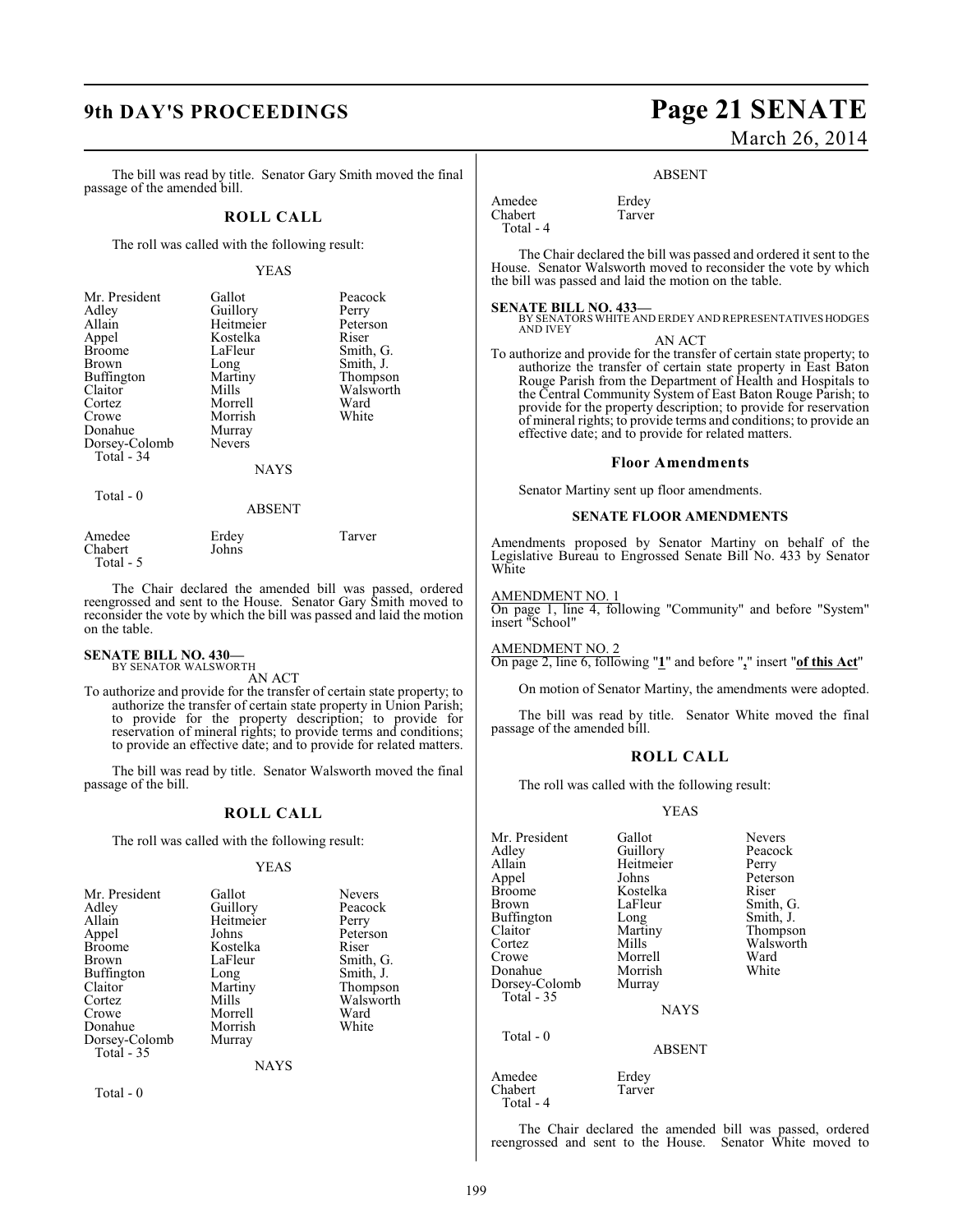reconsider the vote by which the bill was passed and laid the motion on the table.

### **SENATE BILL NO. 435—** BY SENATOR PERRY

AN ACT

To enact R.S. 47:338.212, relative to the city of Scott; to authorize the city to levy a hotel occupancy tax; to provide for the use of tax revenues; to provide for an effective date; and to provide for related matters.

The bill was read by title. Senator Perry moved the final passage of the bill.

### **ROLL CALL**

The roll was called with the following result:

#### YEAS

| Mr. President<br>Adley<br>Allain<br>Appel<br><b>Broome</b><br><b>Brown</b><br>Buffington<br>Claitor<br>Cortez<br>Donahue<br>Dorsey-Colomb<br>Gallot<br>Total - 34 | Guillory<br>Heitmeier<br>Johns<br>Kostelka<br>LaFleur<br>Long<br>Martiny<br>Mills<br>Morrell<br>Morrish<br>Murray<br><b>Nevers</b><br><b>NAYS</b> | Peacock<br>Perry<br>Peterson<br>Riser<br>Smith, G.<br>Smith, J.<br>Thompson<br>Walsworth<br>Ward<br>White |
|-------------------------------------------------------------------------------------------------------------------------------------------------------------------|---------------------------------------------------------------------------------------------------------------------------------------------------|-----------------------------------------------------------------------------------------------------------|
| Total - 0                                                                                                                                                         | <b>ABSENT</b>                                                                                                                                     |                                                                                                           |

| Amedee    | Crowe | Tarver |
|-----------|-------|--------|
| Chabert   | Erdey |        |
| Total - 5 |       |        |

The Chair declared the bill was passed and ordered it sent to the House. Senator Perry moved to reconsider the vote by which the bill was passed and laid the motion on the table.

#### **SENATE BILL NO. 476—** BY SENATOR GARY SMITH

AN ACT

To enact R.S. 40:1462 and 1463, relative to driver training; to provide for bond requirements; to provide for cease and desist orders; and to provide for related matters.

#### **Floor Amendments**

Senator Martiny sent up floor amendments.

#### **SENATE FLOOR AMENDMENTS**

Amendments proposed by Senator Martiny on behalf of the Legislative Bureau to Engrossed Senate Bill No. 476 by Senator Gary Smith

#### AMENDMENT NO. 1

On page 2, line 29, following "**this**" and before "**shall**" change "**Paragraph**" to "**Subsection**"

On motion of Senator Martiny, the amendments were adopted.

The bill was read by title. Senator Gary Smith moved the final passage of the amended bill.

### **Page 22 SENATE 9th DAY'S PROCEEDINGS**

#### **ROLL CALL**

The roll was called with the following result:

Morrell<br>Morrish

YEAS

Mr. President Gallot Nevers<br>
Adley Guillory Peacock Adley Guillory Peacock Appel Johns<br>Broome Kostelka Broome Kostelka Smith, G.<br>Brown LaFleur Smith, J. Buffington Long<br>Claitor Martiny Cortez Mills Ward Donahue Morrish<br>Dorsey-Colomb Murray Dorsey-Colomb Total - 34

Heitmeier Peters<br>Johns Riser LaFleur Smith, J.<br>
Long Thompson Martiny Walsworth<br>Mills Ward

**NAYS** 

Perry Total - 1

Total - 4

#### ABSENT

Amedee Erdey Chabert Tarver

The Chair declared the amended bill was passed, ordered reengrossed and sent to the House. Senator Gary Smith moved to reconsider the vote by which the bill was passed and laid the motion on the table.

#### **Rules Suspended**

Senator Adley asked for and obtained a suspension of the rules to revert to the Morning Hour.

#### **Introduction of Senate Bills and Joint Resolutions**

## **SENATE BILL NO. 572—** BY SENATOR MURRAY

AN ACT

To amend and reenact R.S. 33:9091.1(F)(1)(b), (2)(a), and (3)(b) and (c), relative to the Lakeview Crime Prevention District; to provide for parcel fees; to provide for an effective date; and to provide for related matters.

The bill was read by title and placed on the Calendar for a second reading.

#### **SENATE BILL NO. 573**

BY SENATOR CHABERT AN ACT

To amend and reenact R.S.  $36:4(2)$ ,  $101(A)$ , (B), and (C)(1), the introductory paragraph of  $104(B)(1)(a)$ ,  $107(A)$ , and  $108(A)$  and to enact R.S. 36:110, relative to the creation of an office of multimodal commerce in the Department of Economic Development and Multimodal Commerce; to provide for a transfer of certain powers, duties, responsibilities, and corresponding department employees, equipment, facilities, funding, and statutory entities from the Department of Transportation and Development to such office and department; to restructure the Department of Economic Development into the Department of Economic Development and Multimodal Commerce; to create the Multimodal Commerce Transition Commission and provide for the creation of a transition plan by such commission; and to provide for related matters.

The bill was read by title and placed on the Calendar for a second reading.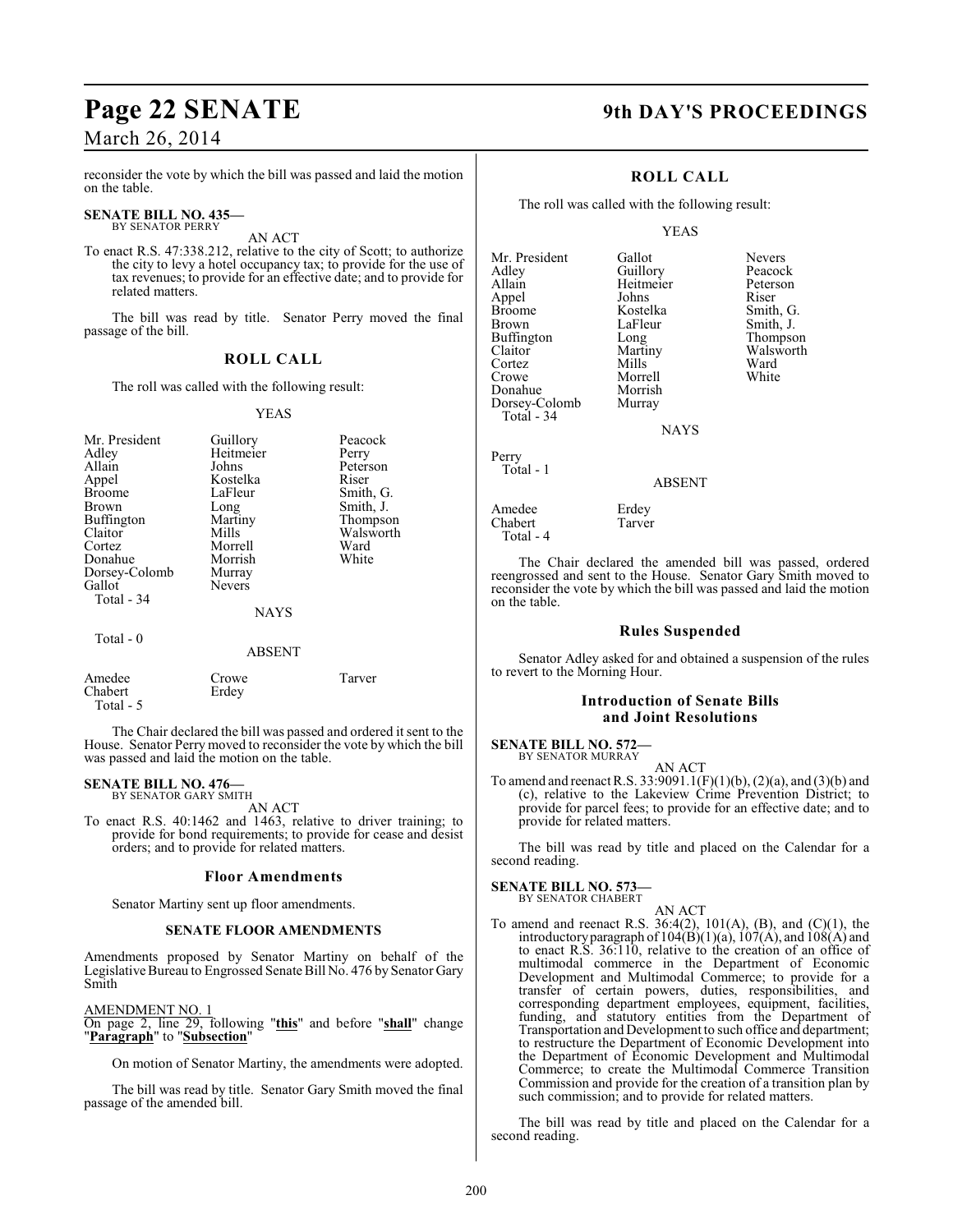## **9th DAY'S PROCEEDINGS Page 23 SENATE**

### March 26, 2014

### **SENATE BILL NO. 574—**

BY SENATOR CHABERT AN ACT

To enact Chapter 3-H of Title 40 of the Louisiana Revised Statutes of 1950, to be comprised of R.S. 40:600.121 and 600.122, relative to the Louisiana Housing Corporation; to create the My Safe Louisiana Home Program; to provide for the purpose of the program; to establish the My Safe Louisiana Home Program Fund as a special treasury fund; to provide for the deposit into and use of monies in the fund; to provide for an effective date; and to provide for related matters.

The bill was read by title and placed on the Calendar for a second reading.

#### **Introduction of Senate Resolutions**

Senator Walsworth asked for and obtained a suspension of the rules to read Senate Resolutions a first and second time.

#### **SENATE RESOLUTION NO. 28—**

BY SENATOR WALSWORTH A RESOLUTION To designate April 1, 2014, as National Service Recognition Day.

On motion of Senator Walsworth the resolution was read by title and adopted.

### **Introduction of Senate Concurrent Resolutions**

#### **SENATE CONCURRENT RESOLUTION NO. 46—** BY SENATOR BROOME

A CONCURRENT RESOLUTION

To express the sincere condolences of the Legislature of Louisiana upon the passing of Rama C. Mohanty, PhD., and to celebrate his lifelong pursuit of world peace and understanding among individuals.

The resolution was read by title and placed on the Calendar for a second reading.

#### **SENATE CONCURRENT RESOLUTION NO. 47—** BY SENATOR HEITMEIER

A CONCURRENT RESOLUTION

To urge and request the Department of Health and Hospitals to study the feasibility, desirability, and practicality of alternative transportation sites (i.e. urgent care clinics) for patients who access emergency medical services via the 911 system and the use of ambulance service providers and suppliers to assist with training and management of this population.

The resolution was read by title and placed on the Calendar for a second reading.

#### **Senate Concurrent Resolutions on Second Reading**

#### **SENATE CONCURRENT RESOLUTION NO. 40—** BY SENATOR WHITE

A CONCURRENT RESOLUTION

To amend the Department of Public Safety and Corrections rule  $(LAC 46: LIX.203(A)(10)(a))$  that provides relative to general liability insurance required of private contract security companies; to reduce the minimum amount of insurance coverage required for care, custody, and control from five hundred thousand dollars to one hundred thousand dollars; and to direct the office of the state register to print the amendment in the Louisiana Administrative Code.

The resolution was read by title and referred by the President to the Committee on Judiciary B.

#### **SENATE CONCURRENT RESOLUTION NO. 41—** BY SENATOR GALLOT

A CONCURRENT RESOLUTION

To urge and request the United States Department of Agriculture (USDA) to develop tastier food options for the National School Lunch Program.

The resolution was read by title and referred by the President to the Committee on Agriculture, Forestry, Aquaculture, and Rural Development.

**SENATE CONCURRENT RESOLUTION NO. 42—**<br>BY SENATORS GARY SMITH AND BROWN AND REPRESENTATIVES<br>GAINES, MILLER AND WILLMOTT A CONCURRENT RESOLUTION

To commend Ajit "AJ" Pethe of St. Charles Parish Public Schools upon being selected the 2014 Louisiana Principal of the Year and to recognize his outstanding service and contributionsto the education of the youth of Louisiana.

The concurrent resolution wasread by title. Senator Gary Smith moved to adopt the Senate Concurrent Resolution.

### **ROLL CALL**

The roll was called with the following result:

#### YEAS

| Mr. President<br>Adlev<br>Allain<br>Appel<br>Broome<br>Brown<br>Buffington<br>Claitor<br>Cortez<br>Crowe<br>Donahue<br>Dorsey-Colomb<br>Total - 34 | Gallot<br>Guillory<br>Heitmeier<br>Johns<br>Kostelka<br>LaFleur<br>Long<br>Martiny<br>Mills<br>Morrish<br>Murray<br><b>Nevers</b><br><b>NAYS</b> | Peacock<br>Perry<br>Peterson<br>Riser<br>Smith, G.<br>Smith, J.<br>Thompson<br>Walsworth<br>Ward<br>White |
|----------------------------------------------------------------------------------------------------------------------------------------------------|--------------------------------------------------------------------------------------------------------------------------------------------------|-----------------------------------------------------------------------------------------------------------|
| Total - 0                                                                                                                                          |                                                                                                                                                  |                                                                                                           |

#### ABSENT

| Amedee    | Erdey   | Tarver |
|-----------|---------|--------|
| Chabert   | Morrell |        |
| Total - 5 |         |        |

The Chair declared the Senate adopted the Senate Concurrent Resolution and ordered it sent to the House.

#### **SENATE CONCURRENT RESOLUTION NO. 43—** BY SENATOR CROWE

A CONCURRENT RESOLUTION To designate the week of April 6 through 12, 2014, as "Junior Auxiliary Week" at the Louisiana Legislature.

The concurrent resolution was read by title. Senator Crowe moved to adopt the Senate Concurrent Resolution.

#### **ROLL CALL**

The roll was called with the following result:

#### YEAS

| Mr. President | Gallot    | Peacock   |
|---------------|-----------|-----------|
| Adley         | Guillory  | Perry     |
| Allain        | Heitmeier | Peterson  |
| Appel         | Johns     | Riser     |
| <b>Broome</b> | Kostelka  | Smith, G. |
| Brown         | LaFleur   | Smith, J. |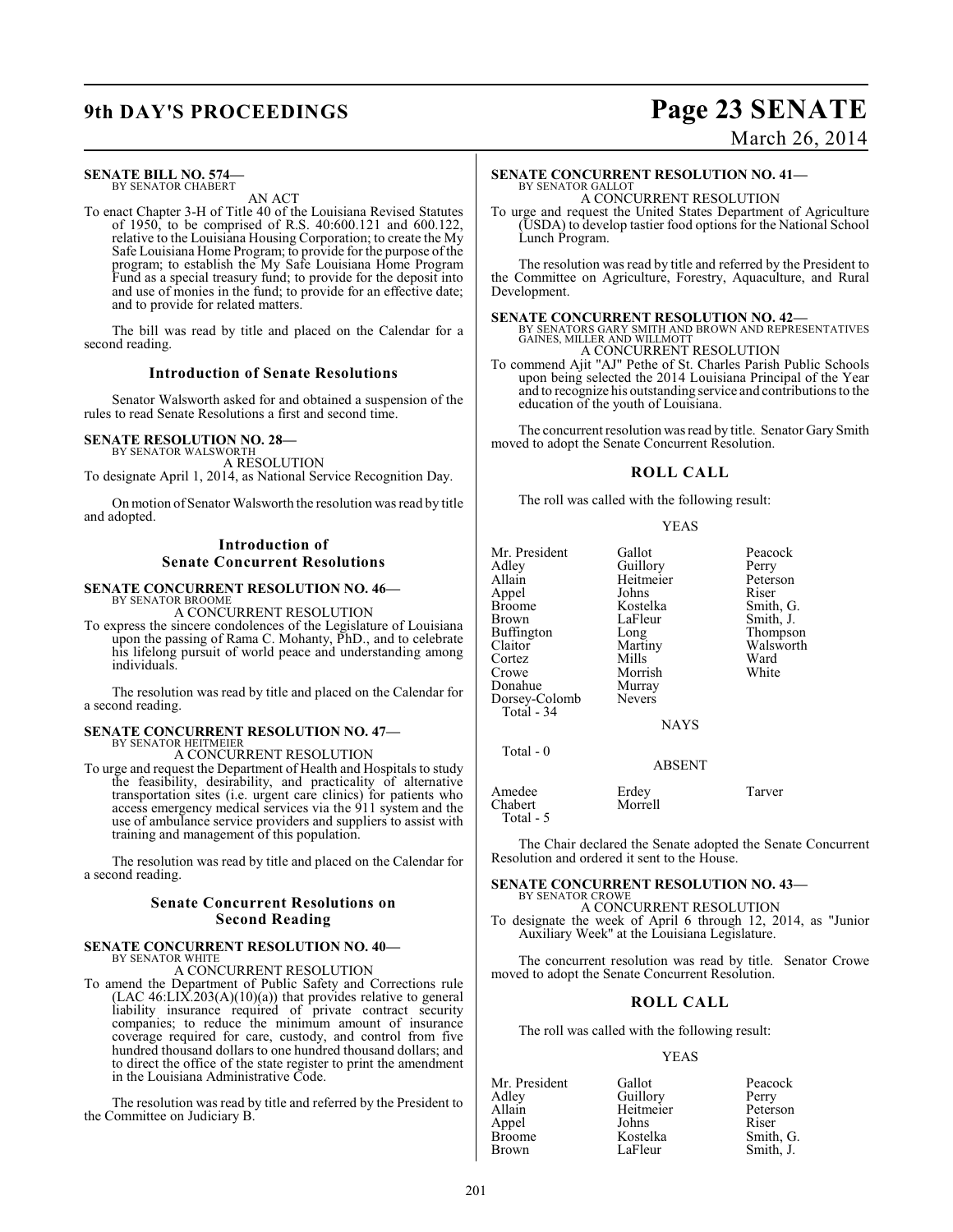| Buffington<br>Claitor<br>Cortez | Long<br>Martiny<br>Mills | Thompson<br>Walsworth<br>Ward |  |  |  |
|---------------------------------|--------------------------|-------------------------------|--|--|--|
| Crowe                           | Morrish                  | White                         |  |  |  |
| Donahue                         | Murray                   |                               |  |  |  |
| Dorsey-Colomb                   | <b>Nevers</b>            |                               |  |  |  |
| Total - 34                      |                          |                               |  |  |  |
| <b>NAYS</b>                     |                          |                               |  |  |  |
|                                 |                          |                               |  |  |  |
| Total $-0$                      |                          |                               |  |  |  |
|                                 | <b>ABSENT</b>            |                               |  |  |  |

| Amedee    | Erdey   | Tarver |
|-----------|---------|--------|
| Chabert   | Morrell |        |
| Total - 5 |         |        |

The Chair declared the Senate adopted the Senate Concurrent Resolution and ordered it sent to the House.

### **SENATE CONCURRENT RESOLUTION NO. 44—**

BY SENATOR DORSEY-COLOMB A CONCURRENT RESOLUTION

To direct the Department of Health and Hospitals to declare youth violence a public health epidemic and the Department of Education to establish a statewide trauma-informed education program.

The resolution was read by title and referred by the President to the Committee on Health and Welfare.

### **House Concurrent Resolutions on Second Reading**

#### **HOUSE CONCURRENT RESOLUTION NO. 33—** BY REPRESENTATIVE HENRY BURNS

A CONCURRENT RESOLUTION

To memorialize the United States Congress to take such actions as are necessary to review and consider eliminating provisions of federal law which reduce Social Security benefits for those receiving pension benefits from federal, state, or local government retirement or pension systems, plans, or funds.

The resolution was read by title and referred by the President to the Committee on Retirement.

**HOUSE CONCURRENT RESOLUTION NO. 39—**<br>BY REPRESENTATIVES MILLER, BERTHELOT, GAINES, LAMBERT,<br>PRICE, SCHEXNAYDER, AND WILLMOTT AND SENATORS GARY<br>SMITH, AMEDEE, AND BROWN A CONCURRENT RESOLUTION

To commend the River Region Caucus and its member parishes for their cooperative efforts toward improving the quality of life in the river region.

The resolution was read by title. Senator Gary Smith moved to concur in the House Concurrent Resolution.

### **ROLL CALL**

The roll was called with the following result:

#### YEAS

| Mr. President |                       | <b>Nevers</b> |
|---------------|-----------------------|---------------|
| Adley         | Guillory<br>Heitmeier | Peacock       |
| Allain        | Johns                 | Perry         |
| Appel         | Kostelka              | Peterson      |
| <b>Broome</b> | LaFleur               | Riser         |
| <b>Brown</b>  | Long                  | Smith, G.     |
| Claitor       | Martiny               | Smith, J.     |
| Crowe         | Mills                 | Thompson      |
| Donahue       | Morrell               | Walsworth     |
| Dorsey-Colomb | Morrish               | Ward          |
| Gallot        | Murray                | White         |
| Total - 33    |                       |               |

### **Page 24 SENATE 9th DAY'S PROCEEDINGS**

NAYS

ABSENT

 Total - 0 Amedee Chabert Erdey<br>
Buffington Cortez Tarver Buffington Total - 6

The Chair declared the Senate concurred in the House Concurrent Resolution and ordered it returned to the House.

### **Senate Resolutions on Second Reading Reported by Committees**

**SENATE RESOLUTION NO. 18—** BY SENATOR JOHNS

A RESOLUTION To memorialize the Congress of the United States to reauthorize the Terrorism Risk Insurance Program.

Reported favorably by the Committee on Insurance.

On motion of Senator Murray the resolution was read by title and returned to the Calendar, subject to call.

### **Senate Concurrent Resolutions on Second Reading Reported by Committees**

#### **SENATE CONCURRENT RESOLUTION NO. 20—** BY SENATORS HEITMEIER AND DORSEY-COLOMB

A CONCURRENT RESOLUTION

To direct the Department of Health and Hospitals to submit a state plan amendment to the United States Department of Agriculture for the Special Supplemental Nutrition Program for Women, Infants, and Children, popularlyknown as "WIC", to provide for the use of WIC cash value vouchers at farmers' markets.

Reported with amendments by the Committee on Health and Welfare.

#### **SENATE COMMITTEE AMENDMENTS**

Amendments proposed by Senate Committee on Health and Welfare to Original Senate Concurrent Resolution No. 20 by Senator Heitmeier

#### AMENDMENT NO. 1

On page 1, delete lines 2 through 7 in their entirety and insert the following:

"To direct the Department of Health and Hospitals to submit a state plan amendment to the United States Department of Agriculture for the Special Supplemental Nutrition Program for Women, Infants, and Children, popularly known as "WIC", to provide for the use of WIC cash value vouchers at farmers' markets."

#### AMENDMENT NO. 2

On page 2, delete lines 11 and 12 in their entirety

#### AMENDMENT NO. 3

On page 2, delete lines 17 through 22 in their entirety and insert the following:

"THEREFORE, BE IT RESOLVED that the Legislature of Louisiana does hereby direct the Department of Health and Hospitals to submit a state plan amendment to the United States Department of Agriculture for the Special Supplemental Nutrition Program for Women, Infants, and Children to provide for the use of WIC cash value vouchers at farmers' markets."

On motion of Senator Heitmeier, the committee amendment was adopted. The amended resolution was read by title and ordered engrossed and passed to a third reading.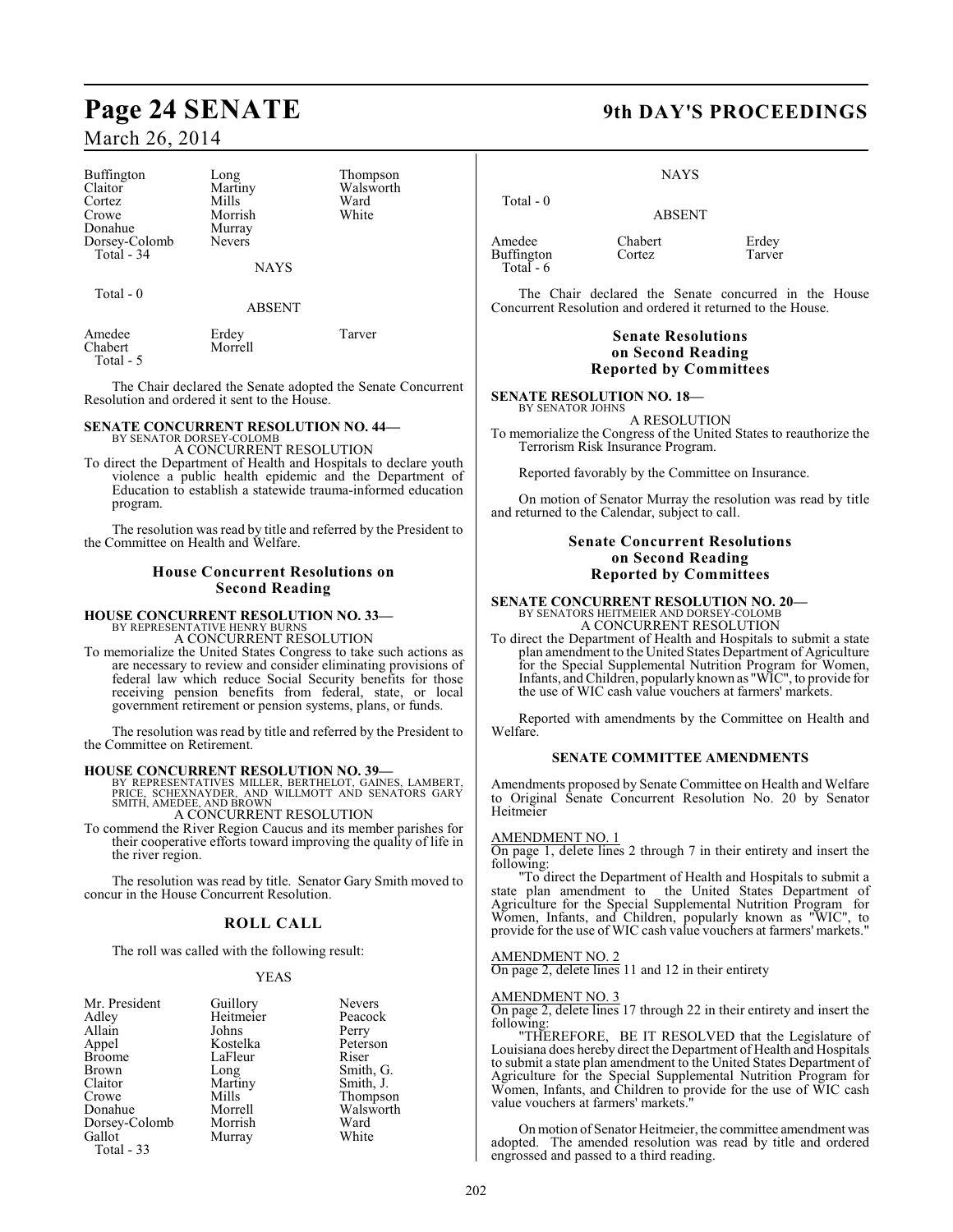## **9th DAY'S PROCEEDINGS Page 25 SENATE**

### March 26, 2014

### **SENATE CONCURRENT RESOLUTION NO. 21—**

BY SENATOR HEITMEIER A CONCURRENT RESOLUTION

To create and provide with respect to a joint legislative committee to study and make recommendations with respect to obesity in the state of Louisiana.

Reported with amendments by the Committee on Health and Welfare

#### **SENATE COMMITTEE AMENDMENTS**

Amendments proposed by Senate Committee on Health and Welfare to Original Senate Concurrent Resolution No. 21 by Senator Heitmeier

#### AMENDMENT NO. 1

On page 1, line 5, delete "is the most obese state" and insert "has the highest obesity rate among all the states"

#### AMENDMENT NO. 2

On page 1, line 6, delete "the nation's highest"

On motion of Senator Heitmeier, the committee amendment was adopted. The amended resolution was read by title and ordered engrossed and passed to a third reading.

#### **Rules Suspended**

Senator Donahue asked for and obtained a suspension of the rules to recommit a bill.

#### **SENATE BILL NO. 463—**

BY SENATORS ADLEY, BUFFINGTON, ERDEY, NEVERS AND GARY SMITH

AN ACT To enact Chapter 2-E of Subtitle II of Title 47 of the Louisiana Revised Statutes of 1950, to be comprised of R.S. 47:339, relative to the sales and use tax of the state; to provide for a dedication of certain sales and use taxes to the Better Highways and Higher Education Fund; to provide for disposition and appropriation of money in the fund; and to provide for related matters.

Senator Donahue moved to recommit the bill from the Committee on Revenue and Fiscal Affairs to the Committee on Finance.

Without objection, so ordered.

### **Privilege Report of the Committee on Senate and Governmental Affairs**

### **ENROLLMENTS**

Senator Amedee, Chairman on behalf of the Committee on Senate and Governmental Affairs, submitted the following report:

March 26, 2014

To the President and Members of the Senate:

I am directed by your Committee on Senate and Governmental Affairs to submit the following report:

The following Senate Concurrent Resolutions have been properly enrolled:

### **SENATE CONCURRENT RESOLUTION NO. 29—**

BY SENATORS GARY SMITH AND BROWN AND REPRESENTATIVES GAINES, MILLER AND WILLMOTT A CONCURRENT RESOLUTION

To commend Milton Cambre for decades of service in leading coastal restoration efforts.

#### **SENATE CONCURRENT RESOLUTION NO. 30—**

BY SENATORS ALARIO, ADLEY, ALLAIN, AMEDEE, APPEL, BROOME,<br>BROWN, BUFFINGTON, CHABERT, CLAITOR, CORTEZ, CROWE,<br>DONAHUE, DORSEY-COLOMB, ERDEY, GALLOT, GUILLORY,<br>HEITMEIER, JOHNS, KOSTELKA, LAFLEUR, LONG, MARTINY, MILLS,<br>MORR

A CONCURRENT RESOLUTION

To express the sincere and heartfelt condolences of the Legislature of Louisiana upon the passing of a beloved statesman, the Honorable J. Chris Ullo, former member of both the Louisiana Senate and the Louisiana House of Representatives.

> Respectfully submitted, "JODY" AMEDEE Chairman

The foregoing Senate Concurrent Resolutions were signed by the President of the Senate.

#### **Message from the House**

#### **SIGNED HOUSE CONCURRENT RESOLUTIONS**

#### March 25, 2014

To the Honorable President and Members of the Senate:

I am directed to inform your honorable body that the Speaker of the House of Representatives has signed the following House Concurrent Resolutions:

#### **HOUSE CONCURRENT RESOLUTION NO. 12—**

BY REPRESENTATIVE SHADOIN AND SENATOR GALLOT A CONCURRENT RESOLUTION

To express the condolences of the Louisiana House of Representatives and the Louisiana Senate upon the death of Mike Reed of Ruston, Louisiana.

**HOUSE CONCURRENT RESOLUTION NO. 17—**<br>BY REPRESENTATIVES STUART BISHOP, ABRAMSON, NANCY<br>LANDRY, AND ROBIDEAUX AND SENATORS CORTEZ, ADLEY,<br>ALARIO, ALLAIN, AMEDEE, APPEL, BROOME, BROWN, BUFFINGTON,<br>CHABERT, CLAITOR, CROWE, D

To express condolences upon the death of Carl W. "Wimpy" Bauer and to express enduring gratitude for his outstanding contributions to Acadiana and the state of Louisiana, particularly during his tenure as a distinguished member of the Louisiana House of Representatives.

and asked that the President of the Senate affix his signature to the same.

> Respectfully submitted, ALFRED W. SPEER Clerk of the House of Representatives

The House Concurrent Resolutions contained herein were signed by the President of the Senate.

### **ATTENDANCE ROLL CALL**

#### PRESENT

Adley Guillory Perry<br>Allain Heitmeier Peterson Appel Johns<br>Broome Kostelka Buffington Long

Mr. President Gallot Peacock Heitmeier Peters<br>Johns Riser Broome Kostelka Smith, G.<br>Brown LaFleur Smith, J. Smith, J.<br>Tarver